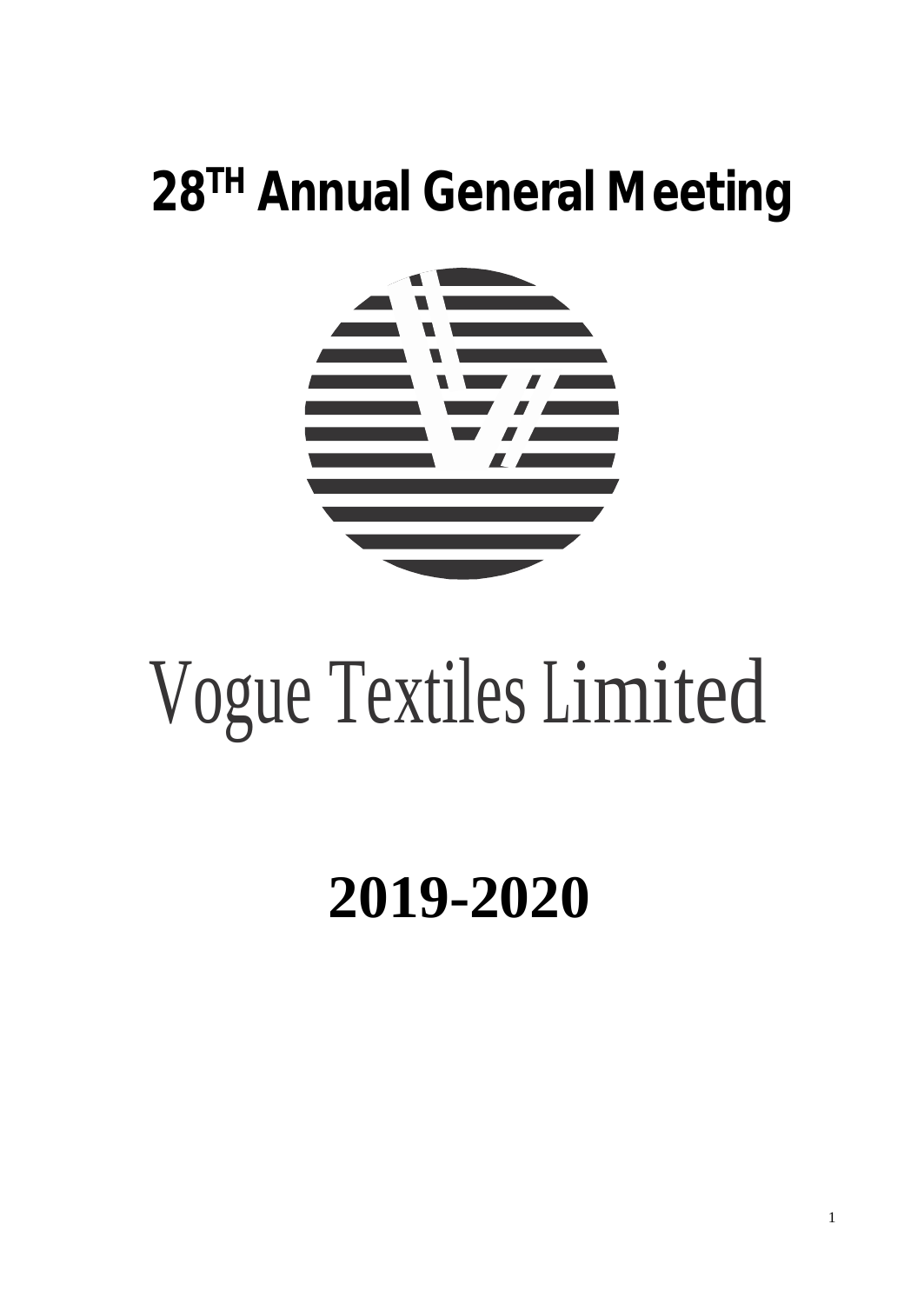### **BOARD OF DIRECTORS**

- 1 Mr. SUNIL DUTT NON-EXECUTIVE CHAIRMAN
	-
- 2 Mr. ANIL DUTT MANAGING DIRECTOR
- 3 Mr. JOGENDER KUMAR MINOCHA NON-EXECUTIVE INDEPENDENT DIRECTOR
- 

4 MS. AKANKSHA DUTT NON-EXECUTIVE DIRECTOR

#### **COMPANY SECRETARY**

Mrs. JASWANT KAUR

#### **CHIEF FINANCIAL OFFICER**

Mr. YOGESH KALRA

#### **BANKERS**

PUNJAB NATIONAL BANK

#### **STATUTORY AUDITORS**

Nitin Kapoor & Associates Chartered Accountants 79, Sukhdev Nagar Panipat-132103 Haryana Firm Regd. No. : 021107N

#### **REGISTERED CUM HEAD OFFICE**

VOGUE TEXTILES LIMITED A-206, Somdatt Chambers - I, 5, Bhikaji Cama Place, New Delhi - 110 066. PH.NO-011-26170298 E-MAIL : [info@voguetextiles.com](mailto:info@voguetextiles.com) WEBSITE: [www.voguetextiles.com](http://www.voguetextiles.com) CIN-U18101DL1992PLC049370

| Corporate Governance ___________________                                                                                                                                                                                                                                                         |  |
|--------------------------------------------------------------------------------------------------------------------------------------------------------------------------------------------------------------------------------------------------------------------------------------------------|--|
| Auditor's Report $\frac{1}{2}$ = $\frac{1}{2}$ = $\frac{1}{2}$ = $\frac{1}{2}$ = $\frac{1}{2}$ = $\frac{1}{2}$ = $\frac{1}{2}$ = $\frac{1}{2}$ = $\frac{1}{2}$ = $\frac{1}{2}$ = $\frac{1}{2}$ = $\frac{1}{2}$ = $\frac{1}{2}$ = $\frac{1}{2}$ = $\frac{1}{2}$ = $\frac{1}{2}$ = $\frac{1}{2}$ = |  |
| Annual Accounts                                                                                                                                                                                                                                                                                  |  |

#### **REGISTRAR & SHARE TRANSFER AGENTS**

Alankit Assignments Ltd. 205-208,Anarkali Complex Jhandewalan Extension, New Delhi-110055 Ph. No - 23541234, 42541955 E-MAIL : [info@alankit.com](mailto:info@alankit.com) CIN : U74210DL1991PLC042569  $\overline{\phantom{a}}$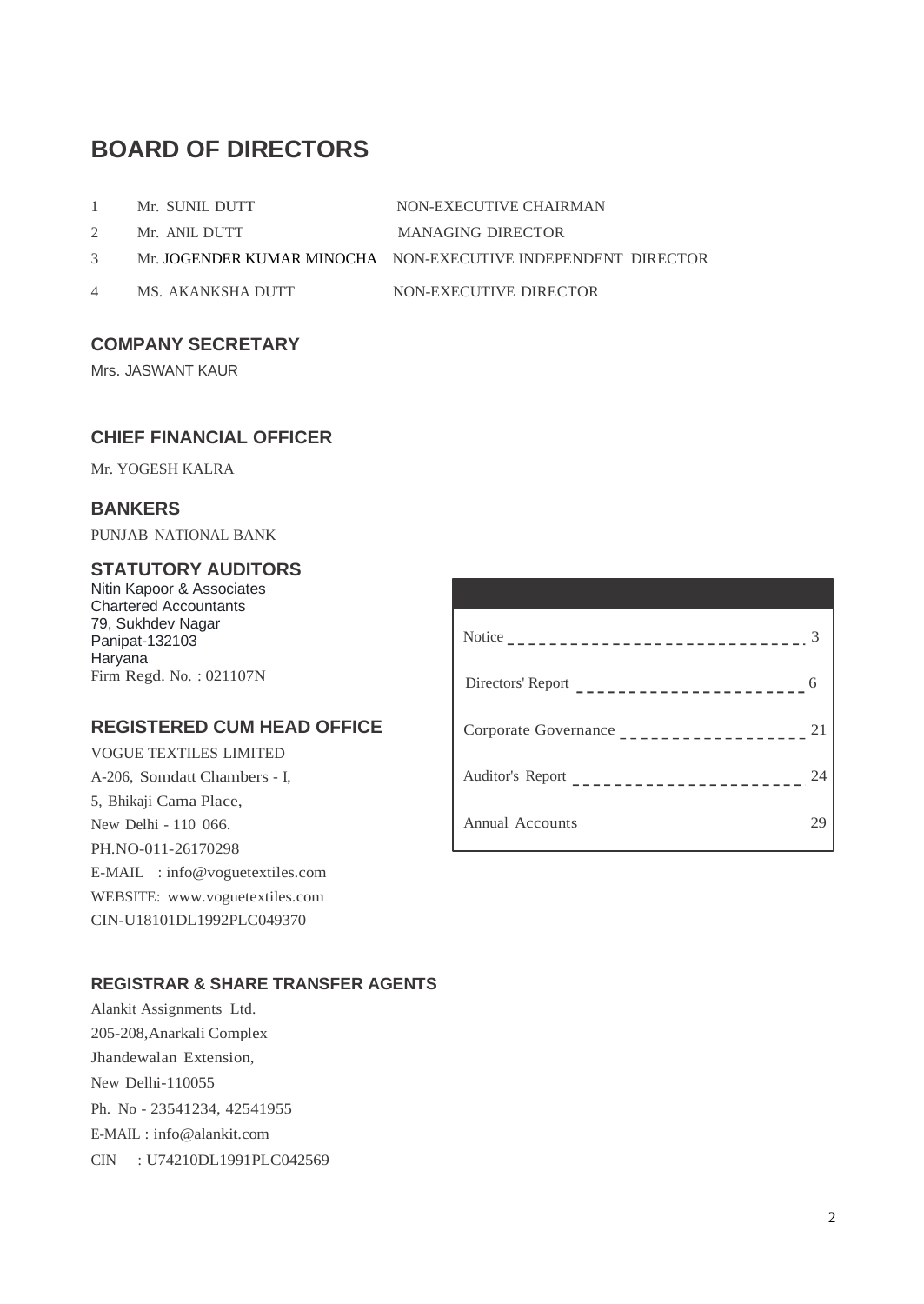Vogue

#### **NOTICE**

THE **28TH**ANNUAL GENERAL MEETING ('AGM') OF THE MEMBERS OF THE VOGUE TEXTILES LIMITED ("THE COMPANY') WILL BE HELD THROUGH VIDEO CONFERENCING [(VC)/OTHER AUDIO-VISUAL MEANS (OAVM)] ON **THURSDAY, 31ST DECEMBER 2020 AT 02:00 P.M**. (IST) IN COMPLIANCE WITH THE APPLICABLE PROVISIONS OF THE COMPANIES ACT, 2013 READ WITH GENERAL CIRCULAR NO. **14/2020, 17/2020, 20/2020** ISSUED BY THE MINISTRY OF CORPORATE AFFAIRS (MCA) TO TRANSACT THE ORDINARY BUSINESS SET OUT IN THE NOTICE OF THE AGM. THE PROCEEDINGS OF THE AGM SHALL BE DEEMED TO BE CONDUCTED AT THE REGISTERED OFFICE OF THECOMPANY WHICH SHALL BE THE DEEMED VENUE OF THE AGM TO TRANSACT THE FOLLOWING BUSINESS:-

#### **ORDINARY BUSINESS**

- 1. To receive, consider and adopt the Audited Balance Sheet of the Company as at 31<sup>st</sup> March 2020 and Profit & Loss Account forthe year ended on that date and the Reports of the Board of Directors and Auditors thereon.
- 2. To appoint a Director in place of Mr. Sunil Dutt (DIN 01514028) who retires by rotation and being eligible, offers himself for re-appointment.
- 3. To appoint a Director in place of Mr. Jogender Kumar Minocha (DIN 07069120) who retires by rotation and being eligible, offers himself for re-appointment.

For **Vogue Textiles Limited**

Sd/-

Place: New Delhi **JASWANT KAUR** Date: 07<sup>th</sup> December 2020

Company Secretary

#### **NOTES**

1. Pursuant to aforesaid circulars, electronic copies of the Notice of the AGM along-with Annual Report for the Financial Year **2019-20** will be sent to all the members whose E-mail addresses are registered with the Depository Participant(s), Company (in case of shares held in physical form).The dispatch of Notice of the AGM along-with Annual Report through e-mails be completed on **09th December 2020**. The Notice of AGM and the Annual Report for the Financial Year **2019-20** are available on the Company's website at **<https://voguetextiles.com>**. Notice of the AGM is also available on Company's Registrar and Share Transfer Agent (RTA) website **<https://www.alankit.com.>**

2. Members are provided with a facility to attend the AGM through electronic platform provided by Company's RTA viz .Alankit Assignments Limited (Alankit).Members can attend the AGM through [(VC) / Other Audio-Visual Means (OAVM)] to view the live web cast of AGM by visiting **<https://www.alankit.com>** under shareholder/members login by using their remote e-voting login credentials and selecting the event for Company's AGM. Members who need assistance before or during the AGM may contact Alankit at **011-23541234 or 011-42541955**.

3. The Company is pleased to provide the facility to members to exercise their right to vote by electronic means on resolutions proposed to be passed at the AGM. Members holding share either in physical form or in dematerialized form as on **Monday, 24th December 2020** (Cut-off date), can cast their vote electronically on the Ordinary and Special Businesses as set out in the Notice of the AGM through electronic voting system ("remote e-voting") as provided by NSDL.

4. The remote e-voting facility will be available during the following voting period: commencement of remote e-voting from **Monday, 28th December 2020 at 9:00 A.M. (IST)**and to end of remote e-voting up-to **Wednesday, 30th December 2020 at 5:00 P.M. (IST)**

5. Members may note that :

a) The remote e-voting module will be disabled by NSDL after the aforesaid dates and time and once the vote on a resolution is cast by the member, the member shall not be allowed to change it subsequently. Remote e-voting shall not be allowed beyond the said date and time.

b) The facility for voting will also be made available during the AGM and those members present in the AGM through [(VC)/Other Audio-Visual Means (OAVM)] facility, who have not cast their vote on the resolutions through remote a-voting, and are otherwise not barred from doing so**,** shall be eligible to vote through e-voting system at the AGM .

c) The members who have cast their vote by remote e-voting prior to the AGM may also attend the AGM but shall not be entitled to cast their vote again.

6. Members are hereby informed that any person, who becomes member of this Company after dispatch of the Notice or the AGM through the electronic means and holding shares as on the cut-off date viz .**24th December 2020**, can obtain the login ID and password by sending a request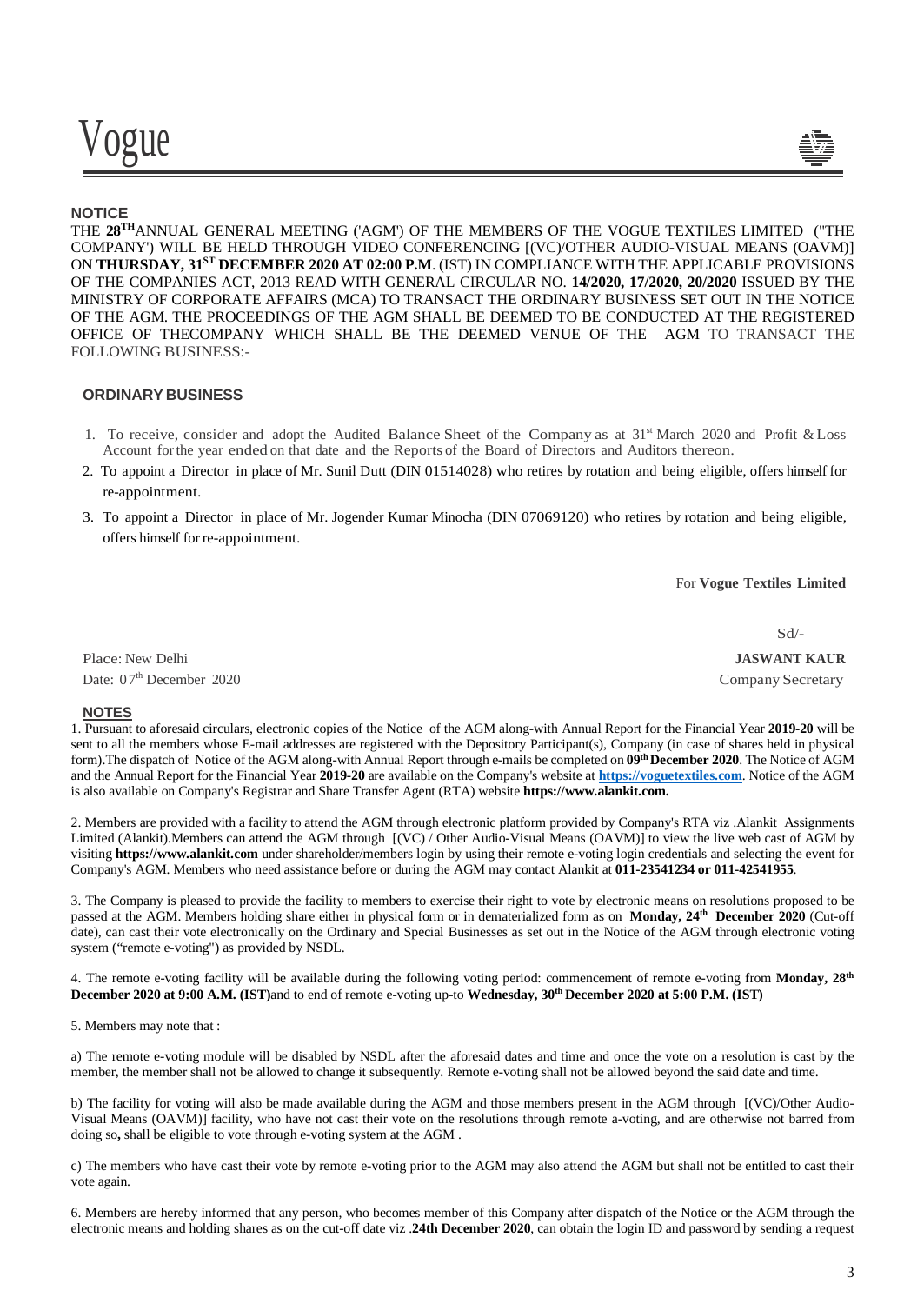

at [info@alankit.com.](mailto:info@alankit.com.) However, if a person is already registered with **Alankit** for remote e-voting then existing user ID and password can be Used for casting vote.

7. The Register of Members and the Share Transfer books of the Company will remain closed from **Friday, 25th December to Wednesday, 30th December 2020** (both days inclusive) for the AGM and determining the names of members eligible for final Dividend on Equity shares, if declared at the AGM of the Company.

8. Members who have not registered their E-mail addresses are requested to register their e-mail address with respective Depository Participant(s) and members holding shares in physical mode are requested to upload their e-mail addresses with Company's RTA, to receive copies of the Notice of the AGM and Annual Report for the Financial Year 2019-20 together-with instruction for e-voting and participation through VC/OAVM.

9. In case of any queries, you may refer the Frequently Asked Questions (FAQs) for Members and e-voting User Manual for Members available in the download section of **<https://www.evoting.nsdl.com>** Company's Registrar's toll free Number **011-23541234** or send an E-mail to **[rta@alankit.com.](mailto:rta@alankit.com.)** Any grievances connected with the remote e-voting, attending the AGM through VC/OAV Mode-voting during the AGM may be addressed to Mr. **J.K. SINGLA,** Manager - Corporate Registry (Unit: Vogue Textiles Limited) **Alankit Assignments Limited, 205- 208, Anarkali Complex, Jhandewalan Extension, New Delhi-110055. Contact Nos. 011-23541234 or 011-42541955.**

**10.** Shareholders seeking any information with regard to accounts are requested to write to the company at least 7 days in advance so as to enable the Company to keep the information ready.

#### 11**. PROCEDUREFOR E-VOTING**

- 1. The Company has entered into an arrangement with National Securities Depository Limited (NSDL) for facilitating e-voting for AGM. The instruction for e-voting are as under:-
	- (a) In case of Members receiving an e-mail from NSDL.
		- (i) Open the PDF file VOGUE TEXTILES e-voting pdf attached to the email, using your Client ID/Folio No. as password. The PDF file contains User ID and password for e-voting. Please note that the Password provided in PDF is an "Initial Password"
		- (ii) Launch an internet browser and open <https://> [www.evoting.nsdl.com](http://www.evoting.nsdl.com)
		- (iii) Click on Shareholder- Login
		- (iv) Insert "User ID" and Initial Password as noted in step (i) above and click login
		- (v) Password change menu will appear, Change the Password with a new password of your choice. Please keep a note ofthe new password, It is strongly recommended to keep it confidential.
		- (vi) Home page of e-voting will open, Click on e-voting Active Voting Cycles.
		- (vii) Select EVEN of VOGUE TEXTILES 115120.
		- (viii) Now you are ready for e-voting as'Cast Vote'-page open.
		- ( ix) Cast your vote by selecting appropriate option and click on 'submit' . Click on confirm when prompted.
		- (x) Upon confirmation the message "Vote cast successfully" will be displayed.
		- (xi) Once you have voted on the resolution you will not be allowed to modify your vote.
		- (xii) Institutional shareholders (i.e.. other than individuals, HUF, NRI, etc.) are required to send scanned copy (PDF/JPG) along with attested specimen signature of the duly authorized signatory(ies) who are authorized to vote, to the Scrutinizer by an e-mail at [aijazfcs@gmail.com](mailto:aijazfcs@gmail.com) with a copy marked to [evoting@nsdl.co.in.](mailto:evoting@nsdl.co.in.)
		- (b) In case of shareholders receiving email copy of the Notice of AGM.
		- (i) Initial Password is provided, asfollows at the bottom of the Attendance Slip.

| EVEN (E_-Voting Event Number) | User Id | Password |  |
|-------------------------------|---------|----------|--|
| 15120                         |         |          |  |

(ii) Please follow all steps from Sr. No-(i) to Sr. No-(xii) above to cast vote.

- 2. In case of any queries, you may refer to the Frequently Asked Questions (FAQs) and e-voting user manual available in the downloads section of NSDL's e-voting website [www.evoting.nsdl.com.](http://www.evoting.nsdl.com.)
- 3. If you are already registered with NSDL for e-voting then you can use your existing User ID and Password for casting
- 4. Login to e-voting website will be disabled upon five unsuccessful attempts to key-in the correct password, in such an event , you will need to go through " Forgot Password" option available on the site to reset the same.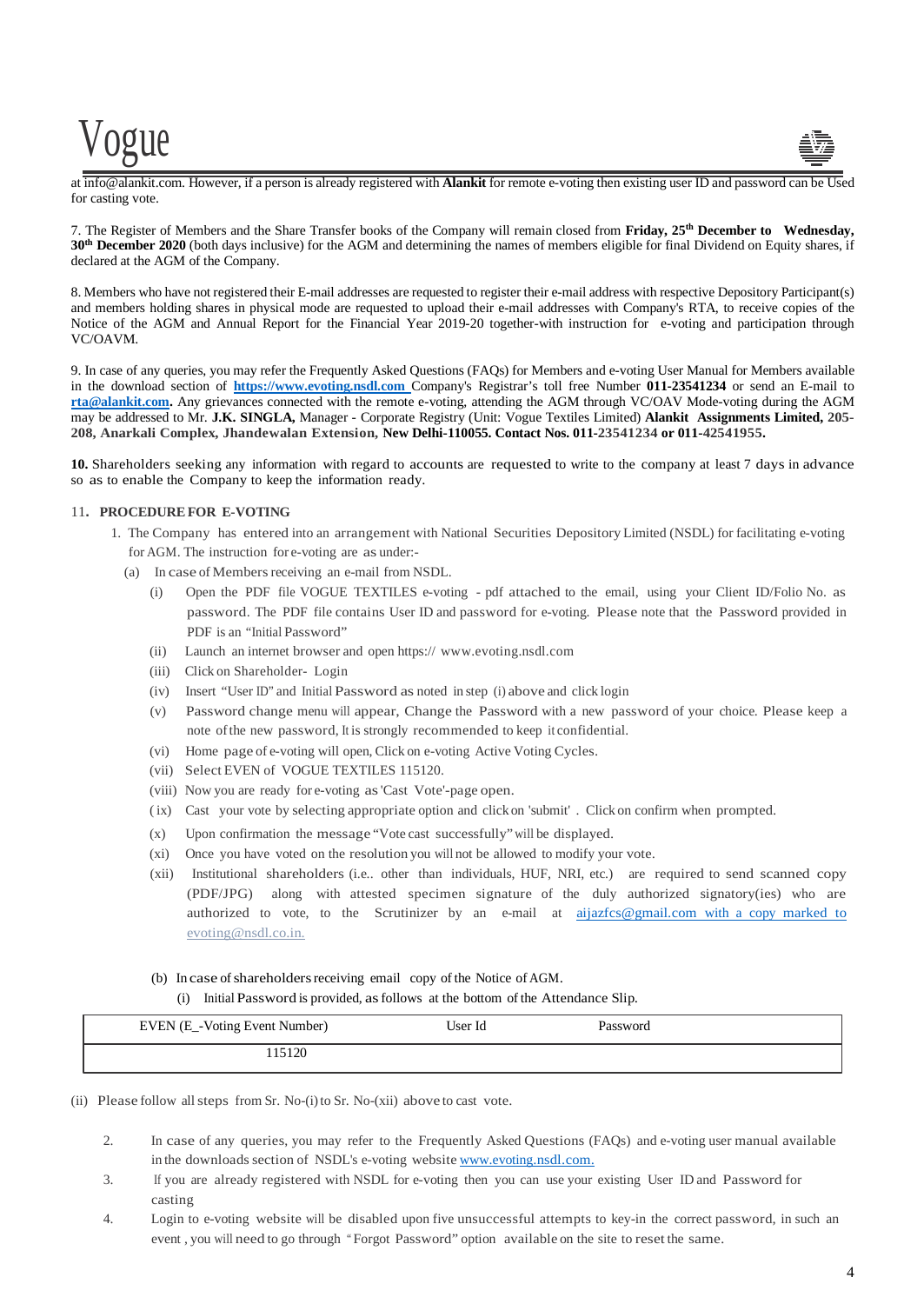

- 5. Your login id and password can be used by you exclusively for e-vote on the resolutions placed by the companiesin which you are shareholder.
- 6. The voting rights shall be as per number of equity shares held by the member(s) as on **Thursday, 24 th December 2020**. Members are eligible to cast vote electronically only if they are holding shares as on that date.
	- 7. The Companies (Management and Administration ) Rules, 2014 provides that the electronic voting period shall be completed a day prior to the date of AGM. Accordingly, the vo**ting period shall commence at 9.00 A.M. on M o n d a y , 28 th December 2020 and will end at 5.00. P.M. on W e d n e s day, 30th December 2020. The e-voting module shall be disabled by NSDL at 5.00 p.m.on the same day.**
	- 8. The results shall be declared on or after AGM. The results along with the Scrutinizer's Report shall also be placed on the website of the Company, [www.voguetextiles.com.](http://www.voguetextiles.com.)
	- 9. In case of those Members, who do not have access to e-voting facility, they can use the **assent / dissent form**  enclosed herewith or can be downloaded from website [www.voguetextlies.com](http://www.voguetextlies.com) and convey their assent /dissent to each one of the items of business to be transacted at the ensuing AGM and send the Assent/ Dissent form, so as to reach M/s. Aijaz & Associates, (150, 2<sup>nd</sup> Floor, Julena, New Friends Colony, New Delhi-110025. Email[aijazfcs@gmail.com\),](mailto:aijazfcs@gmail.com),) Scrutinizer appointed by the company or at the registered office of the Company on or before 5.00.p.m.on **W e d n e s day, 30th December 2020**.
	- 10. The Register of Directors and Key Managerial Personnel and their shareholding maintained under Section 170 of the Companies Act, 2013 and The Register of contracts or arrangements in which the directors are interested under Section 189 ofthe Companies Act, 2013 , will be available forinspection at the AGM .

By Order of the Board For **Vogue Textiles Limited**

Place : New Delhi **JASWANT KAUR** Date: 07<sup>th</sup> December 2020

Sd/- Company Secretary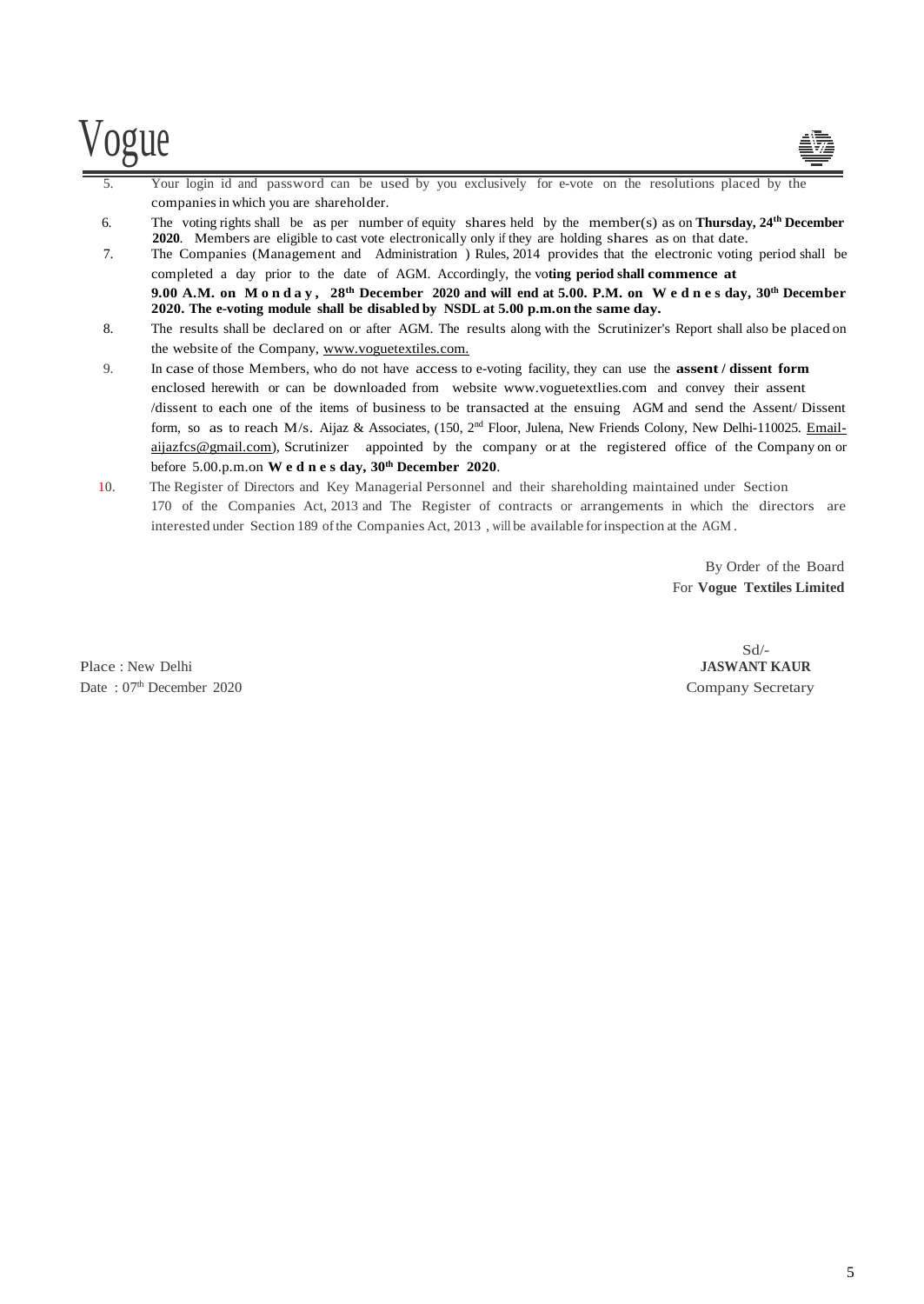



#### **ANNEXURES TO NOTICE**

#### **DIRECTORS' REPORT**

To The Members,

Your Directors present the 28<sup>th</sup> Annual Report of the Company together with the Audited Statements of Accounts for the financial year ended 31<sup>st</sup> March 2020.

#### **FINANCIAL RESULTS**

#### **FINANCIAL HIGHLIGHTS**

| The Financial results for the year ended on 31.03.2020 and 31.03.2019 are as under: | (RS. IN LAC) |                   |
|-------------------------------------------------------------------------------------|--------------|-------------------|
|                                                                                     | YEAR ENDED   | <b>YEAR ENDED</b> |
|                                                                                     | 31.03.2020   | 31.03.2019        |
| <b>SALES</b>                                                                        | 49.61        | 57.33             |
| OTHER INCOME                                                                        | 40.00        | 10.16             |
| TOTAL EXPENDITURE                                                                   | 86.51        | 103.66            |
| <b>GROSS PROFIT/(LOSS)</b>                                                          | 3.10         | (36.17)           |
| <b>INTEREST &amp; BANK CHARGES</b>                                                  | 14.70        | 14.50             |
| <b>DEPRECIATION</b>                                                                 | 03.75        | 04.18             |
| PROFIT/(LOSS) BEFORE EXTRA ORDINARY ITEMS & TAX                                     | (15.34)      | (54.85)           |
| <b>EXTRA ORDINARY ITEMS</b>                                                         |              |                   |
| PROFIT/(LOSS) BEFORE TAX                                                            | (15.34)      | (54.85)           |
| PROFIT/(LOSS) AFTER TAX                                                             | (19.19)      | (58.99)           |
| SHARE CAPITAL                                                                       | 590.10       | 590.10            |
| RESERVES (EXCLUDING CAPITAL/REVALUATION RESERVE)                                    |              |                   |
| REVALUATION RESERVE                                                                 |              |                   |
| <b>EARNING PER SHARES (EPS)</b>                                                     | (0.03)       | (0.07)            |
| <b>DIVIDEND</b>                                                                     |              |                   |

#### **BOARD EVALUATION**

Pursuant to Section 134(3) of the Companies Act, 2013, Independent Directors have evaluated the quality, quantity and timeliness of the flow of information between the Management and the Board, Performance of the Board as a whole and its Members and other required matters. The Nomination Committee has laid down evaluation criteria for performance evaluation of Independent Directors, which will be based on attendance, expertise and contribution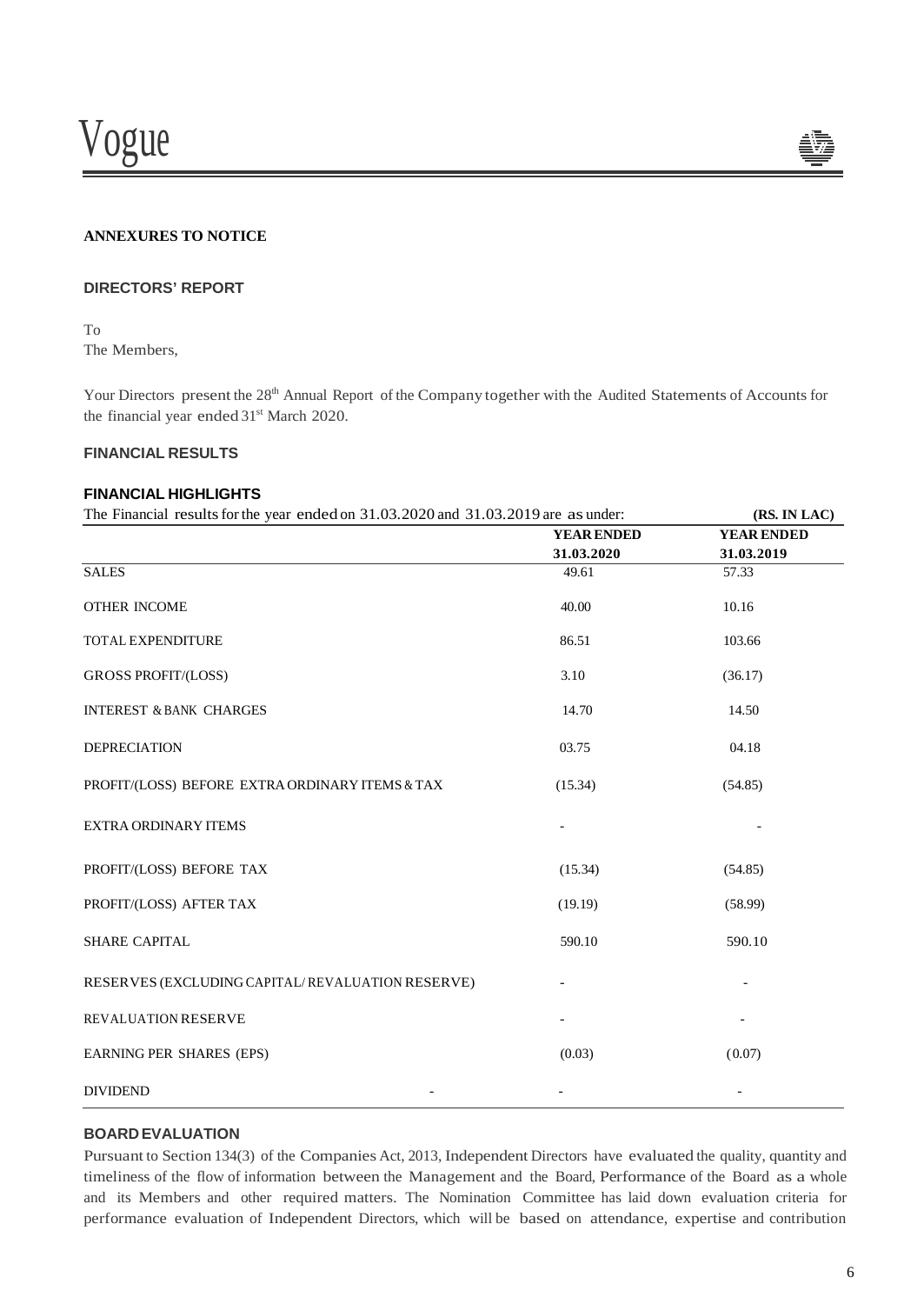

brought in by the independent Director at the Board Meeting, which shall be taken into account at the time of reappointment of independent Directors.

#### **MEETINGS OFTHEBOARD**

The Board met 6 times on 31.05.2019, 27.08.2019, 13.09.2019, 30.09.2019, 15.11.2019 & 20.03.2020 during the year. The names and categories of the Directors on the Board, their attendance at Board Meetings during the year and at the Last Annual General Meeting and number of companiesin which the Director is a member or its committee are as follows:

#### **DIRECTORS**

Two Non-Executive Independent Directors, namely Mr. Y. K. Singla and Mr. Surinder Singh Bakshi, have resigned from the Directorship of the company during the period.

Mr. Sunil Dutt [DIN 01514028] who retires from the Board of Director by rotation and being eligible for re-appointment has offered himself for re-appointment.

Mr. Mr. Jogender Kumar Minocha (DIN 07069120) who retires from the Board of Director by rotation and being eligible for re-appointment has offered himself for re-appointment.

#### **COMMITTEESOFTHEBOARD**

Pursuant to the compuls ory delisting of our company from the stock exchange, the p r o v i s i o n s of the Companies Act 2013 and Clause 49 of the Listing Agreement with the Stock Exchange(s) are no more relevant to the Company and hence, no Committees of the Board were constituted for the current year.

#### **AUDITORS & AUDITOR'S REPORT**

The Auditors of the Company M/s. Nitin Kapoor & Associates, Chartered Accountants, (Firm RegistrationNo-021107N) was appointed for 5 years, will retire at the conclusion of the Annual General Meeting for the period of Financial Year 2023-24 but his appointment has to be ratified for each year. Your Board recommends their ratification as statuary auditors of the Company for the period related to the Financial Year 2020-21.

#### **DIRECTOR'S RESPONSIBILTYSTATEMENT**

As required under section 134 of the Companies Act, 2013, the Directors hereby confirm:

- 1. That in the preparation of annual accounts for the financial year ended 31st March 2020 the applicable Accounting Standards had been followed along with proper explanation relating to material departures.
- 2. That they have selected such accounting policies and applied them consistently and made judgments and estimates that were reasonable and prudent so as to give a true and fair view of the state of affairs of the Company at the end ofthe financial year and ofthe profit /loss forthe year under consideration.
- 3. That they have taken proper and sufficient care for the maintenance of adequate accounting records in accordance with the provisions of the Companies Act, 2013 for safeguarding the assets of the Company and for preventing and detecting fraud and other irregularities.
- 4. That they have prepared the annual accounts of the Company for the financial year ended 31st March, 2020 on a going concern basis.

#### **RELATED PARTYTRANSACTION**

The transaction with related party entered into by the Company are periodically placed before the Board of Directorsfor its approval. .No transaction with the related party is material in nature, in accordance with Company's Related Party Transaction Policy in accordance with Accounting Standard -18 (Related Party Disclosures) the details of transaction with related parties are set out in Schedule C of disclosuresforming part of Financial Statements.

#### **SAFETY AND ENVIRONMENT**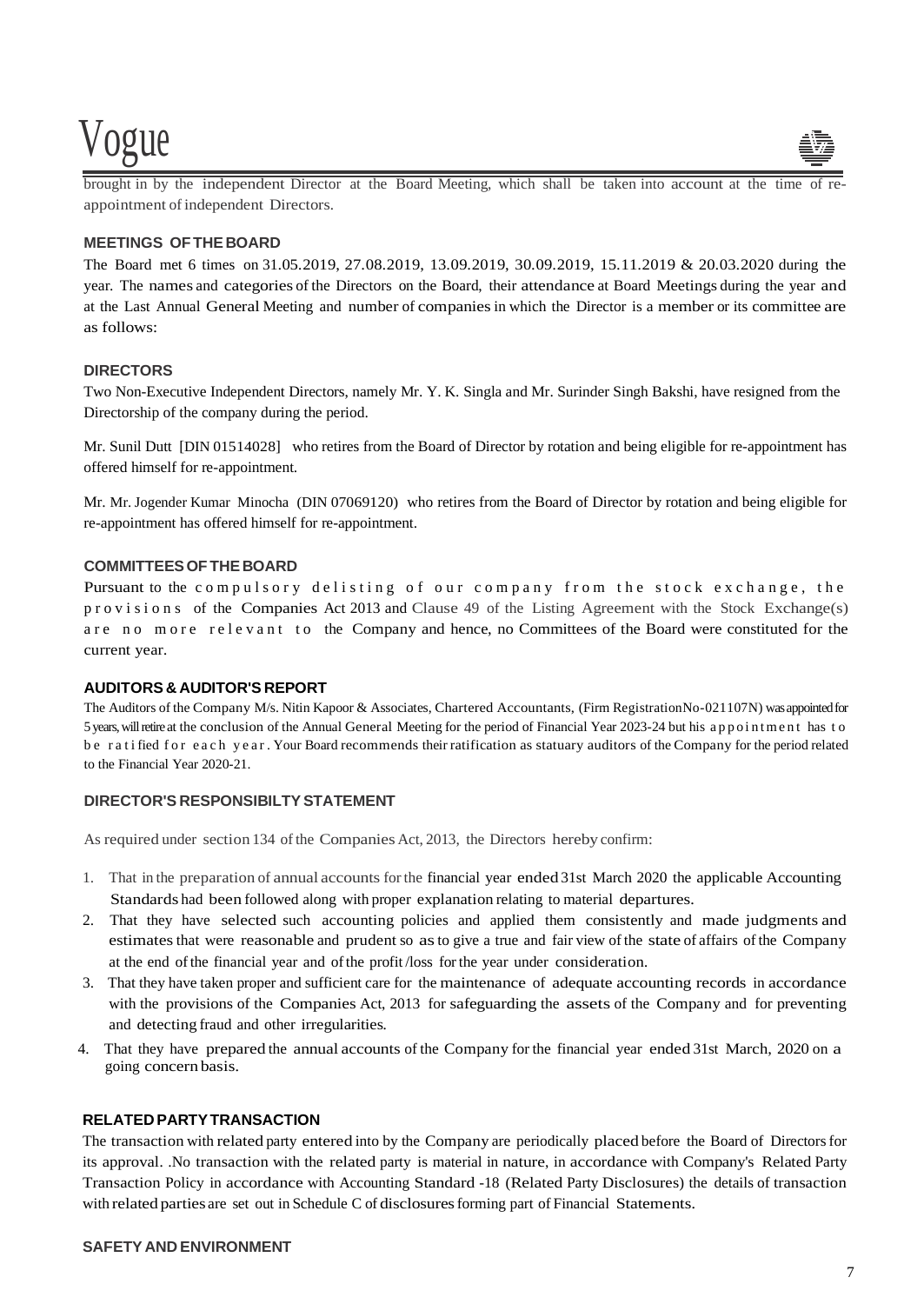

The company continues to maintain a good safety record. The manufacturing unit of the company is environment friendly and maintains all safety standards.

#### **PARTICULARSOF EMPLOYEES AND RELATED DISCLOSURES**

No employee of the Company drawing remuneration in excess of the set limits in terms of the provisions of Section 197(12) of the Act read with Rules 5(2) and 5(3) of the Companies (Appointment and Remuneration of Managerial Personnel) Rules, 2014 and no commission is being drawn by the Managing Director as well asthe other directorsfrom the Company.

#### **PUBLIC DEPOSIT**

During the year under review, the Company has not accepted any deposits from public.

#### **CONSERVATION OF ENERGY, TECHNOLOGY ABSORPTION, FOREIGN EXCHANGE EARNINGS AND OUTGO**

The information pertaining to conservation of energy, technology absorption, Foreign exchange Earnings and outgo as required under Section 134 (3)(m) of the Companies Act, 2013 read with Rule 8(3) of the Companies (Accounts) Rules, 2014 is furnished in Annexure I & II and is attached to this report.

#### **STATEMENT CONCERNING DEVELOPMENT AND IMPLEMENTATION OF RISK MANAGEMENT POLICY OF THE COMPANY**

The Company does not have any Risk Management Policy as the elements of risk threatening the Company's existence are very minimal.

#### **COMPANY'S POLICY RELATING TO DIRECTORS APPOINTMENT, PAYMENT OF REMUNERATION AND DISCHARGEOFTHEIR DUTIES**

The provisions of Section 178(1) relating to constitution of Nomination and Remuneration Committee are not applicable to the Company and hence the Company has not devised any policy relating to this section.

#### **PARTICULARS OF LOANS, GUARANTEES OR INVESTMENTS MADE UNDER SECTION 186 OF THE COMPANIES ACT, 2013**

There was no loans, guarantees or investmentsmade by the Company under Section 186 of the Companies Act, 2013 during the year under review and hence the said provision is not applicable.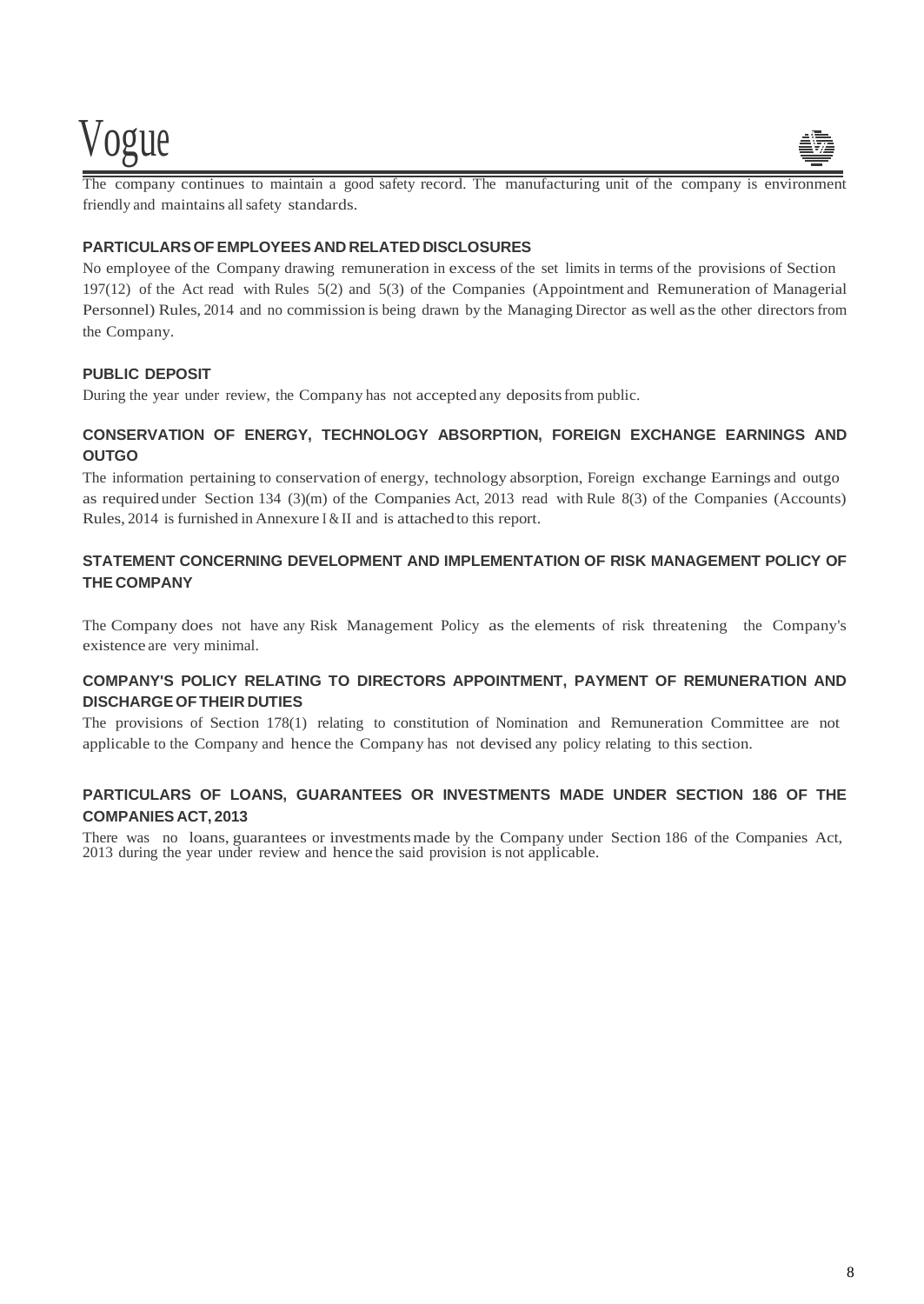Vogue



#### **ADDITIONAL INFORMATION**

 As all the shareholders are already aware that due to Covid-19 pandemic, the Ministry of Corporate Affairs has extended the date of holding Annual General Meeting till December 31, 2020 vide a general circular in this regard. Hence, this year your AGM is being held on December 31, 2020.

#### **ANNUAL RETURN**

The extracts of Annual Return pursuant to the provisions of Section 92 read with Rule 12 of the Companies (Management and Administration) Rules, 2014 is furnished in Annexure III and is attached to this Report.

#### **ACKNOWLEDGEMENT**

The Directors wish to thank and deeply acknowledge the co-operation, assistance and support extended by the creditors, investors, professionals, Government Authorities, Banks and the Management Team and look forward to their continued support in the future. The Directors also wish to place on record their appreciation for the all round Co-operation and contribution made by the employees at all levels.

For & On behalf ofthe Board of Directors

Sd/- **Sunil Dutt** (Chairman)

**Place:** New Delhi Date: 07<sup>th</sup> December 2020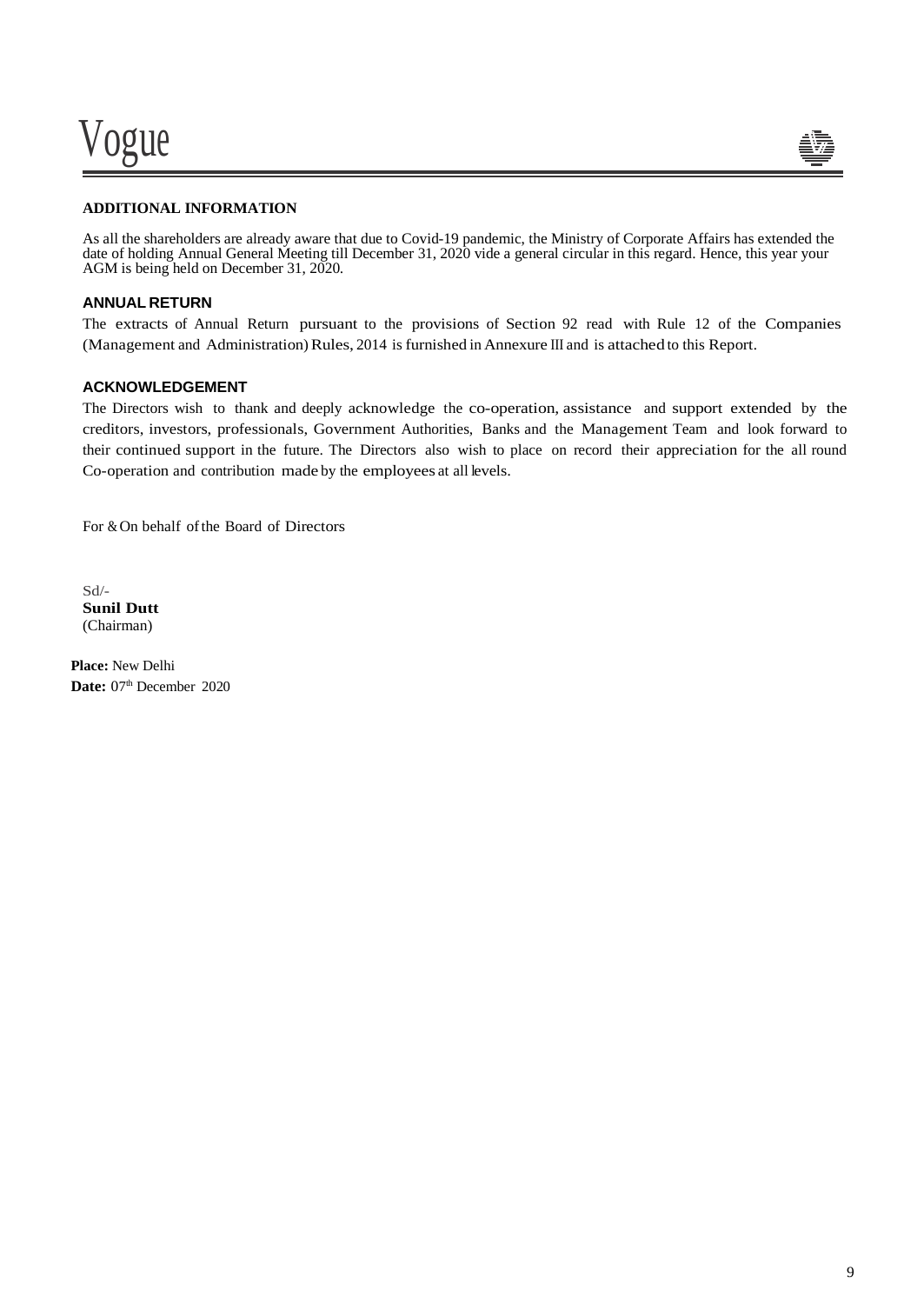

#### **CONSERVATION OF ENERGY, TECHNOLOGY EARNINGSANDOUTGO FOREIGN EXCHANGE**

#### **ANNEXURE OF DIRECTOR REPORT (ANNEXUR- I & II)**

### **ANNEXURE-II**

| <b>ELECTRICITY</b>                   | $(2019-2020)$ | $(2018-2019)$ |
|--------------------------------------|---------------|---------------|
|                                      | Current Year  | Previous Year |
| a) Purchased Unit                    | 53823         | 96.494        |
| Total Amount (in Rs.)                | 6,33,020      | 11,70,046     |
| Rate/Unit (in Rs.)                   | 11.76         | 12.12         |
| b) Own Generation                    |               |               |
| Through Diesel Generator Unit        | -             |               |
| Unit per Ltr. of Diesel Oil (in Rs.) | -             | -             |
|                                      |               |               |

#### **ANNEXURE-III**

Research and development (R&D)

|     | 1. Specific areas in which $R \& D$ carried out by the company | - Continuous Product development is the need of<br>markets |
|-----|----------------------------------------------------------------|------------------------------------------------------------|
|     | 2. Benefits derived as a result of the above $R \& D$          | - To keep client base intact and attract new clients       |
|     | 3. Future plan of action                                       | - To carry development in the new product groups           |
|     | 4. Expenditure on $R & D$                                      |                                                            |
| (a) | Capital                                                        | $-$ NIL                                                    |
| (b) | Recurring                                                      | $-NIL$                                                     |

- (c) Total NIL
- (d) Total R & D expenditure as a percentage of total turnover NIL

#### . **Technology Absorption , Adaptation and Innovation.**

| 1. Efforts, in brief, made towards technology             | - Working on Additional Product                                    |
|-----------------------------------------------------------|--------------------------------------------------------------------|
| Lines absorption, adaptation and innovation               |                                                                    |
| 2. Benefits derived as a result of the above efforts      | - Will Widen product base which will help in<br>improving Turnover |
| 3. In case of imported technology (Import during the last |                                                                    |

- 5 years reckoned from the beginning of the financial year) following information may be furnished.
	- (a) Technology imported NIL
	- (b) Year of import N.A. (c) Has technology been fully absorbed? - N.A.
	- (d) If not fully absorbed, areas where this has not taken place, N.A. reasons therefore and future plan of action

#### FOREIGN EXCHANGE EARNINGS AND OUTGO

|  | - Foreign Exchange Earned-                                                                                                                  |  |
|--|---------------------------------------------------------------------------------------------------------------------------------------------|--|
|  | $\Gamma_{\text{c}}$ and $\Gamma_{\text{c}}$ and $\Gamma_{\text{c}}$ and $\Gamma_{\text{c}}$ and $\Gamma_{\text{c}}$ and $\Gamma_{\text{c}}$ |  |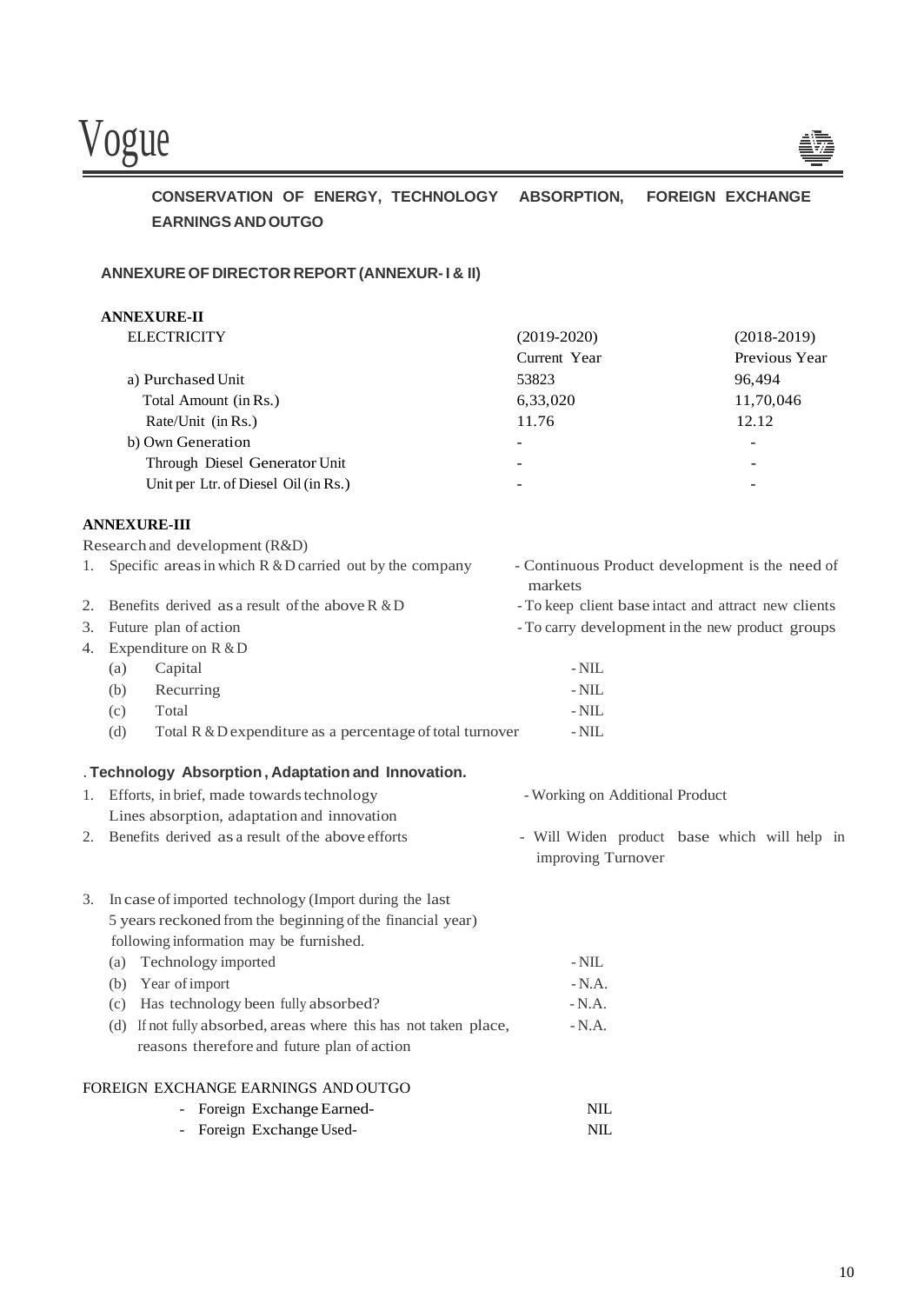Vogue



#### **ANNEXURE-IV Form No.MGT-9**

#### **EXTRACT OF ANNUAL RETURN**

#### **As on the financial year ended on 31st March, 2020**

#### **[Pursuant to section 92(3) of the Companies Act, 2013 and rule12 (1)of the Companies (Management and Administration) Rules,2014**

#### **I. REGISTRATION AND OTHER DETAILS:**

|                          | <b>CIN</b>                                                                           | U18101DL1992PLC049370                                                                                                                                                             |
|--------------------------|--------------------------------------------------------------------------------------|-----------------------------------------------------------------------------------------------------------------------------------------------------------------------------------|
| 2                        | <b>Registration Date</b>                                                             | 01st July, 1992                                                                                                                                                                   |
| 3                        | Name of the Company                                                                  | Vogue Textiles Limited                                                                                                                                                            |
| 4                        | Category/Sub-Category of the Company                                                 | Public Limited Company                                                                                                                                                            |
| $\overline{\phantom{1}}$ | Address of the registered office and contact details                                 | A-206, Somdutt Chambers-I,5, Bhikaji Cama Place,<br>New Delhi-110066                                                                                                              |
| 6                        | Whether listed Company                                                               | N <sub>0</sub>                                                                                                                                                                    |
|                          | Name, Address and Contact details of Registrar and<br>Transfer Agent, if any<br>CIN: | Alankit Assignments Ltd.<br>205-208, Anarkali Complex Jhandewalan Extension, New<br>Delhi-110055<br>Ph. No - 23541234, 42541955 E-MAIL: info@alankit.com<br>U74210DL1991PLC042569 |

#### **2. PRINCIPAL BUSINESS ACTIVITIES OF THE COMPANY**

All the business activities contributing 10% or more of the total turn over of the company shall be stated:-

| Sl.No. | Name and Description of main                     | NIC Code of the | % total turn over of |
|--------|--------------------------------------------------|-----------------|----------------------|
|        | Products/Services                                | Product/service | the company          |
|        | Millmade Powerloomed Cotton / Polyester Made-Ups | 6304            | 100%                 |

#### **3. Particular of the Holding, Subsidiary and Associate Company:**

There is no Holding, Subsidiary and Associate company of Vogue Textiles Limited.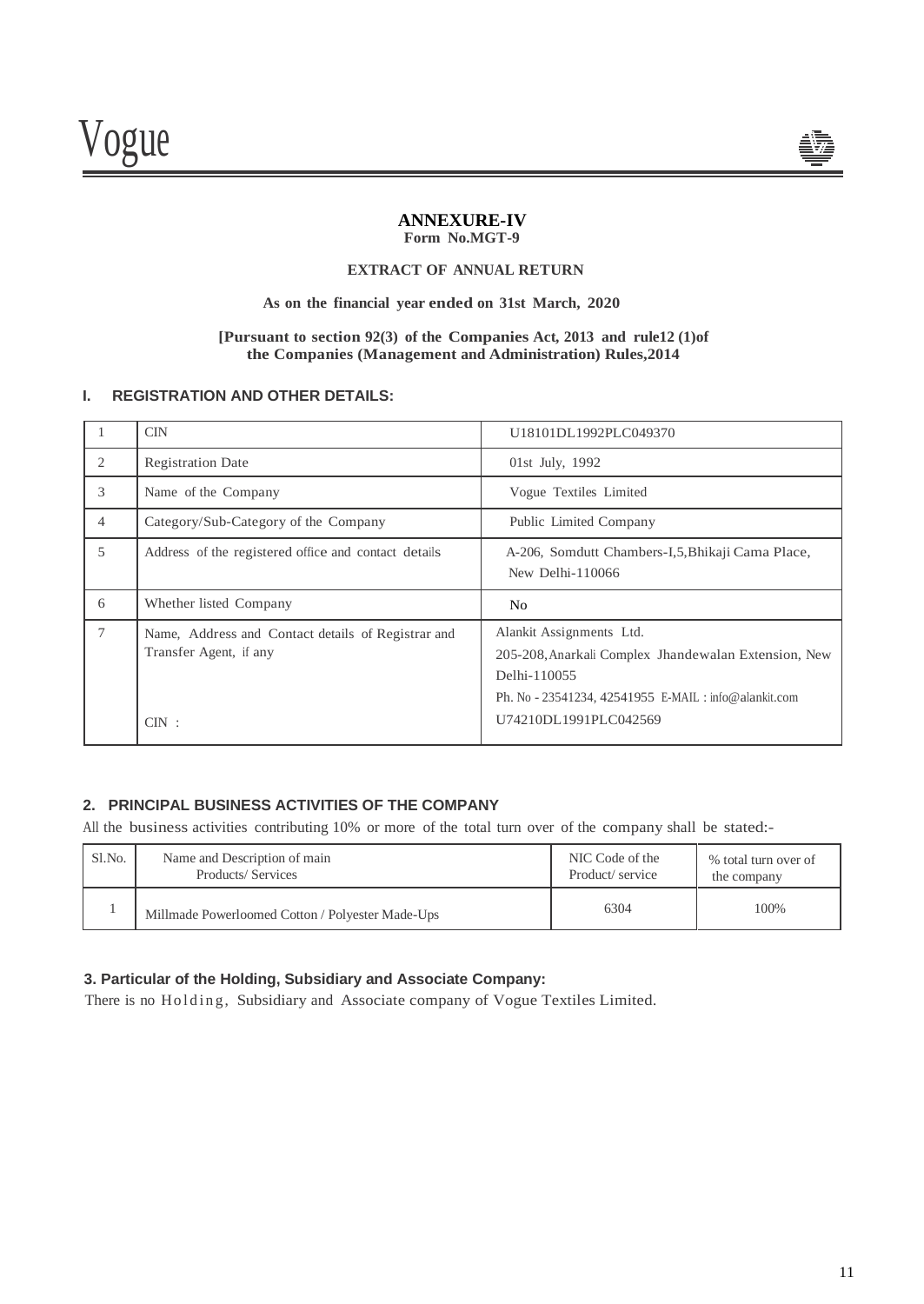

### **(I) - SHAREHOLDING PATTERN (Equity Share Capital Breakup as percentage of Total Equity)**

|                       | <b>Scrip Code</b>                                                                        |                           | <b>Financial year Ended:</b> |                          |                          | 31/03/2020               |                                           |                          |
|-----------------------|------------------------------------------------------------------------------------------|---------------------------|------------------------------|--------------------------|--------------------------|--------------------------|-------------------------------------------|--------------------------|
| Category<br>Code      | Category of<br>Shareholder                                                               | Number of<br>Shareholders | Total no.<br>of Shares       | Number of<br>Shares held | a percentage of total    | Total shareholding as    | Shares Pledged or<br>otherwise encumbered |                          |
|                       |                                                                                          |                           | in dematerialized<br>form    |                          | As a<br>percentage       | As a<br>percentage       | No.<br>of Shares                          | As a<br>percentage       |
| (A)                   | Shareholding of Promoter                                                                 |                           |                              |                          |                          |                          |                                           |                          |
|                       | and Promoter Group                                                                       |                           |                              |                          |                          |                          |                                           |                          |
|                       | Indian                                                                                   |                           |                              |                          |                          |                          |                                           |                          |
| (a)                   | Individual / Hindu Undivided Family                                                      | $\overline{2}$            | 3895445                      | 3895445                  | 66.01                    | 66.01                    | <b>NIL</b>                                | <b>NIL</b>               |
| (b)                   | Central Govt. / State Govt.                                                              | <b>NIL</b>                | <b>NIL</b>                   | <b>NIL</b>               | <b>NIL</b>               | <b>NIL</b>               | <b>NIL</b>                                | <b>NIL</b>               |
| (c)                   | <b>Bodies Corporate</b>                                                                  | <b>NIL</b>                | <b>NIL</b>                   | <b>NIL</b>               | <b>NIL</b>               | <b>NIL</b>               | <b>NIL</b>                                | <b>NIL</b>               |
| (d)                   | Financial Institutions / Banks                                                           | <b>NIL</b>                | <b>NIL</b>                   | <b>NIL</b>               | <b>NIL</b>               | <b>NIL</b>               | <b>NIL</b>                                | <b>NIL</b>               |
| (e)                   | Any others (Specify)                                                                     | NIL                       | NIL                          | <b>NIL</b>               | NIL                      | NIL                      | NIL                                       | NIL                      |
|                       | Sub Total(A)(I)                                                                          | 2                         | 3895445                      | 3895445                  | 66.01                    | 66.01                    | <b>NIL</b>                                | <b>NIL</b>               |
| $\overline{2}$        | Foreign<br>Individuals (Non-Residents Individual/                                        |                           |                              |                          |                          |                          |                                           |                          |
| Α                     | Foreign Individuals)                                                                     | NIL                       | <b>NIL</b>                   | <b>NIL</b>               | <b>NIL</b>               | <b>NIL</b>               | NIL                                       | NIL                      |
| B                     | <b>Bodies Corporate</b>                                                                  | $\overline{\text{NIL}}$   | NIL                          | $\overline{\text{NIL}}$  | NIL                      | NIL                      | NIL                                       | $\overline{\text{NIL}}$  |
| $\overline{\text{c}}$ | Institutions                                                                             | <b>NIL</b>                | <b>NIL</b>                   | <b>NIL</b>               | <b>NIL</b>               | <b>NIL</b>               | NIL                                       | <b>NIL</b>               |
| D                     | Any Others (Specify)                                                                     | <b>NIL</b>                | <b>NIL</b>                   | <b>NIL</b>               | <b>NIL</b>               | <b>NIL</b>               | <b>NIL</b>                                | <b>NIL</b>               |
|                       | Sub Total (A)(2)                                                                         | <b>NIL</b>                | <b>NIL</b>                   | <b>NIL</b>               | <b>NIL</b>               | <b>NIL</b>               | <b>NIL</b>                                | <b>NIL</b>               |
|                       | <b>Total Shareholding of promoter</b>                                                    | $\mathbf{2}$              | 3895445                      | 3895445                  | 66.01                    | 66.01                    | <b>NIL</b>                                | <b>NIL</b>               |
|                       | and Promoter Group (A)=(A)(1)+(A)(2)                                                     |                           |                              |                          |                          |                          |                                           |                          |
| (B)                   | <b>Public Shareholding</b>                                                               |                           |                              |                          |                          |                          |                                           |                          |
| 1                     | <b>Institutions</b>                                                                      |                           |                              |                          |                          |                          |                                           |                          |
| (a)                   | Mutual Funds / UTI                                                                       | <b>NIL</b>                | <b>NIL</b>                   | <b>NIL</b>               | <b>NIL</b>               | <b>NIL</b>               | NIL                                       | <b>NIL</b>               |
| (b)                   | Bank - Foreign                                                                           | <b>NIL</b>                | <b>NIL</b>                   | <b>NIL</b>               | <b>NIL</b>               | <b>NIL</b>               | <b>NIL</b>                                | <b>NIL</b>               |
| (c)                   | Central Government / State                                                               | <b>NIL</b>                | <b>NIL</b>                   | <b>NIL</b>               | <b>NIL</b>               | <b>NIL</b>               | NIL                                       | <b>NIL</b>               |
|                       | Government(s)                                                                            |                           |                              |                          |                          |                          |                                           |                          |
| (d)                   | Venture Capital Funds                                                                    | <b>NIL</b>                | <b>NIL</b>                   | <b>NIL</b>               | <b>NIL</b>               | <b>NIL</b>               | <b>NIL</b>                                | <b>NIL</b>               |
| (e)                   | Insurance Companies                                                                      | <b>NIL</b>                | <b>NIL</b>                   | <b>NIL</b>               | <b>NIL</b>               | <b>NIL</b>               | <b>NIL</b>                                | <b>NIL</b>               |
| (f)                   | Foreign Institutional Investors                                                          | <b>NIL</b>                | <b>NIL</b>                   | <b>NIL</b>               | <b>NIL</b>               | <b>NIL</b>               | <b>NIL</b>                                | <b>NIL</b>               |
| (g)                   | Foreign Venture Capital Investors                                                        | <b>NIL</b>                | <b>NIL</b>                   | <b>NIL</b>               | <b>NIL</b>               | <b>NIL</b>               | <b>NIL</b>                                | <b>NIL</b>               |
|                       | Sub-Total (B)(1)                                                                         | <b>NIL</b>                | <b>NIL</b>                   | <b>NIL</b>               | <b>NIL</b>               | <b>NIL</b>               | <b>NIL</b>                                | <b>NIL</b>               |
| <b>B2</b>             | Non-institutions                                                                         |                           |                              |                          |                          |                          |                                           |                          |
| (a)                   | <b>Bodies Corporate</b>                                                                  | 25                        | 261766                       | 261766                   | 4.44                     | 4.44                     | <b>NIL</b>                                | <b>NIL</b>               |
| (b)                   | Individuals                                                                              |                           |                              |                          |                          |                          |                                           |                          |
| $\mathbf{I}$          | Individuals -i, Individual shareholders<br>Holding nominal share capital up to Rs 2 lakh | 6408                      | 1622455                      | 1622455                  | 27.49                    | 27.49                    | <b>NIL</b>                                | <b>NIL</b>               |
| $\mathbf{II}$         | ii. Individual shareholders holding                                                      | $\overline{3}$            | 105004                       | 105004                   | 1.78                     | 1.78                     | <b>NIL</b>                                | <b>NIL</b>               |
|                       | nominal share capital in excess of Rs. 2 lakh                                            |                           |                              |                          |                          |                          |                                           |                          |
| (c)                   | Any other (specify) Resident HUF                                                         | 32                        | 12100                        | 12100                    | 0.21                     | 0.21                     | NIL                                       | NIL                      |
| Ш                     | NRI-repatriable & Non repatriable                                                        | $\overline{7}$            | 4200                         | 4200                     | 0.07                     | 0.07                     | <b>NIL</b>                                | <b>NIL</b>               |
|                       | Sub Total (B)(2)                                                                         | 6475                      | 2005525                      | 2005525                  | 33.99                    | 33.99                    | <b>NIL</b>                                | <b>NIL</b>               |
| (B)                   | Total Public Shareholding (B) =<br>$(B)(1)+(B)(2)$                                       | 6475                      | 2005525                      | 2005525                  | 33.99                    | 33.99                    | <b>NIL</b>                                | <b>NIL</b>               |
|                       | Total $(A) + (B)$                                                                        | 6477                      | 5900970                      | 5900970                  | 100.00                   | 100.00                   | NIL                                       | <b>NIL</b>               |
| (c)                   | Share held by Custodains and<br>against which depository                                 |                           |                              |                          |                          |                          |                                           |                          |
| $\mathbf{1}$          | Promoter and Promoter group                                                              | NIL                       | NIL                          | NIL                      | NIL                      | NIL                      | NIL                                       | NIL                      |
| $\overline{2}$        | <b>Public</b><br>Sub total (C)                                                           | <b>NIL</b><br>NIL         | <b>NIL</b><br><b>NIL</b>     | <b>NIL</b><br><b>NIL</b> | <b>NIL</b><br><b>NIL</b> | <b>NIL</b><br><b>NIL</b> | <b>NIL</b><br><b>NIL</b>                  | <b>NIL</b><br><b>NIL</b> |
|                       | Grand Total $(A)+(B)+(C)$                                                                | 6477                      | 5900970                      | 5900970                  | 100.00                   | 100.00                   | <b>NIL</b>                                | <b>NIL</b>               |
|                       |                                                                                          |                           |                              |                          |                          |                          |                                           |                          |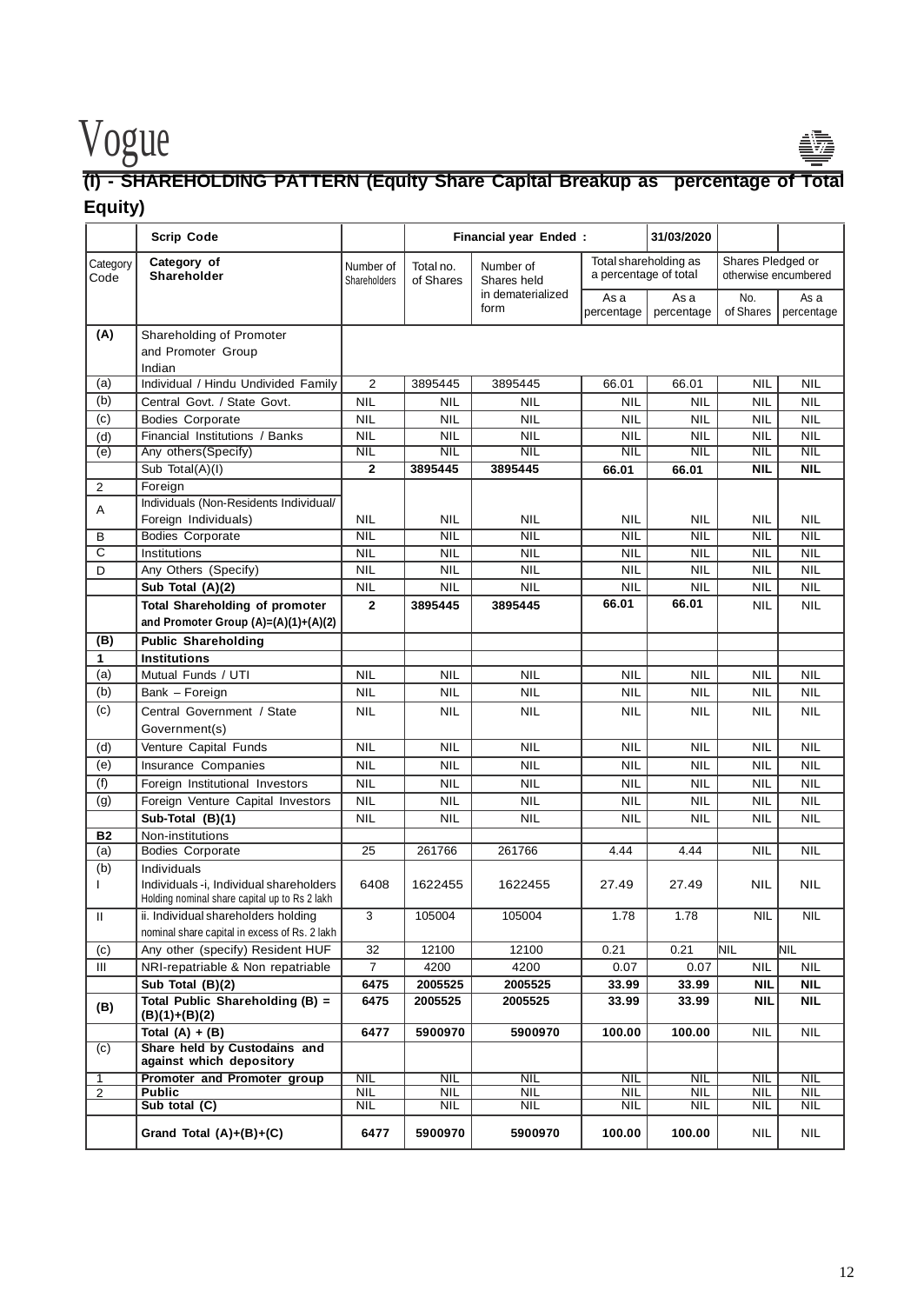

### **(ii)Shareholding of Promoters**

| SI no. | Shareholder's<br>Name | Shareholding at the beginning of<br>the year-2019-20 |                                        | Shareholding at the end of<br>the year-2019-20           |                  |                        |                                                                       |                                                        |
|--------|-----------------------|------------------------------------------------------|----------------------------------------|----------------------------------------------------------|------------------|------------------------|-----------------------------------------------------------------------|--------------------------------------------------------|
|        |                       | No. of<br><b>Shares</b>                              | %of total<br>Shares of thel<br>company | %of Shares<br>Pledged/<br>en cumbered to<br>total shares | No. of<br>Shares | %of total<br>Shares of | %of Shares<br>Pledged/<br>the companyl en cumbered to<br>total shares | % change<br>in shareholding<br>in during a the<br>year |
|        | Anil Dutt             | 1153383                                              | 19.55                                  | <b>NIL</b>                                               | 1559243          | 26.42                  | <b>NIL</b>                                                            | <b>NIL</b>                                             |
| 2      | Sunil Dutt            | 2269307                                              | 38.45                                  | <b>NIL</b>                                               | 2336202          | 39.59                  | <b>NIL</b>                                                            | <b>NIL</b>                                             |
|        | Total                 | 3422690                                              | 58.00                                  | <b>NIL</b>                                               | 3895445          | 66.01                  | <b>NIL</b>                                                            | <b>NIL</b>                                             |

### **(iii) Change in Promoters' Shareholding (please specify, if there is no change)**

| SI no. |                                                                                                                                                                                        | Shareholding at the<br>beginning of the year 2019-20                                                                                                                                                              |       |                                                  | <b>Cumulative Shareholding</b><br>during the year 2019-20 |  |  |
|--------|----------------------------------------------------------------------------------------------------------------------------------------------------------------------------------------|-------------------------------------------------------------------------------------------------------------------------------------------------------------------------------------------------------------------|-------|--------------------------------------------------|-----------------------------------------------------------|--|--|
|        |                                                                                                                                                                                        | No. of shares<br>% of total shares<br>Held by all<br>of the Company<br><b>Promoters</b>                                                                                                                           |       | No. of shares<br>Held by all<br><b>Promoters</b> | % of total shares<br>of the Company                       |  |  |
| 1.     | All Promoters                                                                                                                                                                          | 3422690                                                                                                                                                                                                           | 58.00 | 3422690                                          | 58.00                                                     |  |  |
| 2.     | At the end of the year                                                                                                                                                                 | 3895445                                                                                                                                                                                                           | 66.01 | 3895445                                          | 66.01                                                     |  |  |
| 3.     | Date wise Increase / Decrease<br>in Promoters Shareholding during<br>the year specifying the reasons for<br>increase/ Decrease (e.g. allotment/<br>transfer/ bonus/ sweat equity etc.) | DUE TO COMPULSORY DELISTING OF THE COMPANY BY BSE,<br><b>PROMOTERS BROUGHT EXIT OFFER FOR PUBLIC SHAREHOLDERS</b><br>AND BOUGHT SHARES FROM PUBLIC UNDER THE OFFER. THUS,<br>SHAREHOLDING OF PROMOTERS INCREASED. |       |                                                  |                                                           |  |  |
|        | At the end of the year (or on the<br>date of separation, if<br>separated during the year)                                                                                              | 3895445                                                                                                                                                                                                           | 66.01 | 3895445                                          | 66.01                                                     |  |  |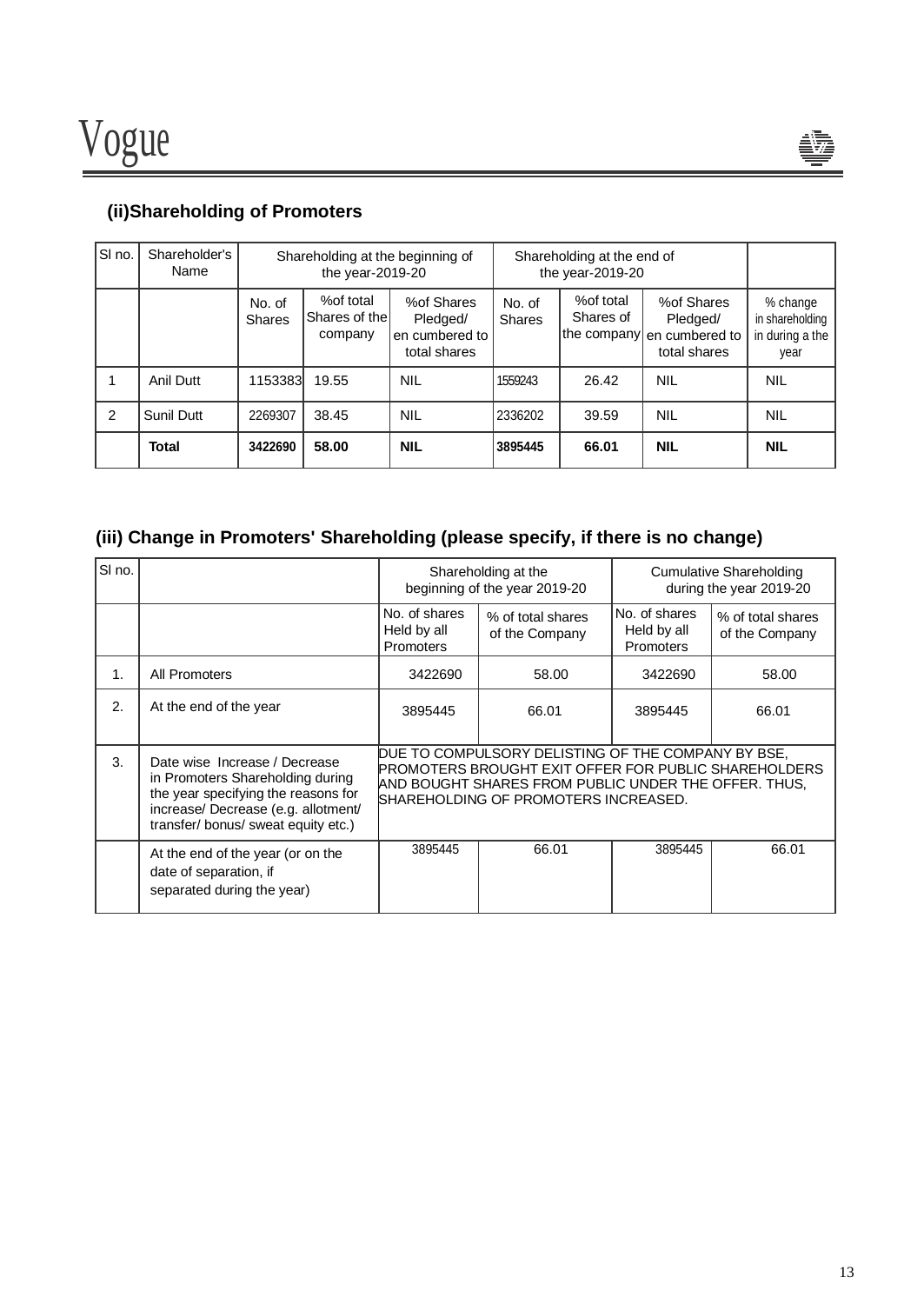### **(iv) Share-holding Pattern of top ten Shareholders (other than Directors, promoters and Holders of GDRs and ADRs)**

| SI <sub>no</sub> . | Name                        | Shareholding                                               |                                        |      |                                          |        | <b>Cumulative Shareholding</b><br>during the year $(01-04-2019$ to 31-03-2020) |                                        |  |
|--------------------|-----------------------------|------------------------------------------------------------|----------------------------------------|------|------------------------------------------|--------|--------------------------------------------------------------------------------|----------------------------------------|--|
|                    |                             | No. of Shares at<br>the end of the<br>year<br>(31.03.2020) | % of total<br>shares of<br>the Company | Date | Increase/<br>Decrease in<br>shareholding | Reason | No. of<br>Shares                                                               | % of total<br>shares of<br>the Company |  |
|                    | Smart Multi Trade Pvt. Ltd. | 2,50,000                                                   | 4.237                                  | Nil  | Nil                                      | Nil    | 2,50,000                                                                       | 4.237                                  |  |
| 2                  | Sanjay Lunawat              | 40.000                                                     | 0.678                                  | Nil  | Nil                                      | Nil    | 40.000                                                                         | 0.668                                  |  |
| 3                  | Rajesh Garg                 | 39,861                                                     | 0.675                                  | Nil  | Nil                                      | Nil    | 39,861                                                                         | 0.675                                  |  |
| 4                  | Sanjeev Kumar               | 25,143                                                     | 0.426                                  | Nil  | Nil                                      | Nil    | 25,143                                                                         | 0.426                                  |  |
| 5                  | R.B. Dutta                  | 16,810                                                     | 0.285                                  | Nil  | Nil                                      | Nil    | 16,810                                                                         | 0.285                                  |  |
| 6                  | P. L. R. Shekhar            | 15,500                                                     | 0.263                                  | Nil  | Nil                                      | Nil    | 15,500                                                                         | 0.263                                  |  |
| $\overline{7}$     | Sarita Dilip Kole           | 15,425                                                     | 0.261                                  | Nil  | Nil                                      | Nil    | 15,425                                                                         | 0.261                                  |  |
| 8                  | Chirag A Patel              | 15,387                                                     | 0.261                                  | Nil  | Nil                                      | Nil    | 15,387                                                                         | 0.261                                  |  |
| 9                  | Kamna Garg                  | 13,675                                                     | 0.232                                  | Nil  | Nil                                      | Nil    | 13,675                                                                         | 0.232                                  |  |
| 10                 | Manoj Agarwal               | 13,150                                                     | 0.223                                  | Nil  | Nil                                      | Nil    | 13,150                                                                         | 0.223                                  |  |
|                    |                             |                                                            |                                        |      |                                          |        |                                                                                |                                        |  |

### **(v) Shareholding of Directors and Key Managerial Personnel:**

| SI no.         |                                                                                                                                                                                 | Shareholding at the beginning of<br>the year           |                                                      | Cumulative Shareholding<br>during the year |                                     |  |
|----------------|---------------------------------------------------------------------------------------------------------------------------------------------------------------------------------|--------------------------------------------------------|------------------------------------------------------|--------------------------------------------|-------------------------------------|--|
|                | For Each of the Directors<br>and KMP                                                                                                                                            | No. of shares                                          | % of total shares<br>No. of shares<br>of the company |                                            | % of total shares<br>of the Company |  |
| 1 <sub>1</sub> | Anil Dutt (Director)                                                                                                                                                            | 11,53,383                                              | 19.55                                                | 15,59,243                                  | 26.42                               |  |
|                | Date-wise Increase/ Decrease in<br>Shareholding during the year<br>specifying the reasons for<br>increase//decrease<br>(e.g. allotment/ transfer/ bonus/<br>sweat Equity etc.): | Increase pursuant to Exit Offer to public shareholders |                                                      |                                            |                                     |  |
|                | At the End of the year                                                                                                                                                          | 15,59,243                                              | 26.42                                                | 15,59,243                                  | 26.42                               |  |
|                |                                                                                                                                                                                 |                                                        |                                                      |                                            |                                     |  |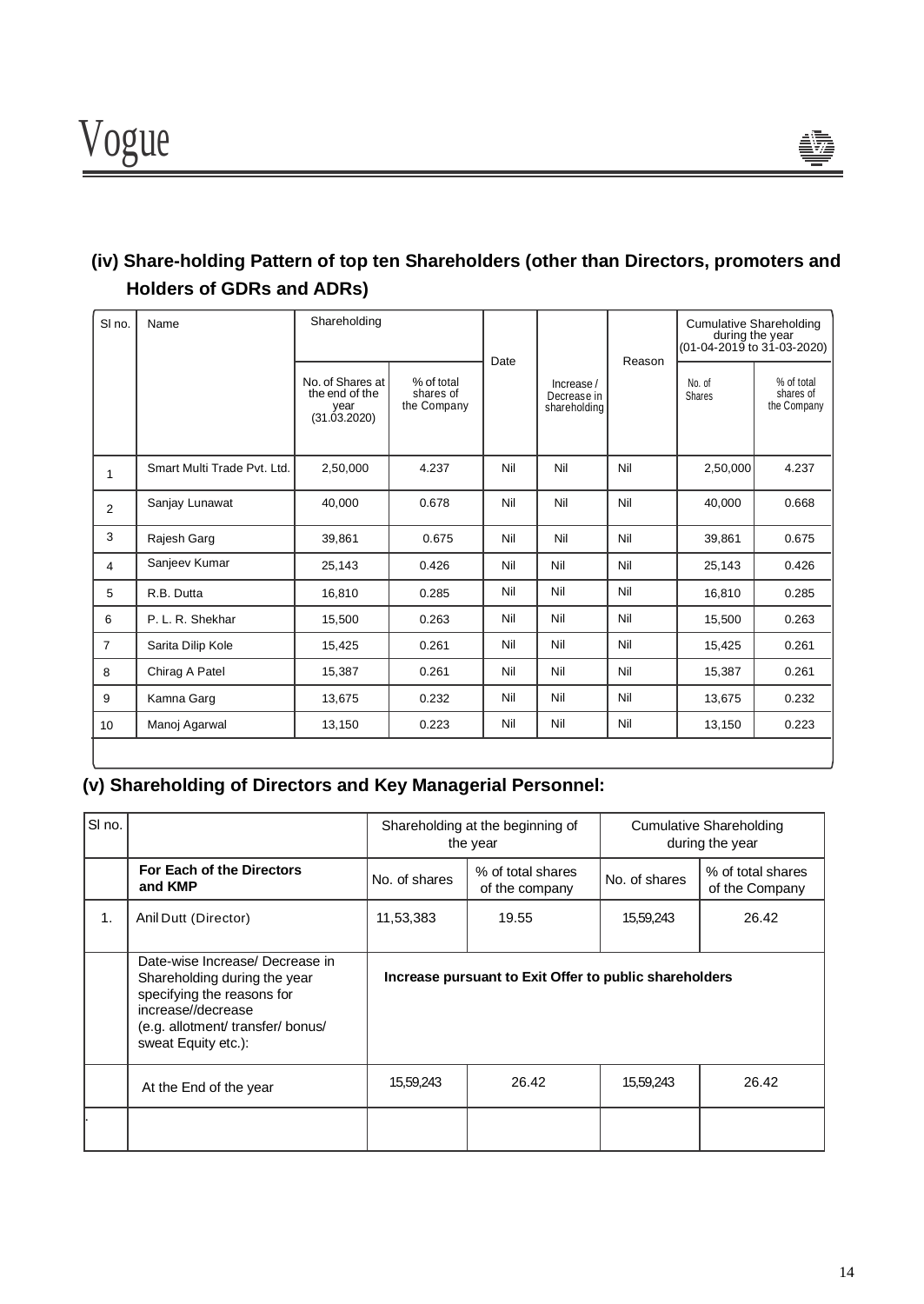### **(vi) Shareholding of Directors and Key Managerial Personnel :**

| SI no.         |                                                                                                                                                                                | Share holding at the beginning<br>of the year          |                                     | Cumulative Shareholding<br>during the year |                                     |  |  |
|----------------|--------------------------------------------------------------------------------------------------------------------------------------------------------------------------------|--------------------------------------------------------|-------------------------------------|--------------------------------------------|-------------------------------------|--|--|
|                | For Each of the Directors<br>and KMP                                                                                                                                           | No. of shares                                          | % of total shares<br>of the company | No. of shares                              | % of total shares<br>of the Company |  |  |
| $\overline{2}$ | Sunil Dutt (Director)                                                                                                                                                          | 22,69,307                                              | 38.457                              | 22,69,307                                  | 38.457                              |  |  |
|                | Date-wise Increase/ Decrease in<br>Shareholding during the year<br>specifying the reasons for<br>increase//decrease<br>(e.g. allotment/ transfer/ bonus/<br>sweat Equity etc): | Increase pursuant to Exit Offer to public shareholders |                                     |                                            |                                     |  |  |
|                | At the End of the year                                                                                                                                                         | 23,36,202                                              | 39.59                               | 23,36,202                                  | 39.59                               |  |  |

### **(vii) Shareholding of Directors and Key Managerial Personnel:**

| SI no. |                                                                                                                                                                                |                                                      | Share holding at the beginning<br>of the year | <b>Cumulative Shareholding</b><br>during the year |                                     |
|--------|--------------------------------------------------------------------------------------------------------------------------------------------------------------------------------|------------------------------------------------------|-----------------------------------------------|---------------------------------------------------|-------------------------------------|
|        | For Each of the Directors<br>and KMP                                                                                                                                           | % of total shares<br>No. of shares<br>of the company |                                               | No. of shares                                     | % of total shares<br>of the Company |
| 3      | Jogender K. Minocha (Director)                                                                                                                                                 | Nil                                                  | Nil                                           | Nil                                               | Nil                                 |
|        | Date-wise Increase/ Decrease in<br>Shareholding during the year<br>specifying the reasons for<br>increase//decrease<br>(e.g. allotment/ transfer/ bonus/<br>sweat Equity etc): | No Change                                            |                                               |                                                   |                                     |
|        | At the End of the year                                                                                                                                                         | Nil                                                  | Nil                                           | Nil                                               | Nil                                 |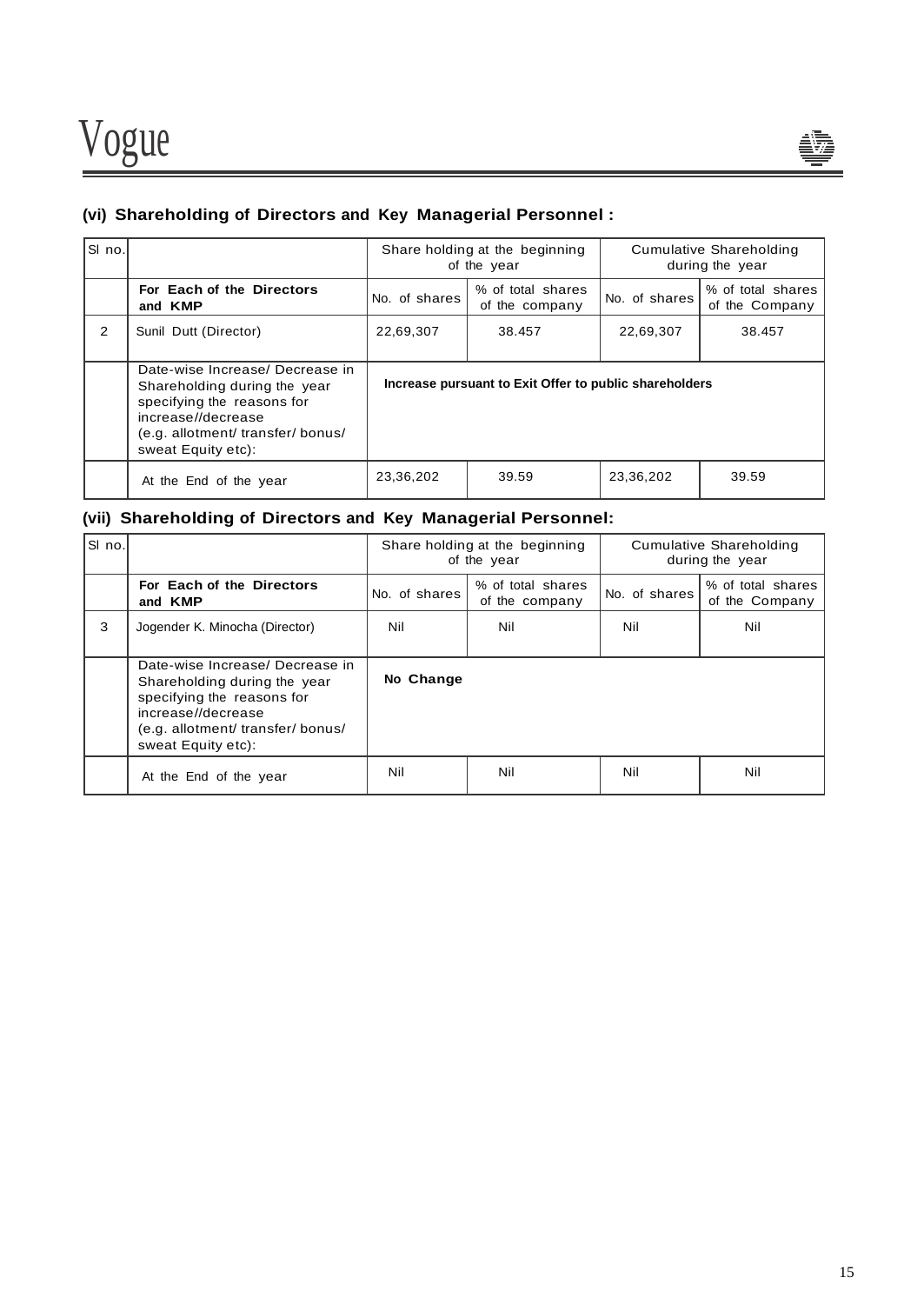



#### **(viii) Shareholding of Directors and Key Managerial Personnel:**

| SI no. |                                                                                                                                                                                | Share holding at the beginning<br>of the year |                                     | Cumulative Shareholding<br>during the year |                                     |
|--------|--------------------------------------------------------------------------------------------------------------------------------------------------------------------------------|-----------------------------------------------|-------------------------------------|--------------------------------------------|-------------------------------------|
|        | For Each of the Directors<br>and KMP                                                                                                                                           | No. of shares                                 | % of total shares<br>of the company | No. of shares                              | % of total shares<br>of the Company |
| 4      | Akanksha Dutt (Director)                                                                                                                                                       | Nil                                           | Nil                                 | Nil                                        | Nil                                 |
|        | Date-wise Increase/ Decrease in<br>Shareholding during the year<br>specifying the reasons for<br>increase//decrease<br>(e.g. allotment/ transfer/ bonus/<br>sweat Equity etc): | No Change                                     |                                     |                                            |                                     |
|        | At the End of the year                                                                                                                                                         | Nil                                           | Nil                                 | Nil                                        | Nil                                 |

### **(ix) Shareholding of Directors and Key Managerial Personnel:**

| SI no. |                                                                                                                                                                                |                       | Share holding at the beginning<br>of the year | Cumulative Shareholding<br>during the year |                                     |  |  |
|--------|--------------------------------------------------------------------------------------------------------------------------------------------------------------------------------|-----------------------|-----------------------------------------------|--------------------------------------------|-------------------------------------|--|--|
|        | For Each of the Directors<br>and KMP                                                                                                                                           | No. of shares         | % of total shares<br>of the company           | No. of shares                              | % of total shares<br>of the Company |  |  |
| 5      | Yogesh Kalra (CFO)                                                                                                                                                             | Nil                   | Nil                                           | Nil                                        | Nil                                 |  |  |
|        | Date-wise Increase/ Decrease in<br>Shareholding during the year<br>specifying the reasons for<br>increase//decrease<br>(e.g. allotment/ transfer/ bonus/<br>sweat Equity etc): | <b>Not Applicable</b> |                                               |                                            |                                     |  |  |
|        | At the End of the year                                                                                                                                                         | Nil                   | Nil                                           | Nil                                        | Nil                                 |  |  |

#### **(x) Shareholding of Directors and Key Managerial Personnel:**

| SI no. |                                                                                                                                                                                |                       | Share holding at the beginning<br>of the year | Cumulative Shareholding<br>during the year |                                     |  |  |
|--------|--------------------------------------------------------------------------------------------------------------------------------------------------------------------------------|-----------------------|-----------------------------------------------|--------------------------------------------|-------------------------------------|--|--|
|        | For Each of the Directors<br>and KMP                                                                                                                                           | No. of shares         | % of total shares<br>of the company           | No. of shares                              | % of total shares<br>of the Company |  |  |
| 6      | Jaswant Kaur (Company Secretary)                                                                                                                                               | Nil                   | Nil                                           | Nil                                        | Nil                                 |  |  |
|        | Date-wise Increase/ Decrease in<br>Shareholding during the year<br>specifying the reasons for<br>increase//decrease<br>(e.g. allotment/ transfer/ bonus/<br>sweat Equity etc): | <b>Not Applicable</b> |                                               |                                            |                                     |  |  |
|        | At the End of the year                                                                                                                                                         | Nil                   | Nil                                           | Nil                                        | Nil                                 |  |  |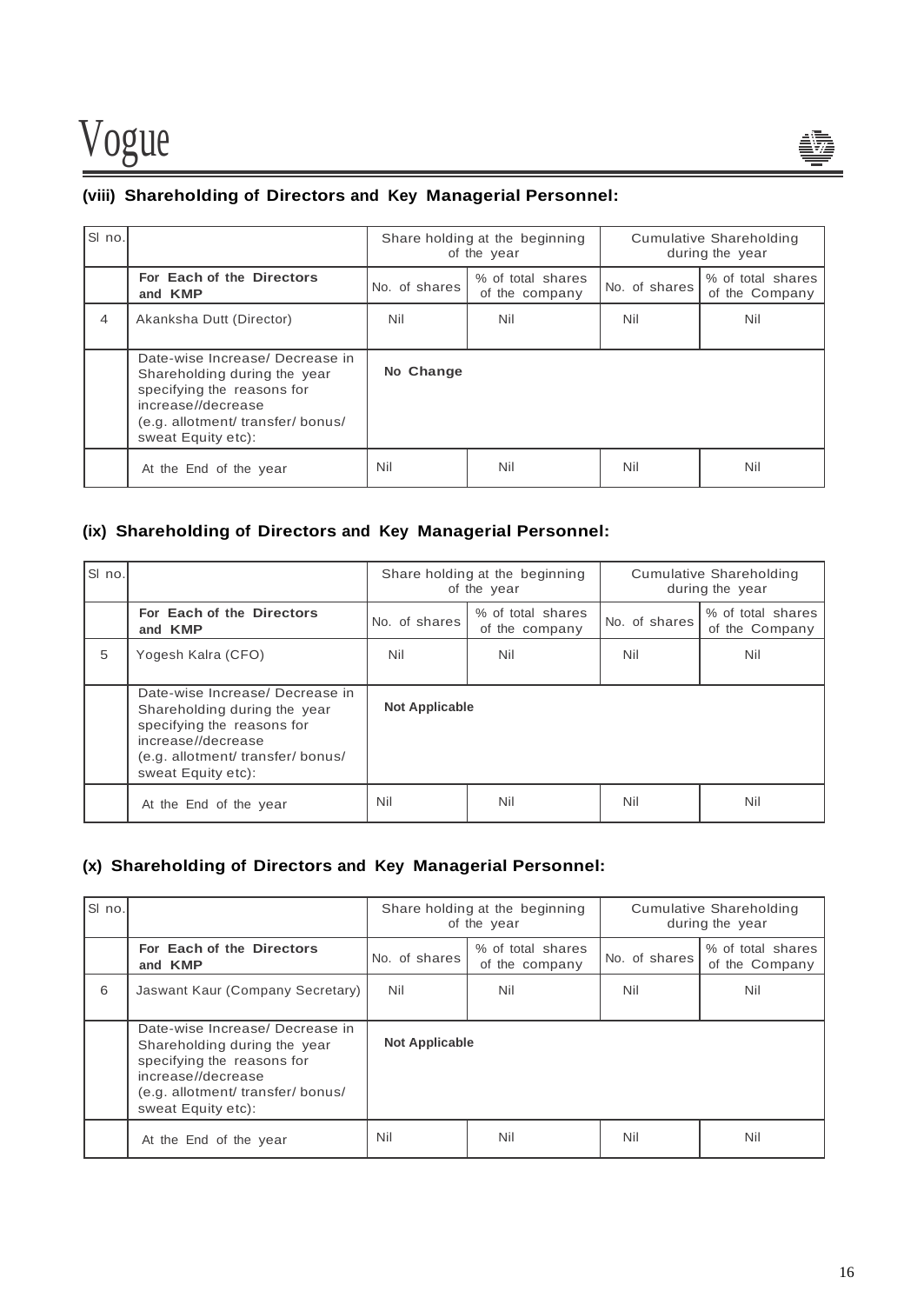

### **(xi) INDEBTEDNESS** (Rs. Lac)

Indebtedness of the Company including interest outstanding/accrued but not due for payment

| Particulars                                         | Secured Loans<br>excluding deposits | Unsecured<br>Loans | Deposits | Total<br>Indebtedness    |
|-----------------------------------------------------|-------------------------------------|--------------------|----------|--------------------------|
| Indebtedness at the beginning of the financial year |                                     |                    | ٠        |                          |
| <b>Principal Amount</b><br>i)                       | 98.30                               | 510.49             |          | 608.80                   |
| II) Interest due but not paid                       | $\blacksquare$                      |                    | ٠        |                          |
| III) Interest accrued but not paid                  | $\overline{\phantom{0}}$            |                    |          |                          |
| Total (i+ii+iii)                                    | 98.30                               | 510.49             |          | 608.80                   |
| Change in indebtedness during the financial year    |                                     |                    | ٠        | $\overline{\phantom{a}}$ |
| Addition                                            |                                     | 46.61              |          | 46.61                    |
| Reduction                                           | 8.24                                | -                  | ۰        | 8.24                     |
| Net Change                                          | 8.24                                | 46.61              | ٠        | 38.37                    |
| Indebtedness at the end of the financial year       | 90.06                               | 557.10             |          | 647.16                   |
| <b>Principal Amount</b>                             |                                     |                    | ۰        |                          |
| II) Interest due but not paid                       |                                     | $\blacksquare$     | ٠        | $\blacksquare$           |
| III) Interest accrued but not paid                  | $\overline{\phantom{0}}$            |                    |          |                          |
| Total (i+ii+iii)                                    | 90.06                               | 557.10             |          | 647.16                   |

### **(xii) REMUNERATION OF DIRECTORS AND KEY MANAGERIAL PERSONNEL**

A. Remuneration to Managing Director, Whole-time Directors and /or Manager:

| S. No. | <b>Particulars of Remuneration</b>                                            | Name of MD/WTD                                                |            | <b>Total Amount</b> |  |
|--------|-------------------------------------------------------------------------------|---------------------------------------------------------------|------------|---------------------|--|
|        | <b>Gross Salary</b>                                                           | Anil Dutt                                                     |            |                     |  |
| (a)    | Salary as per provisions contained in section 17(1)<br>of the income tax act. | <b>NIL</b>                                                    | <b>NIL</b> | <b>NIL</b>          |  |
| (b)    | Value of perquisites u/s 17(2) Income Tax Act, 1961                           | <b>NIL</b>                                                    | <b>NIL</b> | <b>NIL</b>          |  |
| (c)    | Profits in lieu of salary under Section 17(3)<br>Income Tax Act, 1961         | <b>NIL</b>                                                    | <b>NIL</b> | <b>NIL</b>          |  |
| 2      | <b>Stock Option</b>                                                           | <b>NIL</b>                                                    | <b>NIL</b> | <b>NIL</b>          |  |
| 3      | <b>Sweat Equity</b>                                                           | <b>NIL</b>                                                    | <b>NIL</b> | <b>NIL</b>          |  |
| 4      | Commission<br>- As % of profit<br>- Others, Specify                           | <b>NIL</b>                                                    | <b>NIL</b> | <b>NIL</b>          |  |
| 5      | Others, please specify<br>Provident Fund & other Funds                        | <b>NIL</b>                                                    | <b>NIL</b> | <b>NIL</b>          |  |
|        | Total (A)                                                                     | <b>NIL</b>                                                    | <b>NIL</b> | <b>NIL</b>          |  |
|        | Ceiling as per the Act                                                        | Remuneration is paid as per Schedule V of Companies Act, 2013 |            |                     |  |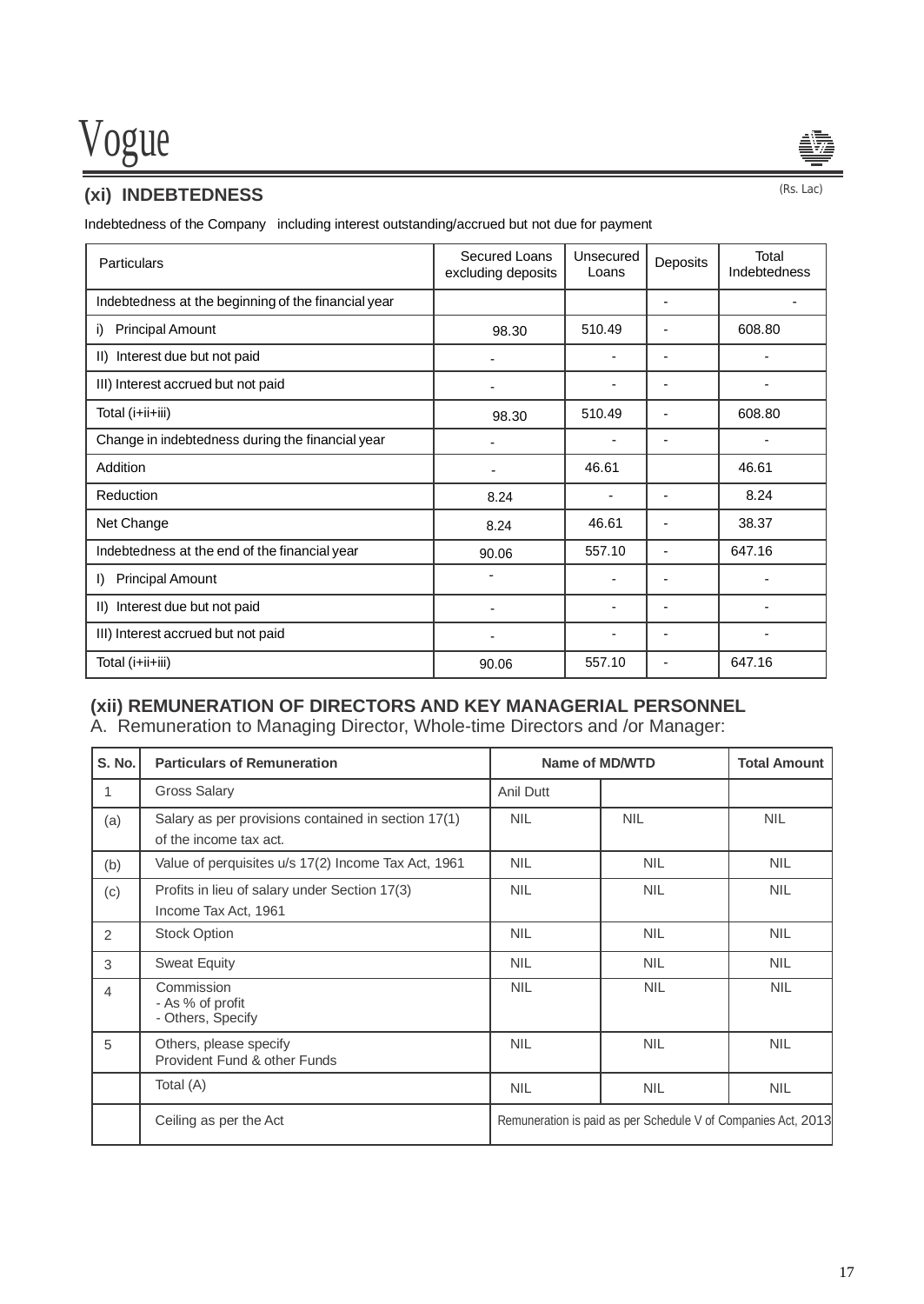

Note : No Remuneration payable in the financial year 2019-20 to Mr. Anil Dutt, Managing Director. Since there has been reduced turnover and inadequate profits in the said financial year Mr. Anil Dutt requested to waive off his salary.

#### **(B) Remuneration to other directors:**

| S. No.         |                                              | Sunil Dutt | Akansha<br>Dutt | Jogender<br>Kumar<br>Minocha | <b>Total Amount</b> |
|----------------|----------------------------------------------|------------|-----------------|------------------------------|---------------------|
| 1              | <b>Independent Directors</b>                 |            |                 |                              |                     |
|                | Fee for attending board/committe<br>meetings |            |                 |                              |                     |
|                | Commission                                   |            |                 |                              |                     |
|                | Others, please specify                       |            |                 |                              |                     |
|                | Total (1)                                    |            |                 |                              |                     |
| $\overline{2}$ | <b>Other Non Executive Director</b>          |            |                 |                              |                     |
|                | Fee for attending board/committe<br>meetings |            |                 |                              |                     |
|                | Commission                                   |            |                 |                              |                     |
|                | Others, please specify                       |            |                 |                              |                     |
|                | Total (2)                                    |            |                 |                              |                     |
|                | Total $(B) = (1+2)$                          |            |                 |                              |                     |

### **(C) REMUNERATION OF KEY MANAGERIAL PERSONNEL OTHER THAN MD/WTD**

| S. No. | <b>Particulars of Remuneration</b>                                            |                                                               | <b>Total Amount</b><br>Name of MD/WTD |            |  |
|--------|-------------------------------------------------------------------------------|---------------------------------------------------------------|---------------------------------------|------------|--|
| 1      | <b>Gross Salary</b>                                                           |                                                               |                                       |            |  |
| (a)    | Salary as per provisions contained in section 17(1)<br>of the income tax act. | <b>NIL</b>                                                    | <b>NIL</b>                            | <b>NIL</b> |  |
| (b)    | Value of perquisites u/s 17(2) Income Tax Act, 1961                           | <b>NIL</b>                                                    | <b>NIL</b>                            | <b>NIL</b> |  |
| (c)    | Profits in lieu of salary under Section 17(3)<br>Income Tax Act, 1961         | <b>NIL</b>                                                    | <b>NIL</b>                            | <b>NIL</b> |  |
| 2      | <b>Stock Option</b>                                                           | <b>NIL</b>                                                    | <b>NIL</b>                            | <b>NIL</b> |  |
| 3      | <b>Sweat Equity</b>                                                           | <b>NIL</b>                                                    | <b>NIL</b>                            | <b>NIL</b> |  |
| 4      | Commission<br>- As % of profit<br>- Others, Specify                           | <b>NIL</b>                                                    | <b>NIL</b>                            | <b>NIL</b> |  |
| 5      | Others, please specify<br>Provident Fund & other Funds                        | <b>NIL</b>                                                    | <b>NIL</b>                            | <b>NIL</b> |  |
|        | Total (A)                                                                     | <b>NIL</b>                                                    | <b>NIL</b>                            | NIL.       |  |
|        | Ceiling as per the Act                                                        | Remuneration is paid as per Schedule V of Companies Act, 2013 |                                       |            |  |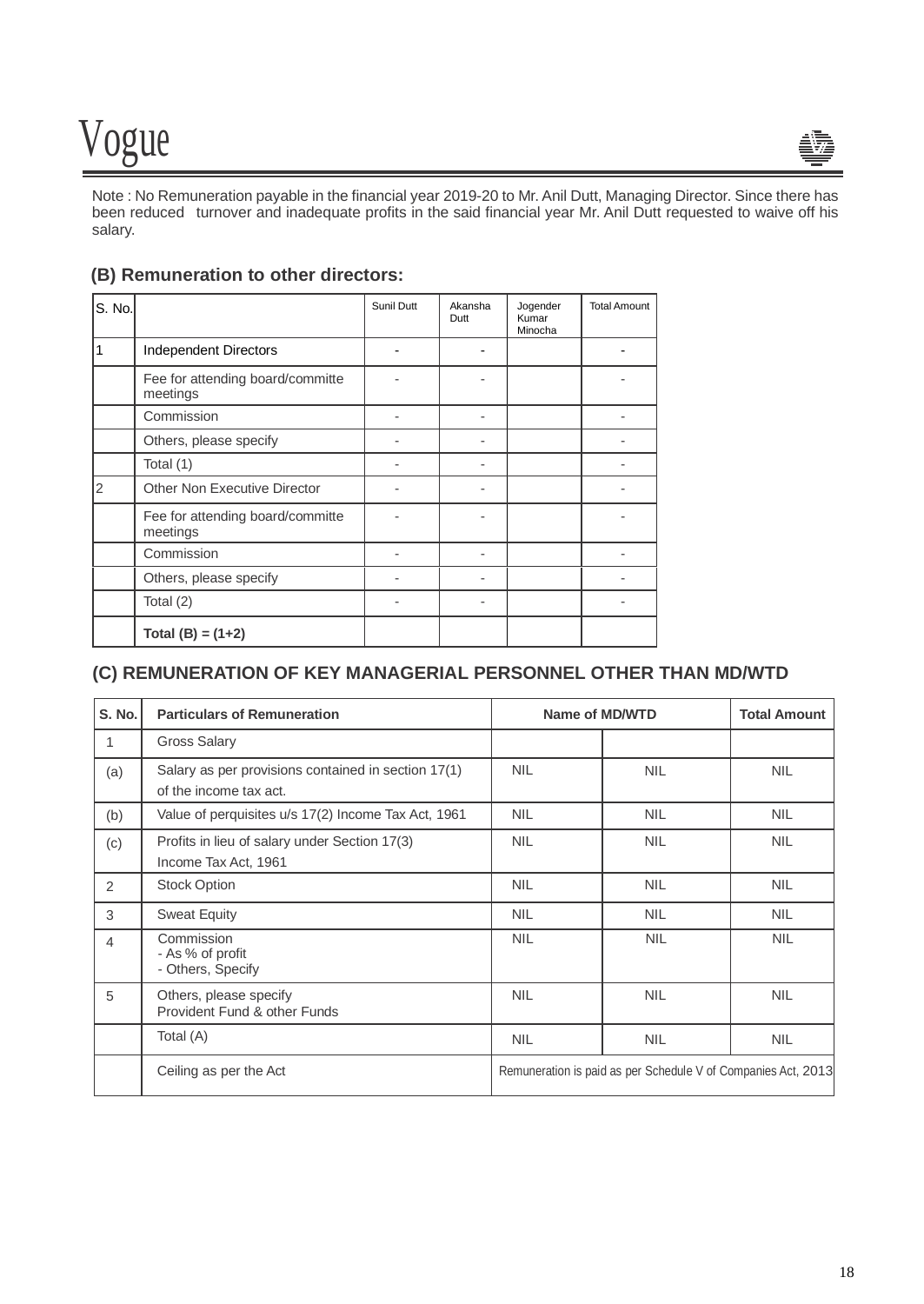

### **(D) Remuneration to the directors:**

| SI no. | Particulars of Remuneration                   |                           | Name of Directors |            |            |
|--------|-----------------------------------------------|---------------------------|-------------------|------------|------------|
|        | <b>Independent Directors</b>                  | Jogender Kumar<br>Minocha |                   |            |            |
|        | Fee for attending board<br>Committee meetings | <b>NIL</b>                | NIL               | <b>NIL</b> | NIL        |
|        | Commission                                    | <b>NIL</b>                | <b>NIL</b>        | <b>NIL</b> | <b>NIL</b> |
|        | Total(1)                                      | <b>NIL</b>                | <b>NIL</b>        | <b>NIL</b> | <b>NIL</b> |
|        | 4. Other Non-Executive Directors              | Sunil Dutt                | Akanksha<br>Dutt  |            |            |
|        | · Fee for attending board committee meetings  |                           |                   |            |            |
|        | Total(2)                                      | <b>NIL</b>                | <b>NIL</b>        | <b>NIL</b> | <b>NIL</b> |
|        | $Total(B)=(1+2)$                              | <b>NIL</b>                | <b>NIL</b>        | <b>NIL</b> | <b>NIL</b> |
|        | <b>Total Managerial</b>                       | <b>NIL</b>                | <b>NIL</b>        | <b>NIL</b> | <b>NIL</b> |
|        | Overall Ceiling as per the Act                | <b>NIL</b>                | <b>NIL</b>        | <b>NIL</b> | <b>NIL</b> |
|        |                                               |                           |                   |            |            |

### **(E) REMUNERATION TO KEY MANAGERIAL PERSONNEL OTHER THAN MD/MANAGER/WTD**

| SI no. | Particulars of Remuneration                                                                                                                                          | Key Managerial Personnel |            |            |            |
|--------|----------------------------------------------------------------------------------------------------------------------------------------------------------------------|--------------------------|------------|------------|------------|
|        |                                                                                                                                                                      | CEO                      | Secretory  | <b>CFO</b> | Total      |
|        | Gross salary<br>(a) Salary asper provisions contained in<br>section17(1) of the Income-tax Act, 1961<br>Value of perquisites u/s17(2) Income-tax<br>(b)<br>Act, 1961 | <b>NIL</b>               | 180000     | 84000      | <b>NIL</b> |
| 2      | <b>Stock Option</b>                                                                                                                                                  | <b>NIL</b>               | <b>NIL</b> | <b>NIL</b> | <b>NIL</b> |
| 3      | <b>Sweat Equity</b>                                                                                                                                                  | <b>NIL</b>               | <b>NIL</b> | <b>NIL</b> | <b>NIL</b> |
| 4      | Commission - as % of profit -Others, specify                                                                                                                         | <b>NIL</b>               | <b>NIL</b> | <b>NIL</b> | <b>NIL</b> |
| 5      | Others, please specify                                                                                                                                               | <b>NIL</b>               | <b>NIL</b> | <b>NIL</b> | <b>NIL</b> |
|        | Total                                                                                                                                                                | <b>NIL</b>               | 180000     | 84000      | <b>NIL</b> |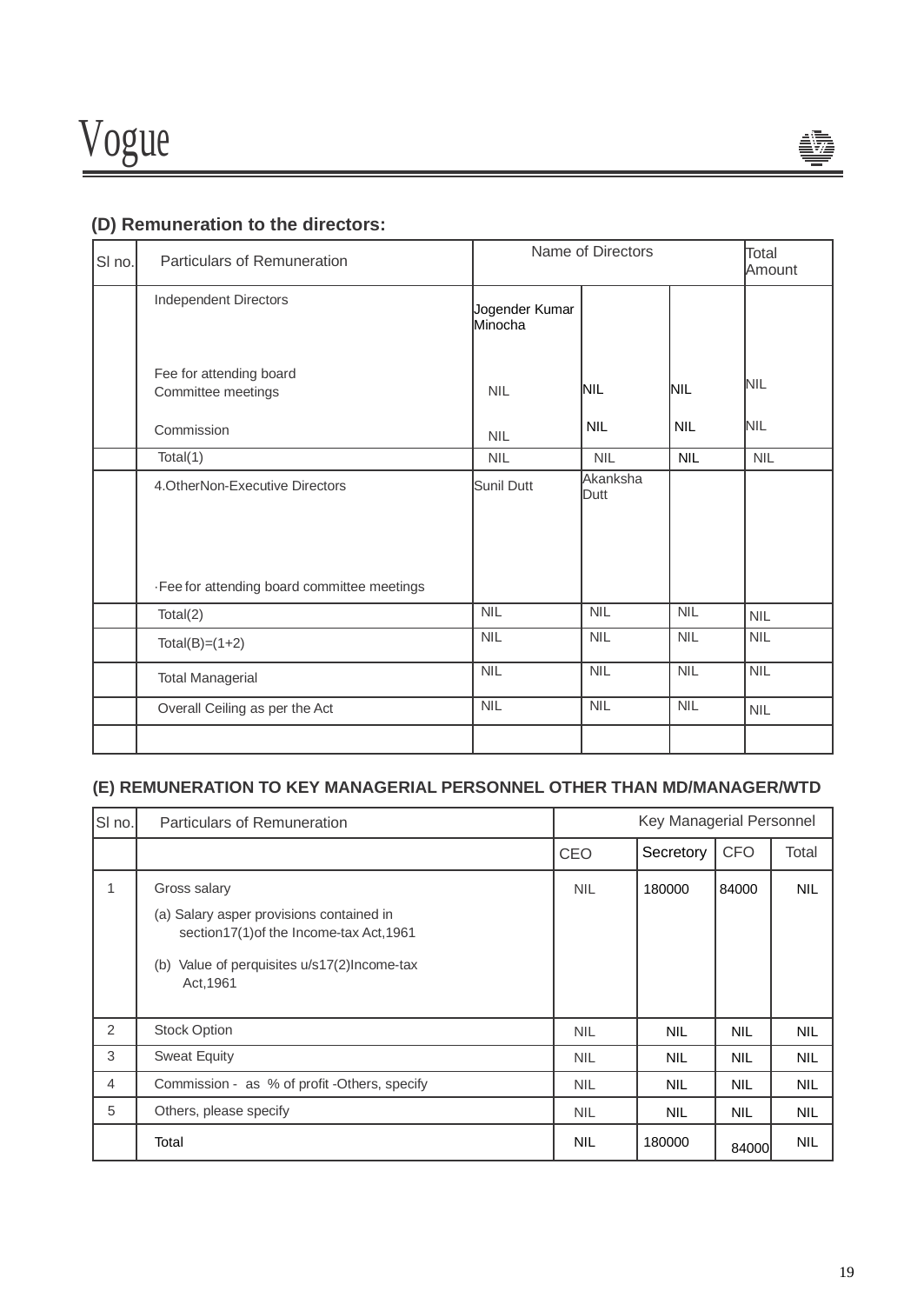

### **(xiii) PENALTIES/PUNISHMENT/COMPOUNDING OF OFFENCES:**

| <b>Type</b>         | Section of the<br><b>Companies Act</b> | <b>Brief</b><br><b>Description</b> | <b>Details of Penalty</b><br>/Punishment/<br>Compounding<br>fees imposed | Authority<br>[RD/NCLT/<br>COURT] | Appeal made,<br>if any<br>(give details) |
|---------------------|----------------------------------------|------------------------------------|--------------------------------------------------------------------------|----------------------------------|------------------------------------------|
| <b>A.COMPANY</b>    |                                        |                                    |                                                                          |                                  |                                          |
| Penalty             | <b>NIL</b>                             | <b>NIL</b>                         | <b>NIL</b>                                                               | <b>NIL</b>                       | <b>NIL</b>                               |
| Punishment          | <b>NIL</b>                             | <b>NIL</b>                         | <b>NIL</b>                                                               | <b>NIL</b>                       | <b>NIL</b>                               |
| Compounding         | <b>NIL</b>                             | <b>NIL</b>                         | <b>NIL</b>                                                               | <b>NIL</b>                       | <b>NIL</b>                               |
| <b>B. DIRECTORS</b> |                                        |                                    |                                                                          |                                  |                                          |
| Penalty             | <b>NIL</b>                             | <b>NIL</b>                         | <b>NIL</b>                                                               | <b>NIL</b>                       | <b>NIL</b>                               |
| Punishment          | <b>NIL</b>                             | <b>NIL</b>                         | <b>NIL</b>                                                               | <b>NIL</b>                       | <b>NIL</b>                               |
| Compounding         | <b>NIL</b>                             | <b>NIL</b>                         | <b>NIL</b>                                                               | <b>NIL</b>                       | <b>NIL</b>                               |
|                     | <b>C. OTHER OFFICERS IN DEFAULT</b>    |                                    |                                                                          |                                  |                                          |
| Penalty             | <b>NIL</b>                             | <b>NIL</b>                         | <b>NIL</b>                                                               | <b>NIL</b>                       | <b>NIL</b>                               |
| Punishment          | <b>NIL</b>                             | <b>NIL</b>                         | <b>NIL</b>                                                               | <b>NIL</b>                       | <b>NIL</b>                               |
| Compounding         | <b>NIL</b>                             | <b>NIL</b>                         | <b>NIL</b>                                                               | <b>NIL</b>                       | <b>NIL</b>                               |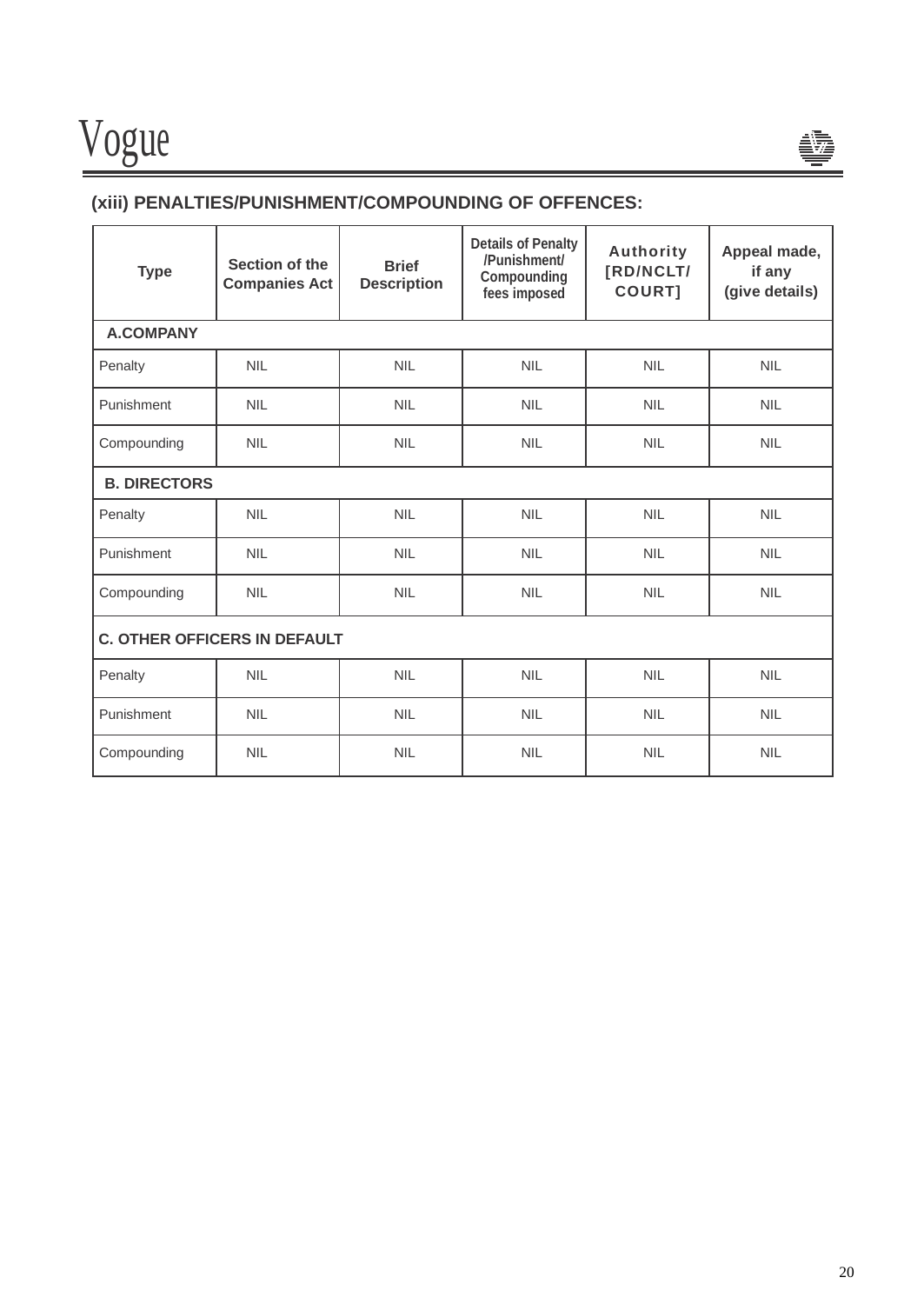#### **CORPORATE GOVERNANCE**

#### 1. **COMPANY'S PHILOSOPHY ON CODE OF CORPORATE GOVERNANCE**

Good Corporate Governance is the adoption of best business practices in terms of integrity, transparency and ethics. The company believes in building trust and long-term relationship with all its stakeholders.

#### 2. **COMPOSITION OF BOARD**

In compliance with the corporate governance, the board is headed by its Non-Executive Chairman, Shri Sunil Dutt. As on 31.03.2020, the board consisted of 4 members comprising 1 Executive Director and 3 Non-Executive Directors.

#### 3. **NUMBER OF BOARD MEETINGS**

The Board met 6 times on 31.05.2019, 27.08.2019, 13.09.2019, 30.09.2019, 15.11.2019 & 20.03.2020 during the year.

4. No share Transfer or investor's complaint were pending as on 31.03.2020.

#### **5. COMPLIANCE OFFICER**

Ms. Jaswant Kaur, Company Secretary, is the Compliance Officer.

| 6 |     |                                                 |                             |                                                                                         |             |
|---|-----|-------------------------------------------------|-----------------------------|-----------------------------------------------------------------------------------------|-------------|
|   | S.  | <b>AGM PARTICULARS</b>                          | <b>DATE</b>                 | <b>VENUE</b>                                                                            | <b>TIME</b> |
|   | No. |                                                 |                             |                                                                                         |             |
|   |     | 26 <sup>TH</sup> AGM in-respect of year 2017-18 | 29 <sup>th</sup> Sept. 2018 | A-206, SOMDATT<br>CHAMBERS-1, 5-BHIKAJI<br>CAMA PLACE, NEW<br>DELHI-110066              | 03.00 P.M.  |
|   | 2   | 27 <sup>TH</sup> AGM in-respect of year 2018-19 | 30th Sept. 2019             | AGGARWAL BHAWAN.<br>ROAD NO-10,<br><b>EAST PUNJABI BAGH,</b><br><b>NEW DELHI-110026</b> | 11.00 A.M.  |
|   | 3   | 28th AGM in-respect of year 2019-20             | 31st Dec. 2020              | A-206, SOMDATT<br>CHAMBERS-1, 5-BHIKAJI<br>CAMA PLACE, NEW<br>DELHI-110066              | 02:00 P.M.  |

#### **7. OTHERDISCLOSURES**

- (A) There are no materially significant related party transactions of the Company with key managerial personnel which have potential conflict with the interest of the Company at large.
- (B) Details of Non-Compliance by the Company or penalties, strictures imposed on the Company by Stock Exchanges or SEBI or any statutory authority, on any matter related to capital markets, during the period from 1st April 2019 to 31st March, 2020: The Company was compulsorily delisted by BSE, pursuant to which promoters came up with Exit Offer for public shareholders.
- (C) Share capital audit to reconcile the total admitted capital with National Securities Depository Limited (NSDL) and Central Depository Services(I) Limited (CDSL): **Not Applicable**.

#### **8. MEANS OF COMMUNICATION**

- (A) After being delisted, no more publication in newspapers is needed.
- (B) Annual Report is not being sent to Shareholders by Post due to Covid 19 related circular issued by the MCA. Where email is not available Company's website is regularly updated with financial results.
- (C) Management's Discussion & Analysis form part ofthe Annual Report.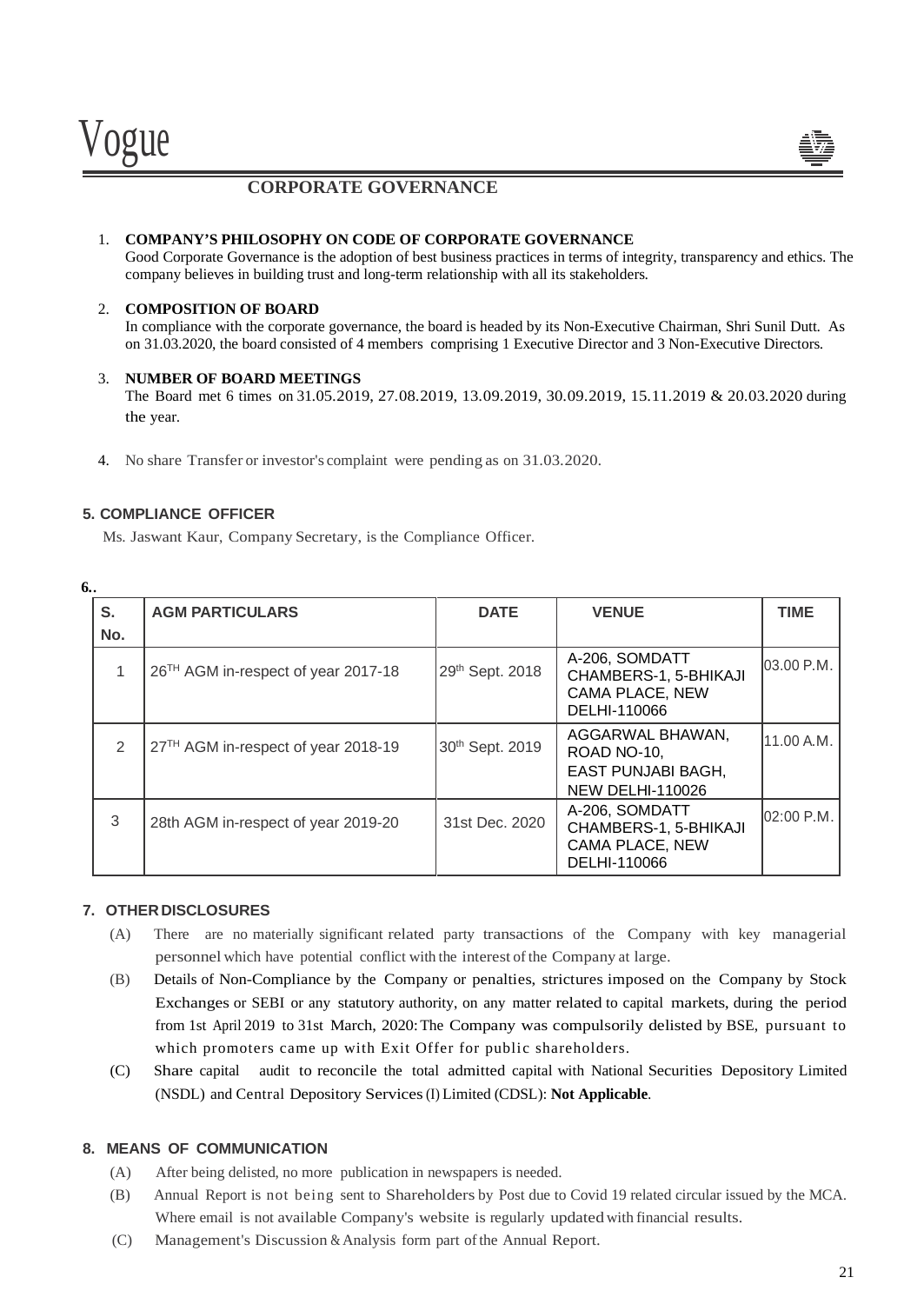Vogue



#### **9. GENERALSHAREHOLDERSINFORMATION**

(A) Annual General Meeting

| Date & Time<br>Venue    | $31st$ December 2020, 02:00 P.M.<br>This year AGM to be held through VC and /or OAVM and the registered office of the<br>company shall be deemed the venue of the AGM. |
|-------------------------|------------------------------------------------------------------------------------------------------------------------------------------------------------------------|
| (B) Book Closure Date : | Friday, $25.12.2020$ to Wednesday $30.12.2020$ (Both days inclusive)                                                                                                   |

(C) Dividend Payment : Nil

(D) Pr e s e n t l y , Shares ofthe Company are not listed on any Stock Exchange.

**10. DEMATERIALISATION OF SHARES**: The equity shares of the company fall under the category of Compulsory Delivery in demat form for all investors w.e.f 01.01.2003. More than 88.18 % of the Equity Share Capital of the company has been dematerialized as on 31.03.2020.

| <b>11.</b> (H) PLANT LOCATION | M/S VOGUE TEXTILES LIMITED                                                                 |
|-------------------------------|--------------------------------------------------------------------------------------------|
|                               | 40th KM.STONE, G.T. ROAD, DISTT. SONEPAT, BAHALGARH                                        |
|                               | (HARYANA)                                                                                  |
|                               | (I) INVESTORS' CORRESPONDENCE : The Investors/ Shareholders may make correspondence at the |
| following address:            |                                                                                            |
|                               |                                                                                            |

| <b>VOGUE TEXTILES LIMITED</b>                    |  | OR ALANKIT ASSIGNMENTS LIMITED                  |
|--------------------------------------------------|--|-------------------------------------------------|
| A-206, Somdatt Chambers-I, 5, Bhikaji Cama Place |  | 205-208 Anarkali Complex Jhandewalan Extension, |
| New Delhi-110066. Ph-011-26170298,26101915       |  | New Delhi- $110055$                             |
| E-Mail: info@voguetextiles.com                   |  | Ph. No. 011-23541234, 42541955                  |
| Web : www.voguetextiles.com                      |  | Email: info@alankit.com, Web: www.alankit.com   |
| $CIN$ : U18101DL1992PLC049370                    |  | CIN: U74210DL1991PLC042569                      |
|                                                  |  |                                                 |

**Place:** New Delhi **Sunil Dutt Date** :  $07<sup>th</sup>$  December 2020

Sd/-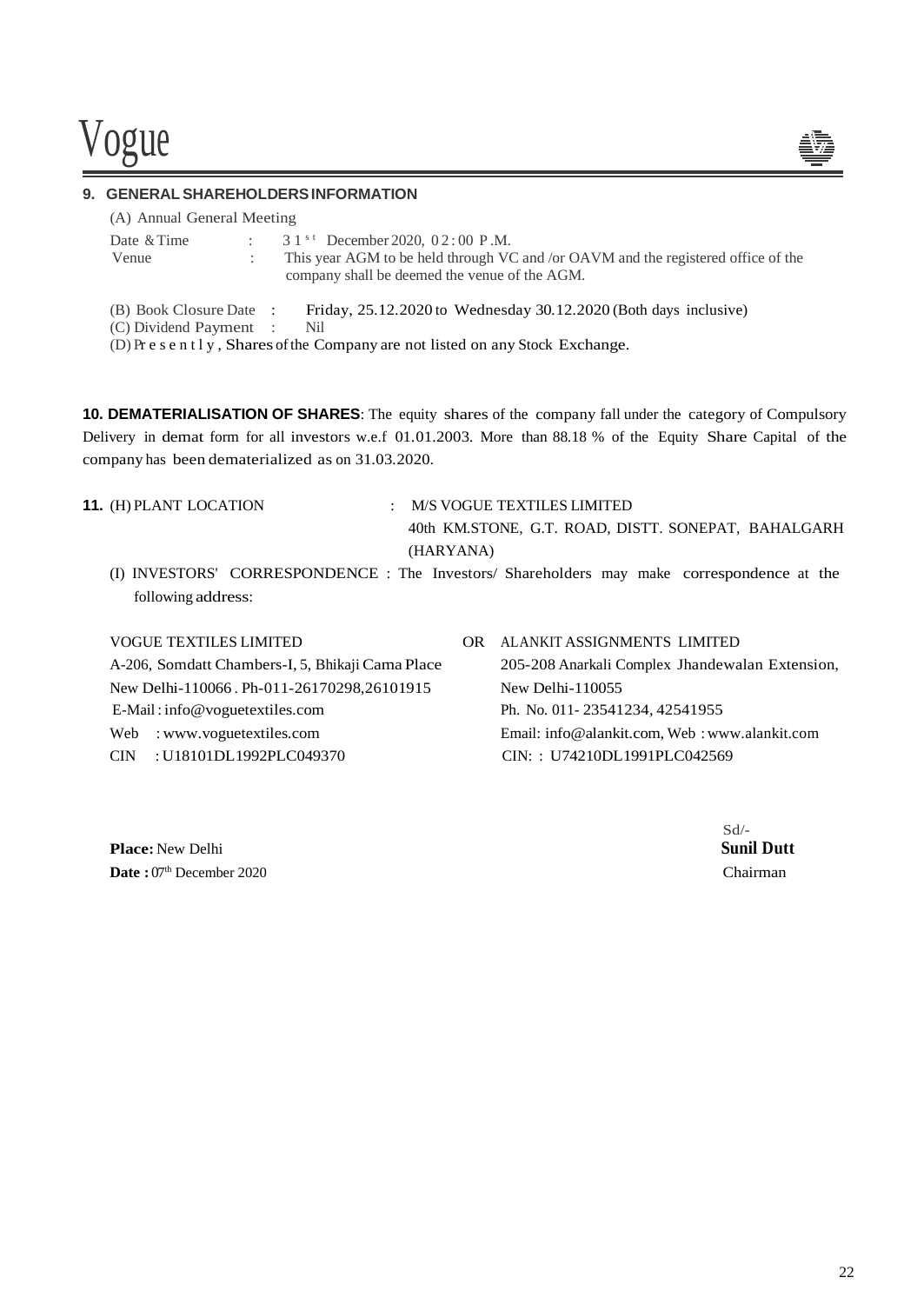

#### **MANAGEMENT DISCUSSION & ANALYSIS REPORT**

#### **INDUSTRYSTRUCTURE AND DEVELOPMENT**

In the year under review, the outlook for the industry and markets is deeply disrupted due to Covid-19 and remained grim and most manufacturing units faced a tough time as the year progressed. declining domestic growth numbers coupled with already weak overseas markets affected the industry quite adversely and textiles industry was no exception to it.

#### **FINANCIAL PERFORMANCE**

Plans laid out for bringing company to the path of recovery suffered major jolt during the year. Your company could manage a turnover of Rs. 49.61 Lac only during the current year.

#### **INTERNAL CONTROLSYSTEM AND THEIR ADEQUACY**

Your company is committed to ensure that assets are safeguarded and protected against loss from unauthorized use and disposition, and the transactions are authorized and reported correctly. The Company has in place adequate internal control systems to ensure compliance with policies & procedures to ensure accuracy and transparency in financial results.

#### **HUMAN RESOURCE DEVELOPMENT AND INDUSTRIAL RELATIONS**

The relations with the employees continued to be cordial during the year and efforts remained to provide a good  $\&$ harmonious working environment.

#### **OPPORTUNITIES/THREATS/ RISK/ CONCERNS**

Due to the ongoing threats of Covid-19 in different parts of world business environment is quite uncertain at the moment.

#### **OUTLOOK**

As the business of your Company depends on growth in overseas markets, Company has to keep putting efforts to expand product & country profile which is a gradual process.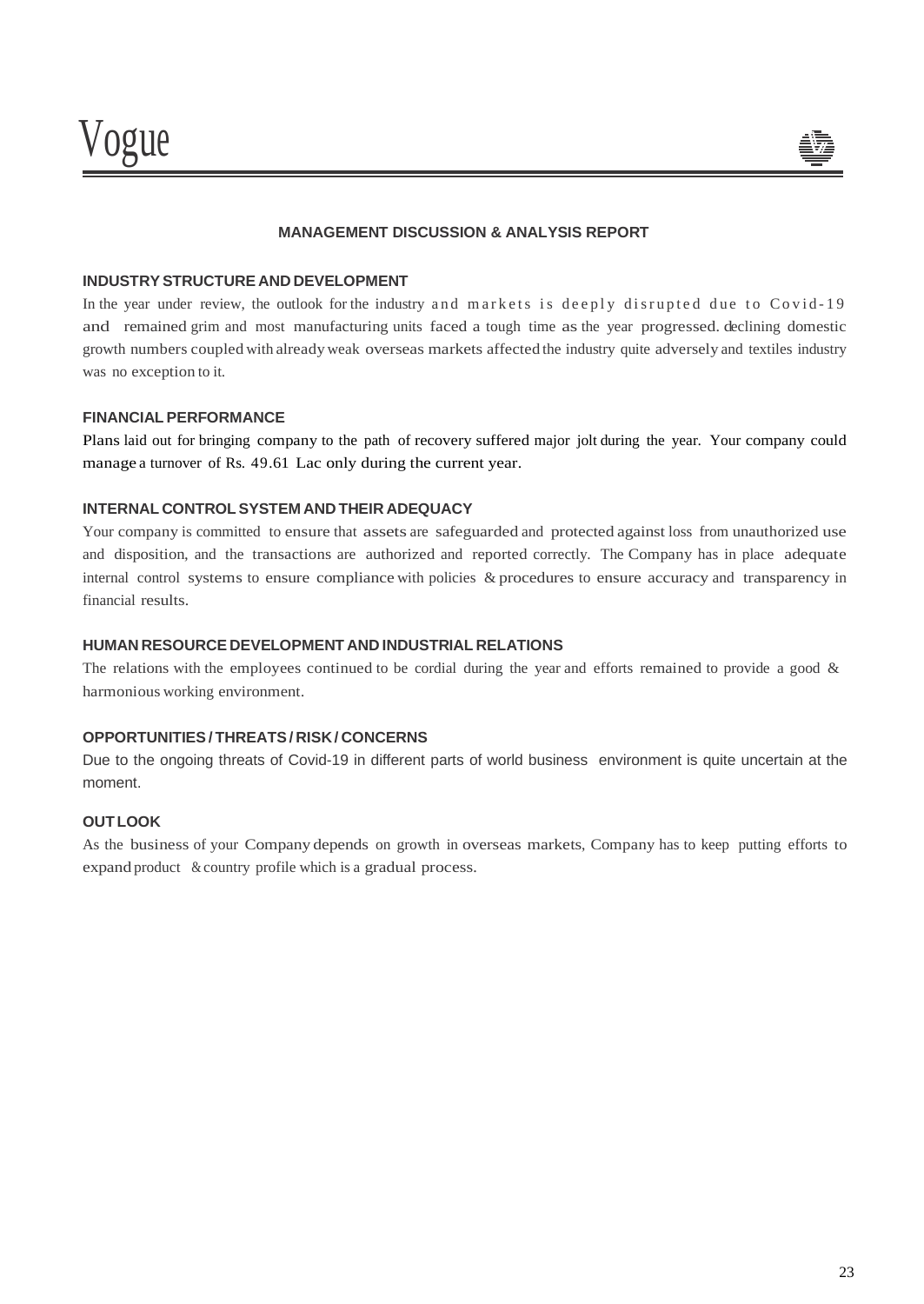Vogue



### **AUDITOR'S REPORT**

#### **TO THEMEMBERSOFVOGUETEXTILESLIMITED**

We have audited the accompanying standalone financial statements of Vogue Textiles Limited ('the Company'), which comprise the balance sheet as at 31 March 2020, the statement of profit and loss and the cash flow statement for the year then ended, and a summary of significant accounting policies and other explanatory information.

#### **Management Responsibility for the Financial Statements**

The Company's Board of Directors is responsible for the matters stated in Section 134(5) of the Companies Act, 2013 ("the Act") with respect to the preparation and presentation of these standalone financial statements that give a true and fair view of the financial position, financial performance and cash flows of the Company in accordance with the accounting principles generally accepted in India, including the Accounting Standards specified under Section 133 of the Act, read with Rule 7 of the Companies (Accounts) Rules, 2014. This responsibility also includes maintenance of adequate accounting records in accordance with the provisions of the Act for safeguarding the assets of the Company and for preventing and detecting frauds and other irregularities; selection and application of appropriate accounting policies; making judgments and estimates that are reasonable and prudent; and design, implementation and maintenance of adequate internal financial controls, that were operating effectively for ensuring the accuracy and completeness of the accounting records, relevant to the preparation and presentation of the financial statements that give a true and fair view and are free from material misstatement, whether due to fraud or error.

#### **Auditor Responsibility**

Our responsibility is to express an opinion on these standalone financial statements based on our audit.

We have taken into account the provisions of the Act, the accounting and auditing standards and matters which are required to be included in the audit report under the provisions of the Act and the Rules made there under.

We conducted our audit in accordance with the Standards on Auditing specified under Section 143(10) of the Act. Those Standards require that we comply with ethical requirements and plan and perform the audit to obtain reasonable assurance about whether the financial statements are free from material misstatement.

An audit involves performing procedures to obtain audit evidence about the amounts and the disclosures in the financial statements. The procedures selected depend on the auditor's judgment, including the assessment of the risks of material misstatement of the financial statements, whether due to fraud or error. In making those risk assessments, the auditor considers internal financial control relevant to the Company's preparation of the financial statements that give a true and fair view in order to design audit procedures that are appropriate in the circumstances. An audit also includes evaluating the appropriateness of the accounting policies used and the reasonableness of the accounting estimates made by the Company's Directors, as well as evaluating the overall presentation of the financial statements.

We believe that the audit evidence we have obtained is sufficient and appropriate to provide a basis for our audit opinion on the standalone financial statements.

#### **Opinion**

In our opinion and to the best of our information and according to the explanations given to us, the aforesaid standalone financial statements give the information required by the Act in the manner so required and give a true and fair view in conformity with the accounting principles generally accepted in India, of the state of affairs of the Company as at 31 March 2020 and its profit and its cash flows for the year ended on that date.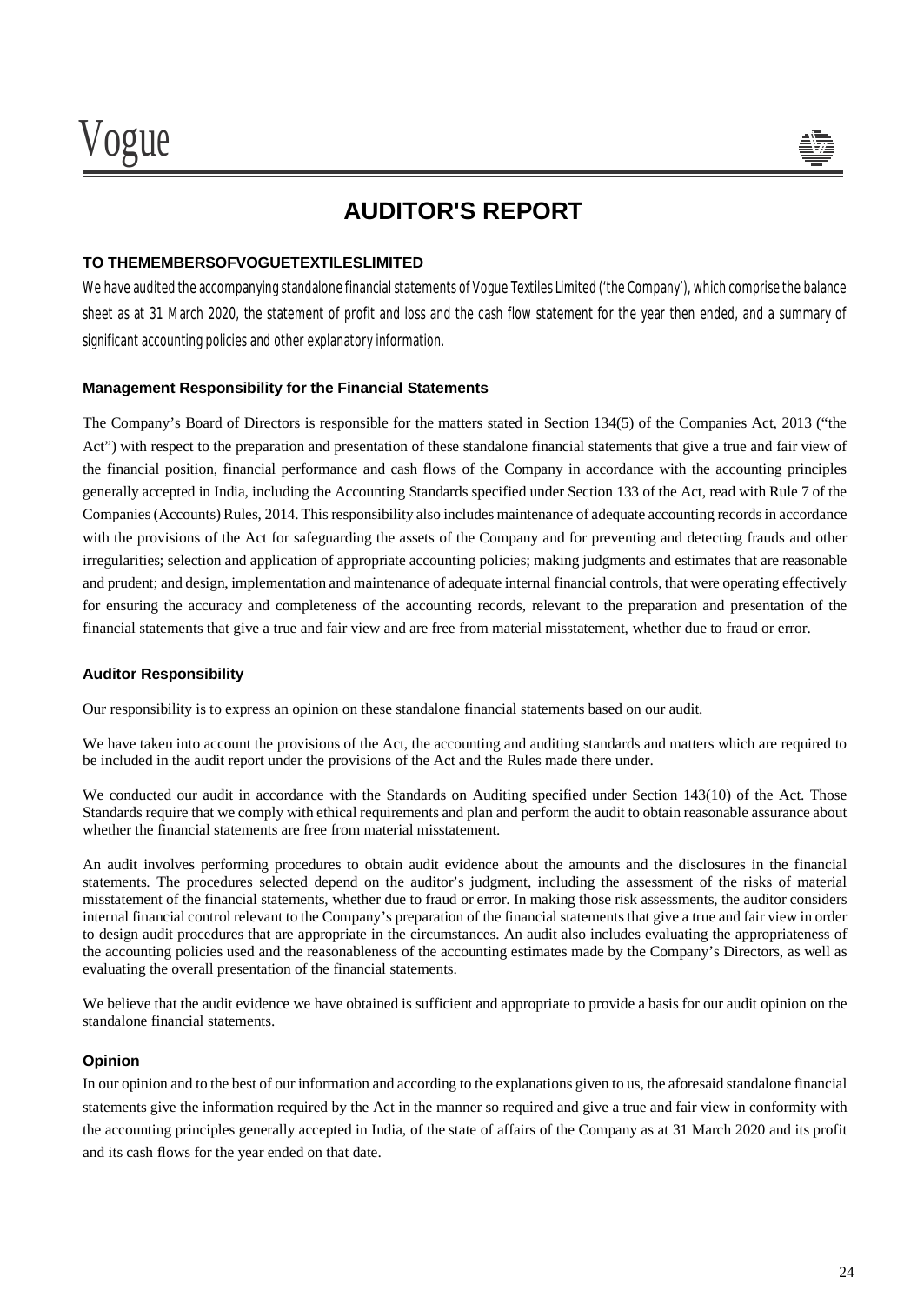Report on Other Legal and Regulatory Requirements.

- 1. As required by Section 143 (3) of the Act, we report that:
- (a) We have sought and obtained all the information and explanations which to the best of our knowledge and belief were necessary for the purposes of our audit.
- (b) in our opinion proper books of account as required by law have been kept by the Company so far as it appears from our examination of those books;
- (c) the balance sheet, the statement of profit and loss and the cash flow statement dealt with by this Report are in agreement with the books of account;
- (d) in our opinion, the aforesaid standalone financial statements comply with the Accounting Standards specified under Section 133 of the Act, read with Rule 7 of the Companies (Accounts) Rules, 2014;
- (e) on the basis of the written representations received from the directors as on 31 March 2020 taken on record by the Board of Directors, none of the directors is disqualified as on 31 March 2020 from being appointed as a director in terms of Section 164 (2) of the Act;
- **(f) with respect to the adequacy of the internal financial controls over financial reporting of the Company and the operating effectiveness of such controls, refer to our separate report in "Annexure"; and**
- (f) with respect to the other matters to be included in the Auditor's Report in accordance with Rule 11 of the Companies (Audit and Auditors) Rules, 2014, in our opinion and to the best of our information and according to the explanations given to us:
	- i. the Company has disclosed the impact of pending litigations on its financial position in its financial statements.
	- ii. the Company has made provision, as required under the applicable law or accounting standards, for material foreseeable losses, if any, on long-term contracts including derivative contracts .

 For NITIN KAPOOR & ASSOCIATES Chartered Accountants (Registration No.021107N)

Date : 07<sup>th</sup> December, 2020 Sd/-<br>Place : New Delhi (FCA NITIN KAPOO (FCA NITIN KAPOOR) Prop. Membership.No.:098699 UDIN NO: 20098699AAAAAM9974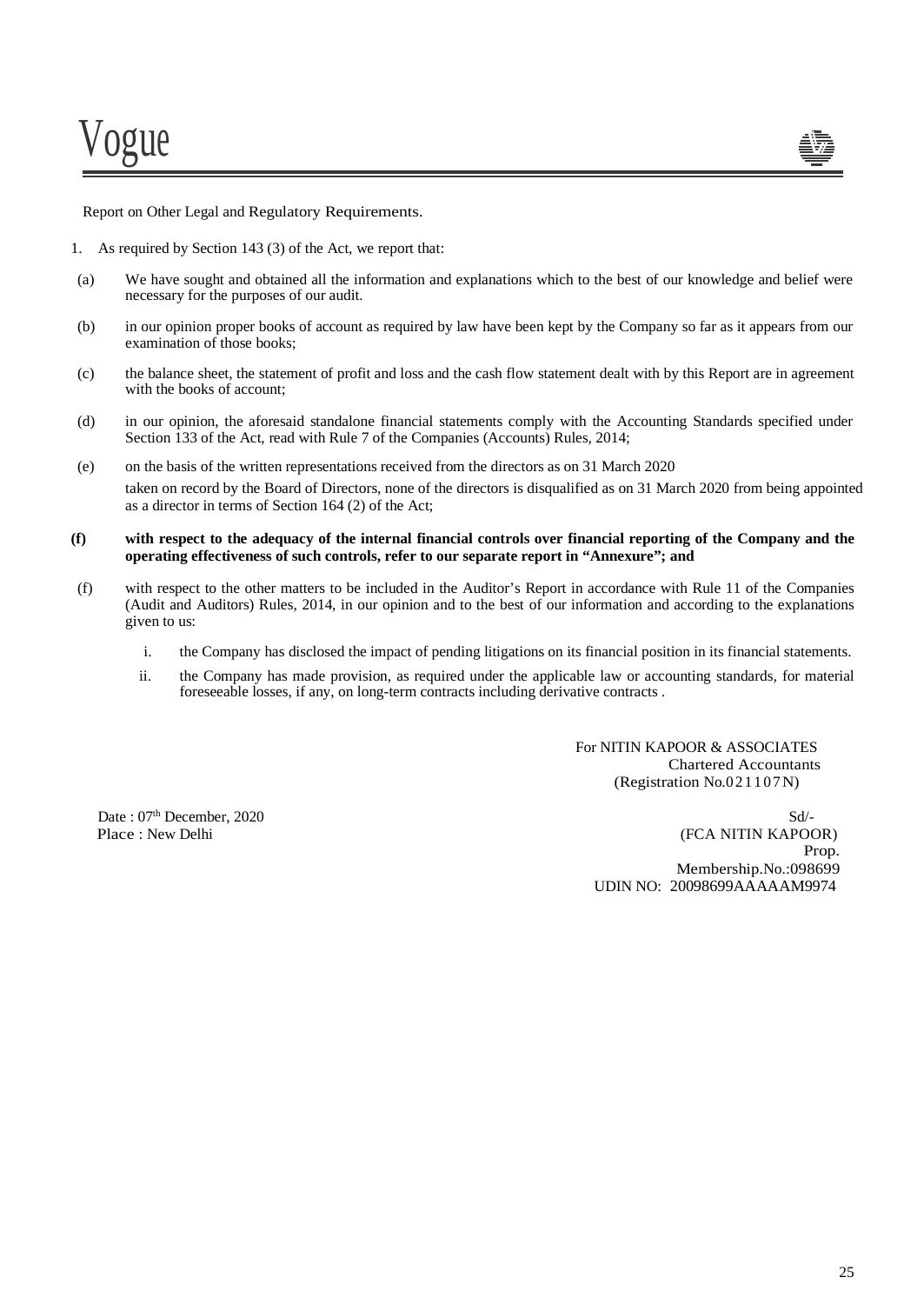'ogue



### **ANNEXURE TO THE AUDITOR'S REPORT**

#### **Report on the Internal Financial Controls under Clause (i) of Sub-section 3 of Section 143 of the Companies Act, 2013 ("the Act")**

We have audited the internal financial controls over financial reporting of Vogue Textiles Limited ("the Company") as of 31 March 2020 in conjunction with our audit of the standalone financial statements of the Company for the year ended on that date.

#### **Management's Responsibility for Internal Financial Controls**

The Company's management is responsible for establishing and maintaining internal financial controls based on the internal control over financial reporting criteria established by the Company considering the essential components of internal control stated in the Guidance Note on Audit of Internal Financial Controls over Financial Reporting issued by the Institute of Chartered Accountants of India ('ICAI'). These responsibilities include the design, implementation and maintenance of adequate internal financial controls that were operating effectively for ensuring the orderly and efficient conduct of its business, including adherence to company's policies, the safeguarding of its assets, the prevention and detection of frauds and errors, the accuracy and completeness of the accounting records, and the timely preparation of reliable financial information, as required under the Companies Act, 2013.

#### **Auditors' Responsibility**

Our responsibility is to express an opinion on the Company's internal financial controls over financial reporting based on our audit. We conducted our audit in accordance with the Guidance Note on Audit of Internal Financial Controls over Financial Reporting (the "Guidance Note") and the Standards on

Auditing, issued by ICAI and deemed to be prescribed under section 143(10) of the Companies Act, 2013, to the extent applicable to an audit of internal financial controls, both applicable to an audit of Internal Financial Controls and, both issued by the Institute of Chartered Accountants of India. Those Standards and the Guidance Note require that we comply with ethical requirements and plan and perform the audit to obtain reasonable assurance about whether adequate internal financial controls over financial reporting was established and maintained and if such controls operated effectively in all material respects.

Our audit involves performing procedures to obtain audit evidence about the adequacy of the internal financial controls system over financial reporting and their operating effectiveness. Our audit of internal financial controls over financial reporting included obtaining an understanding of internal financial controls over financial reporting, assessing the risk that a material weakness exists, and testing and evaluating the design and operating effectiveness of internal control based on the assessed risk. The procedures selected depend on the auditor's judgment, including the assessment of the risks of material misstatement of the financial statements, whether due to fraud or error.

We believe that the audit evidence we have obtained is sufficient and appropriate to provide a basis for our audit opinion on the Company's internal financial controls system over financial reporting.

#### **Meaning of Internal Financial Controls over Financial Reporting**

A company's internal financial control over financial reporting is a process designed to provide reasonable assurance regarding the reliability of financial reporting and the preparation of financial statements for external purposes in accordance with generally accepted accounting principles. A company's internal financial control over financial reporting includes those policies and procedures that

(1) pertain to the maintenance of records that, in reasonable detail, accurately and fairly reflect the transactions and dispositions of the assets of the company; (2) provide reasonable assurance that transactions are recorded as necessary to permit preparation of financial statements in accordance with generally accepted accounting principles, and that receipts and expenditures of the company are being made only in accordance with authorizations of management and directors of the company; and (3) provide reasonable assurance regarding prevention or timely detection of unauthorized acquisition, use, or disposition of the company's assets that could have a material effect on the financial statements.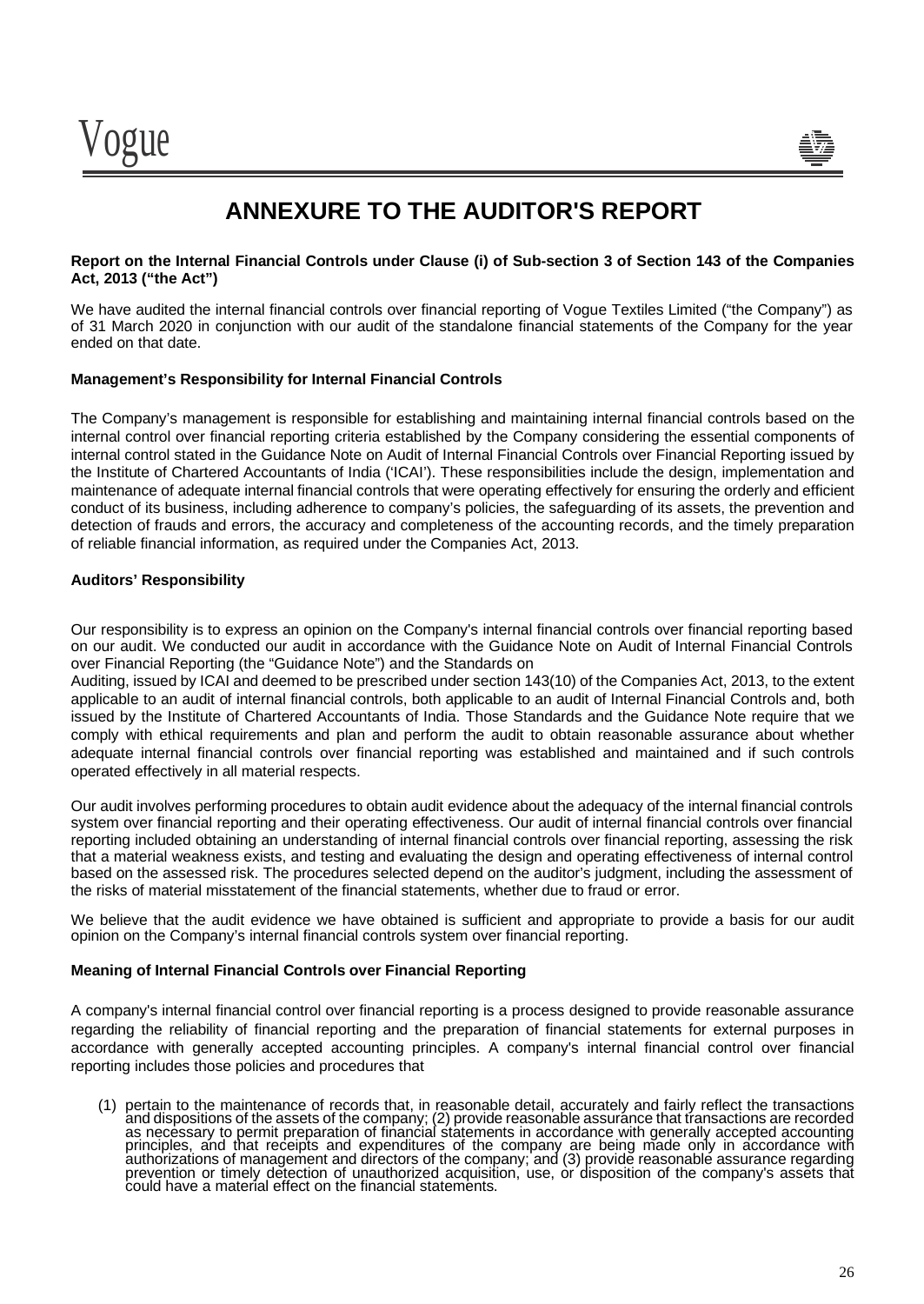Vogue



#### **Inherent Limitations of Internal Financial Controls Over Financial Reporting**

Because of the inherent limitations of internal financial controls over financial reporting, including the possibility of collusion or improper management override of controls, material misstatements due to error or fraud may occur and not be detected. Also, projections of any evaluation of the internal financial controls over financial reporting to future periods are subject to the risk that the internal financial control over financial reporting may become inadequate because of changes in conditions, or that the degree of compliance with the policies or procedures may deteriorate.

#### **Opinion**

In our opinion, the Company has, in all material respects, an adequate internal financial controls system over financial reporting and such internal financial controls over financial reporting were operating effectively as at 31 March 2020, based on the internal control over financial reporting criteria established by the Company considering the essential components of internal control stated in the Guidance Note on Audit of Internal Financial Controls Over Financial Reporting issued by the Institute of Chartered Accountants of India.

> For NITIN KAPOOR & ASSOCIATES Chartered Accountants (Registration No.021107N)

Date : 07<sup>th</sup> December, 2020<br>Place : New Delhi (FCA NITIN KAPOO (FCA NITIN KAPOOR) Prop. Membership.No.:098699 UDIN NO: 20098699AAAAAM9974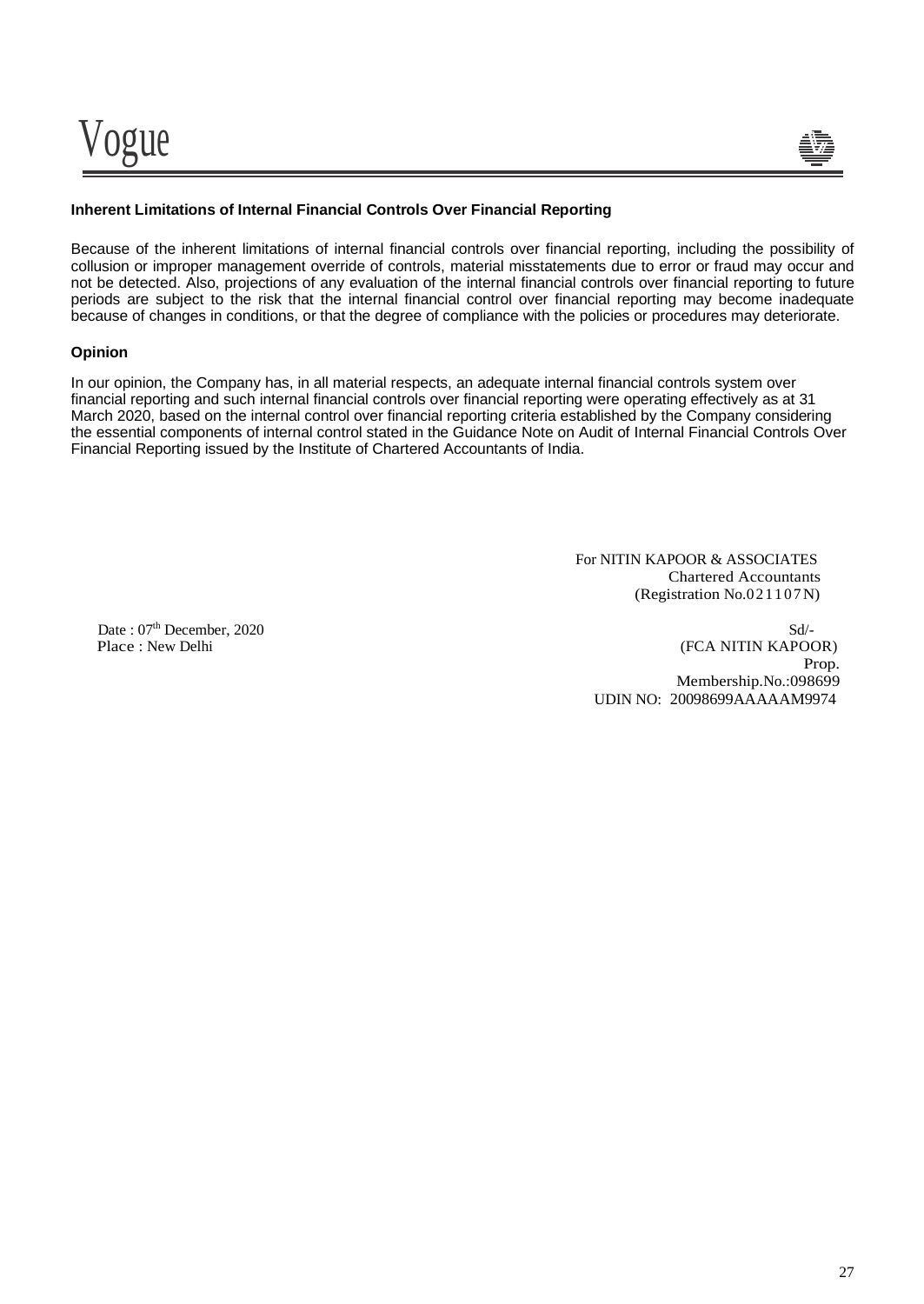Vogue



### **AUDITOR'S CERTIFICATE**

We have reviewed the implementation of Corporate Governance procedures by VOGUE TEXTILES LTD for the year ended 31st March, 2020 as stipulated in Clause 49 of the Listing agreement Exchanges. of the said Company with stock Exchanges

The Compliance of conditions of Corporate Governance is the responsibility of the management. Our examination was limited to a review of the procedures and implementation thereof. Adopted by the Company for ensuring the compliance of the conditions of the Corporate Governance , it is neither an audit nor an expression of opinion on the financial statements of the company..

We state that such compliance is neither an assurance as to the future viability of the company nor the efficiency or effectiveness with which the management has conducted the affairs ofthe Company

> For NITIN KAPOOR & ASSOCIATES Chartered Accountants (Registration No.021107N)

Date : 07<sup>th</sup> December, 2020<br>Place : New Delhi (FCA NITIN KAPOO (FCA NITIN KAPOOR) Prop. Membership.No.:098699 UDIN NO: 20098699AAAAAM9974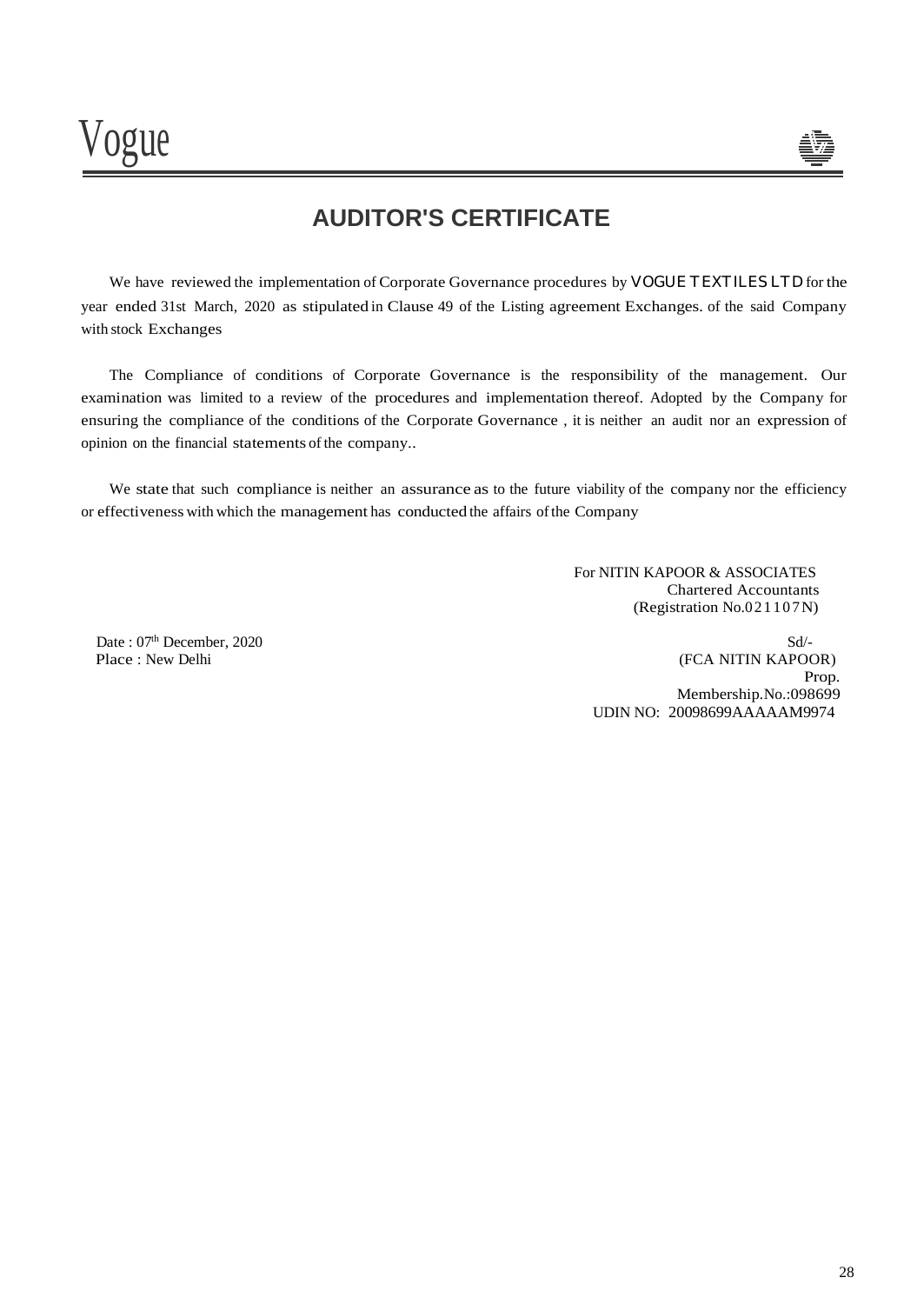

|                | Balance Sheet as at 31st March, 2020                                                                                                  | <b>Vogue Textiles Limited</b> |                                                     |                                 |                                                   |                                 |  |
|----------------|---------------------------------------------------------------------------------------------------------------------------------------|-------------------------------|-----------------------------------------------------|---------------------------------|---------------------------------------------------|---------------------------------|--|
| S. No.         | <b>Particulars</b>                                                                                                                    | <b>Schedule</b>               |                                                     | Amount as at 31st March<br>2020 |                                                   | Amount as at 31st March<br>2019 |  |
|                | <b>Equity &amp; Liabilities</b>                                                                                                       |                               |                                                     |                                 |                                                   |                                 |  |
| $\mathbf{I}$   | <b>Shareholder's Fund</b><br>(1) Share Capital<br>(2) Reserves and Surplus                                                            | Α<br><sub>B</sub>             | 59,009,700<br>(40,052,883)                          | 18,956,817                      | 59,009,700<br>(38, 134, 379)                      | 20,875,321                      |  |
| Ш              | <b>Share Application Money Pending for Allotment</b>                                                                                  |                               |                                                     |                                 |                                                   |                                 |  |
| $\mathbf{III}$ | <b>Non Current Liabilities</b><br>(1) Long Term Borrowings<br>(2) Deferred Tax Liabilities (Net)<br>(3) Long Term Provisions          | С<br>D<br>E                   | 64,716,525<br>7,330,335<br>1,427,148                | 73,474,008                      | 60,880,221<br>6,946,308<br>1,427,148              | 69,253,676                      |  |
| IV.            | <b>Current Liabilities</b><br>(1) Trade Payables<br>(2) Other Current Liabilities<br>(3) Short Term Provisions                        | F                             | 4,067,020<br>1,253,674<br>4,338,419                 | 9,659,113                       | 4,599,041<br>711,867<br>4,932,621                 | 10,243,529                      |  |
|                | <b>Total</b>                                                                                                                          |                               |                                                     | 102,089,938                     |                                                   | 100,372,526                     |  |
|                | Assets                                                                                                                                |                               |                                                     |                                 |                                                   |                                 |  |
| $\overline{1}$ | <b>Non Current Assets</b><br>(1) Fixed Assets<br><b>Tangible Assets</b><br>(2) Long Term Loans & Advances                             | G<br>H                        | 26,395,879<br>865,420                               | 27,261,299                      | 27,116,566<br>873,279                             | 27,989,845                      |  |
| $\mathbf{I}$   | <b>Current Assets</b><br>(1) Inventories<br>(2) Trade Receivables<br>(3) Cash and Cash Equivalents<br>(4) Short Term Loans & Advances | T                             | 15,535,263<br>46,287,954<br>2,559,311<br>10,425,968 |                                 | 19,031,523<br>41,115,623<br>911,429<br>11,283,024 |                                 |  |
|                | (5) Other Current Assets                                                                                                              |                               | 20,143                                              | 74,828,639                      | 41,082                                            | 72,382,681                      |  |
|                | Total                                                                                                                                 |                               |                                                     | 102,089,938                     |                                                   | 100,372,526                     |  |
|                | <b>Significant Accounting Policies and Notes to Accounts</b>                                                                          | J                             |                                                     |                                 |                                                   |                                 |  |
|                |                                                                                                                                       |                               |                                                     |                                 |                                                   |                                 |  |

As per our report of even date

### **NITIN KAPOOR & ASSOCIATES** Firm Registeration No. 021107N<br>Sd/- Sd/- Sd/- Sd/- Sd/- Sd/- Sunil Dutt Anil Dutt Jaswant Kau

Sd/- **NITIN KAPOOR PROPRIETOR** Membership No.: 098699

Date 07.12.2020 Place : New Delhi

#### For **Vogue Textiles Limited**

(Director) (Mg. Director) (Company Secretary)

**Jaswant Kaur**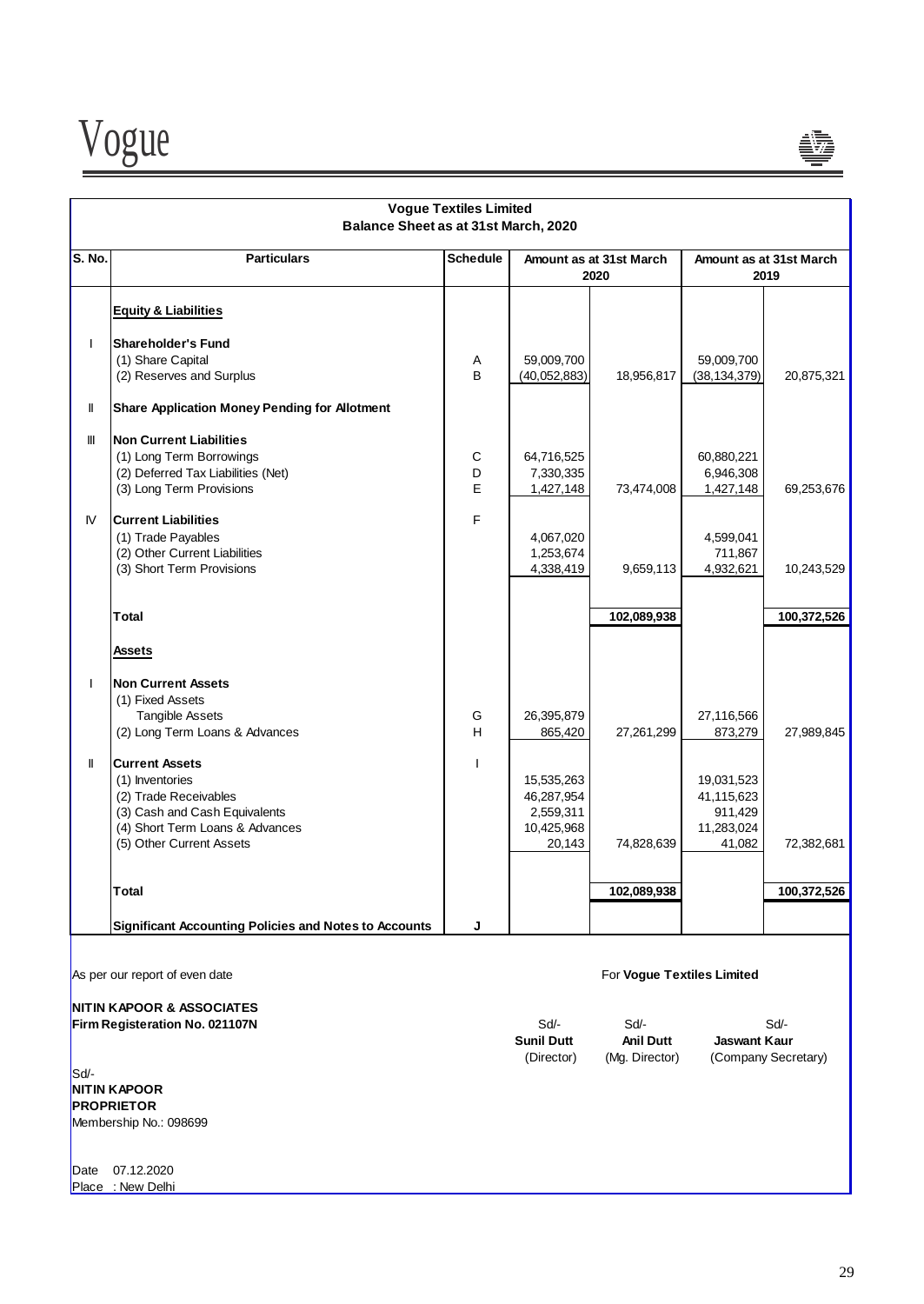| Vogue |
|-------|
|-------|

#### **Vogue Textiles Limited Profit & Loss A/c for the year ended on 31st March, 2020**

|                      | <b>S. No. Particulars</b>                                                                           | <b>Schedule</b> | Amount for the<br>Year ended on<br>31/03/2020 | Amount for the<br>Year ended on<br>31/03/2019 |
|----------------------|-----------------------------------------------------------------------------------------------------|-----------------|-----------------------------------------------|-----------------------------------------------|
| $\mathsf{I}$         | <b>Revenue From Operations</b>                                                                      |                 |                                               |                                               |
|                      | Revenue From Operations<br>Other Income                                                             | Κ<br>L          | 4,961,497<br>4,000,478                        | 5,732,625<br>1,016,504                        |
|                      | <b>Total Revenue</b>                                                                                |                 | 8,961,975                                     | 6,749,129                                     |
| II                   | <b>Expenses</b>                                                                                     |                 |                                               |                                               |
|                      | Cost of Material Consumed<br>Changes in Inventories of Finished Goods, Work in                      | м               | 2,683,012                                     | 2,201,960                                     |
|                      | Progress and Stock In Trade                                                                         | N               | 813,248                                       | 209,253                                       |
|                      | <b>Employee Benefit Expenses</b>                                                                    | O               | 3,231,871                                     | 3,347,843                                     |
|                      | <b>Finance Cost</b>                                                                                 | P               | 1,432,084                                     | 1,381,354                                     |
|                      | Depreciation and Amortisation Expense                                                               | Q               | 375,498                                       | 417,661                                       |
|                      | Other Expense                                                                                       | R.              | 1,960,738                                     | 4,676,303                                     |
|                      | <b>Total Expense</b>                                                                                |                 | 10,496,451                                    | 12,234,374                                    |
| $\mathbf{III}$<br>IV | <b>Profit Before Exceptional and Extraordinary</b><br>Items and Tax (I-II)<br>(-) Exceptional Items |                 | (1,534,476)                                   | (5,485,245)                                   |
| V<br>VI              | Profit Before Extraordinary Items and Tax (III-IV)<br>(-) Extraordinary Items                       |                 | (1,534,476)                                   | (5,485,245)                                   |
| VII                  | Profit Before Tax (V-VI)                                                                            |                 | (1,534,476)                                   | (5,485,245)                                   |
| VIII                 | <b>Tax Expense</b>                                                                                  |                 |                                               |                                               |
|                      | (I) Current Tax                                                                                     |                 |                                               |                                               |
|                      | (II) Earlier Year Tax                                                                               |                 |                                               |                                               |
|                      | (III) Deferred Tax                                                                                  |                 | 384,028                                       | 413,841                                       |
| IX                   | Profit (Loss) For the Period (VII-VIII)                                                             |                 | (1,918,504)                                   | (5,899,086)                                   |
| X                    | <b>Earning Per Equity Shares</b>                                                                    |                 |                                               |                                               |
|                      | (I) Basic<br>(II) Diluted                                                                           |                 |                                               |                                               |
|                      | <b>Significant Accounting Policies and Notes to Accounts</b>                                        | J               |                                               |                                               |

As per our report of even date

#### For **Vogue Textiles Limited**

**Sunil Dutt Anil Dutt Anil Anil Butt Jaswant Kaur**<br>(Director) (Mg. Director) (Company Secretary

(Company Secretary)

#### **NITIN KAPOOR & ASSOCIATES Firm Registeration No. 021107N** Sd/- Sd/- Sd/- Sd/- Sd/- Sd/-

| Sd/-    |  |
|---------|--|
| NITIN F |  |

**NITIN KAPOOR PROPRIETOR Membership No.: 098699**

Date 07.12.2020 Place : New Delhi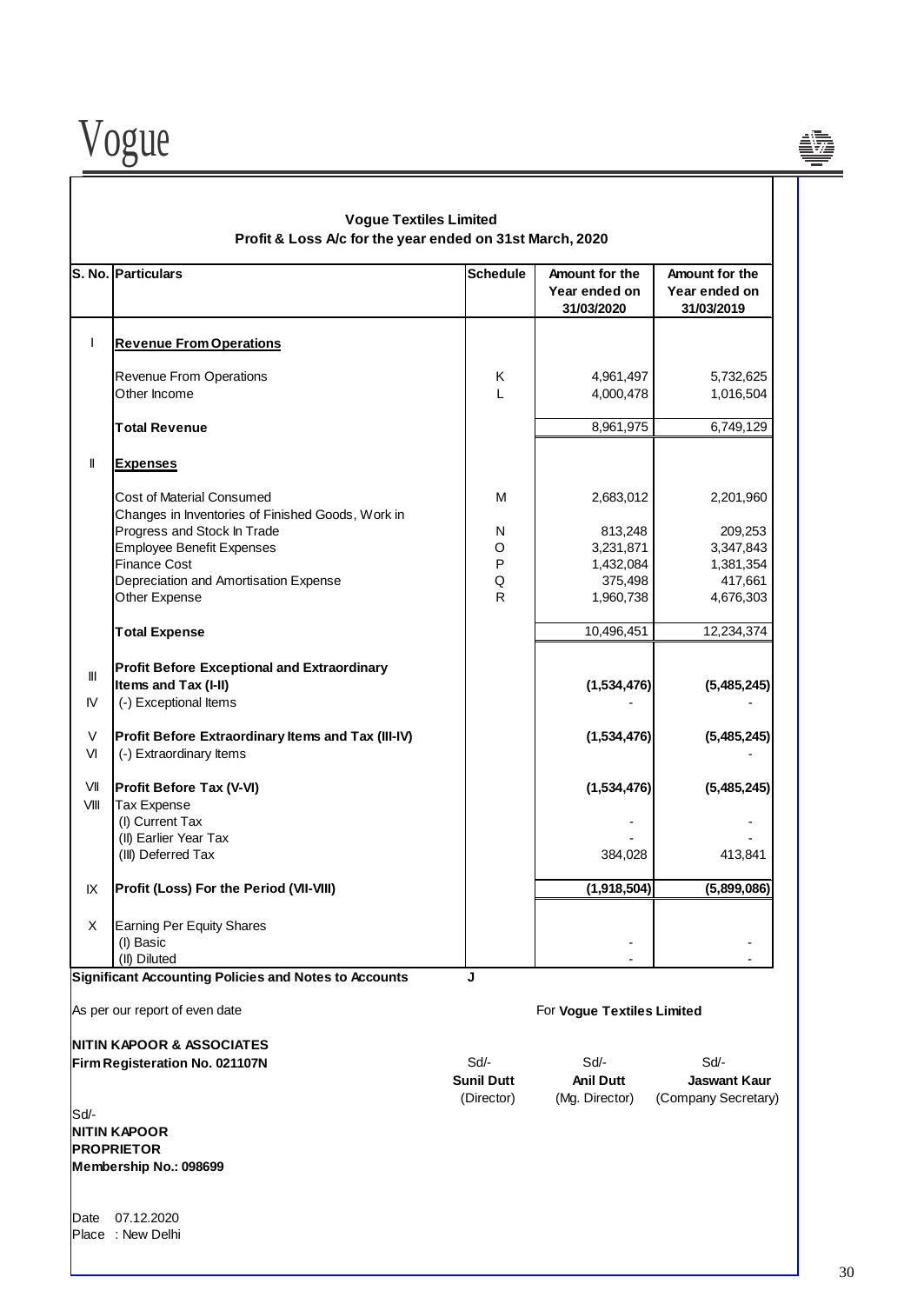|                                                                                        |         |                         |                                | Amount "In Lacs"        |
|----------------------------------------------------------------------------------------|---------|-------------------------|--------------------------------|-------------------------|
|                                                                                        |         | For the Year<br>2019-20 |                                | For the Year<br>2018-19 |
| A Cash flow from operating activities                                                  |         |                         |                                |                         |
| Profit Before tax (excluding extraordinary and exceptional items)<br>Adjustements for: |         | (15.34)                 |                                | (54.85)                 |
| Depreciation, amortisation and obsolescense                                            | 3.75    |                         | 4.18                           |                         |
| <b>Interest Expense</b>                                                                | 14.32   | 18.08                   | 13.81                          | 17.99                   |
| Operating activities before working capital changes<br>Adjustment for:                 |         | 2.73                    |                                | (36.86)                 |
| (Increase)/Decrease in trade and other receivables                                     | (42.94) |                         | 12.14                          |                         |
| (Increase)/Decrease in Inventories                                                     | 34.96   |                         | 18.34                          |                         |
| Increase/(Decrease) in trade payables and Customer Advances                            | (5.84)  | (13.82)                 | 17.06                          | 47.54                   |
| Cash (used in)/ generated from operations                                              |         | (11.09)                 |                                | 10.68                   |
| Direct Taxes Refund/(Paid) - net                                                       |         |                         |                                |                         |
| Net Cash (Used in)/ from operating activities                                          |         | (11.09)                 |                                | 10.68                   |
| Cash flow from investing activities                                                    |         |                         |                                |                         |
| <b>Purchase of Fixed Assets</b>                                                        |         |                         |                                |                         |
| Proceeds from Sale of Fixed Assets                                                     |         | 7.15                    |                                | 15.44                   |
| Interest Received/Profit on sale of Fixed assets                                       |         | (3.70)                  |                                |                         |
| Refund of Seccurity Deposit                                                            |         | 0.08                    |                                |                         |
| Cash (Used in)/from investing activities                                               |         | 3.53                    |                                | 15.44                   |
| Cash flow from financing activities                                                    |         |                         |                                |                         |
| Proceeds from Short term borrowings                                                    |         |                         |                                |                         |
| Re-payment of Long term borrowings                                                     |         | 38.36                   |                                | (11.96)                 |
| <b>Interest Paid</b>                                                                   |         | (14.32)                 |                                | (13.81)                 |
| Cash (Used in)/from Financing activities                                               |         | 24.04                   |                                | (25.77)                 |
| Net (decrease) /Increase in cash and cash equivalents (A+B+C)                          |         | 16.48                   |                                | 0.35                    |
| Cash and Cash equivalent at the beginning of the Year                                  |         | 9.12                    |                                | 8.77                    |
| Cash and Cash equivalent at the end of the Year                                        |         | 25.60                   |                                | 9.12                    |
| Place: New Delhi                                                                       |         |                         | For and on behalf of the Board |                         |

Dated : 07.12.2020

Sd/- **Sunil Dutt** (Chairman)

 $\mathbf{\Psi}$ 

#### **Auditor's Report**

We have verified the attached cash flow statement of Vogue Textiles Limited, derived from audited financial statements and the books and records maintained by the Company for the year ended 31st March, 2020 and found them in agreement therewith.

#### As per our report of even date

#### For **Vogue Textiles Limited**

| <b>NITIN KAPOOR &amp; ASSOCIATES</b>                                               |                                         |                                            |                                                  |
|------------------------------------------------------------------------------------|-----------------------------------------|--------------------------------------------|--------------------------------------------------|
| Firm Registeration No. 021107N                                                     | Sd/-<br><b>Sunil Dutt</b><br>(Director) | Sd/-<br><b>Anil Dutt</b><br>(Mg. Director) | Sd<br><b>Jaswant Kaur</b><br>(Company Secretary) |
| <b>Sd</b> /-<br><b>NITIN KAPOOR</b><br><b>PROPRIETOR</b><br>Membership No.: 098699 |                                         |                                            |                                                  |
| Date: 07.12.2020<br>Place: New Delhi                                               |                                         |                                            |                                                  |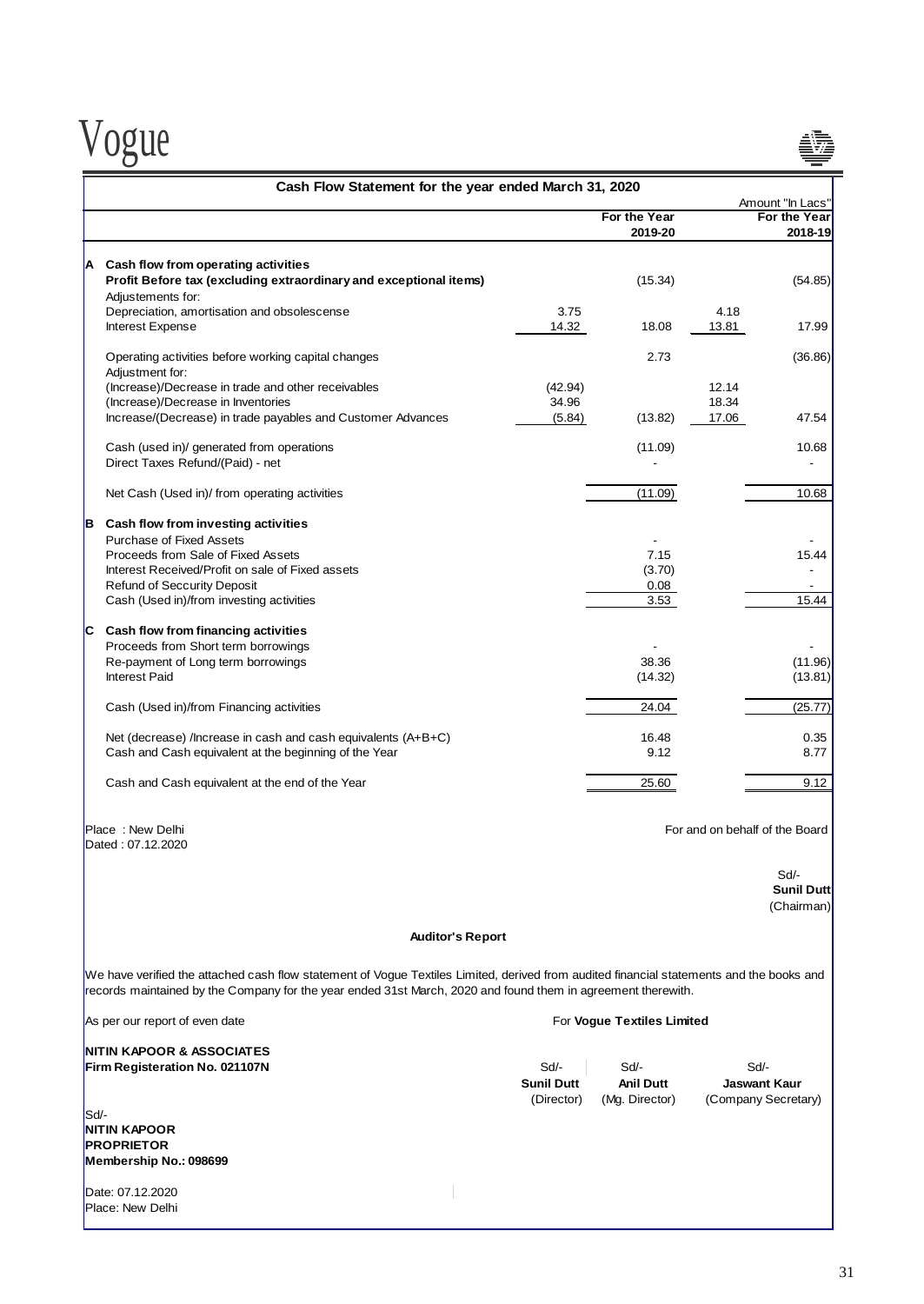

| <b>Schedules Forming Part of Balance Sheet</b>                                                                                                                            | <b>Vogue Textiles Limited</b><br>As At 31st March, 2020 |                               |                         |                               |
|---------------------------------------------------------------------------------------------------------------------------------------------------------------------------|---------------------------------------------------------|-------------------------------|-------------------------|-------------------------------|
|                                                                                                                                                                           |                                                         | As at<br>31st March, 2020     |                         | As at<br>31st March, 2019     |
| Schedule- A : Share Capital                                                                                                                                               |                                                         |                               |                         |                               |
| [A] Authorised Capital<br>10,000,000 (Previous Year 10,000,000) Equity Shares of Rs 10/- each                                                                             |                                                         | 100,000,000                   |                         | 100,000,000                   |
| [B] Issued, Subscribed and Paid Up Capital<br>59,00,970 (Previous Year 59,00,970) Equity Shares of Rs 10/- each                                                           |                                                         | 59,009,700                    |                         | 59,009,700                    |
|                                                                                                                                                                           |                                                         | 59,009,700                    |                         | 59,009,700                    |
| [C] Reconcialiation of the shares outstanding                                                                                                                             |                                                         |                               |                         |                               |
|                                                                                                                                                                           | Nos.                                                    | Value (Rs.)                   | Nos.                    | Value (Rs.)                   |
| Equity shares at the beginning of the year<br>Movement During the Year                                                                                                    | 5,900,970                                               | 59,009,700                    | 5,900,970               | 59,009,700                    |
| Equity shares at the end of the year                                                                                                                                      | 5,900,970                                               | 59,009,700                    | 5,900,970               | 59,009,700                    |
| [D] Shareholder holding Equity Share more than 5%                                                                                                                         |                                                         |                               |                         |                               |
| Name of Shareholder                                                                                                                                                       | No. of Shares                                           | % of Holding                  | No. of Shares           | % of Holding                  |
| Anil Dutt<br>Sunil Dutt                                                                                                                                                   | 1,559,243<br>2,336,202                                  | 26.42<br>39.59                | 1,153,383<br>2,269,307  | 19.55<br>38.46                |
| <b>Schedule B: Reserves &amp; Surplus</b><br>Profit & Loss A/c<br>At the Beginning of the Accounting Period<br>Addition During the Year<br>Adjusted with Retained Earning |                                                         | (38, 134, 379)<br>(1,918,504) |                         | (32, 235, 293)<br>(5,899,086) |
| At the end of the Accounting Period                                                                                                                                       |                                                         | (40, 052, 883)                |                         | (38, 134, 379)                |
| <b>Schedule C: Long Term Borrowings</b>                                                                                                                                   |                                                         |                               |                         |                               |
| Secured Loans Borrowings:<br>Loans From Banks<br>Loans From Others<br><b>Unsecured Loans Borrowings:</b>                                                                  | 9,005,825                                               |                               | 9,830,521               |                               |
| Loans From Directors and Shareholders<br>Loans From Others                                                                                                                | 46,360,700<br>9,350,000                                 | 64,716,525                    | 41,699,700<br>9,350,000 | 60,880,221                    |
|                                                                                                                                                                           |                                                         | 64,716,525                    |                         | 60,880,221                    |
| Schedule D: Deferred Tax Liabilities (NET)                                                                                                                                |                                                         |                               |                         |                               |
| At the Beginning of the Year<br>Add: Provisions for the Year                                                                                                              |                                                         | 6,946,308<br>384,028          |                         | 6,532,467<br>413,841          |
|                                                                                                                                                                           |                                                         | 7,330,335                     |                         | 6,946,308                     |
| <b>Schedule E: Long Term Provisions</b>                                                                                                                                   |                                                         |                               |                         |                               |
| Provision for Income Tax                                                                                                                                                  |                                                         | 1,427,148                     |                         | 1,427,148                     |
|                                                                                                                                                                           |                                                         | 1,427,148                     |                         | 1,427,148                     |
|                                                                                                                                                                           |                                                         |                               |                         |                               |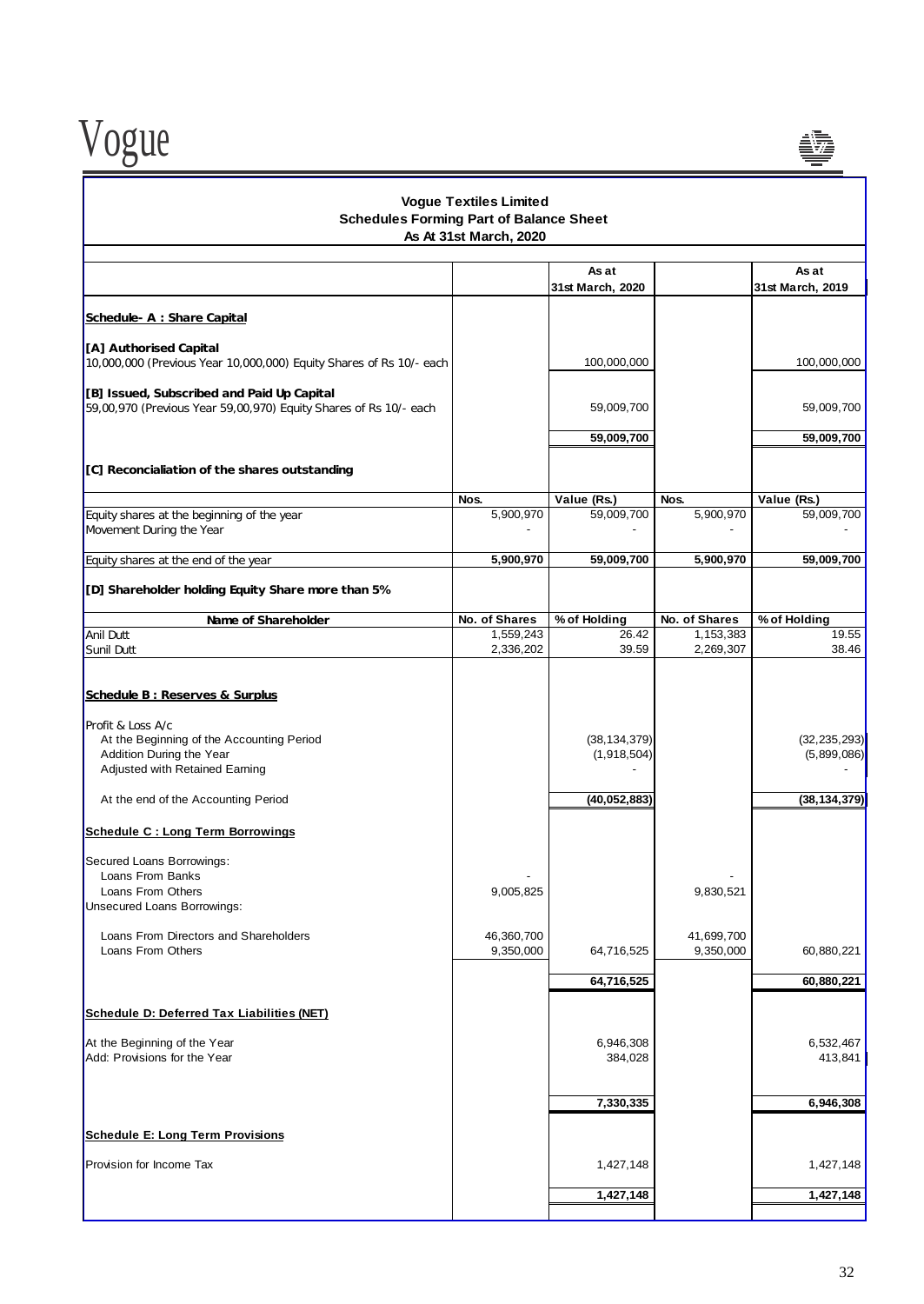

|                                                                           |                          | As at            |                        | As at            |
|---------------------------------------------------------------------------|--------------------------|------------------|------------------------|------------------|
|                                                                           |                          | 31st March, 2020 |                        | 31st March, 2019 |
|                                                                           |                          |                  |                        |                  |
| <b>Schedule F: Current Liabilities:</b>                                   |                          |                  |                        |                  |
|                                                                           |                          |                  |                        |                  |
| Trade Payables<br><b>Sundry Creditors</b>                                 | 4,067,020                |                  | 4,599,041              |                  |
| Advance From Parties - Interest Free                                      |                          | 4,067,020        |                        | 4,599,041        |
|                                                                           |                          |                  |                        |                  |
| <b>Other Current Laibilities:</b>                                         |                          |                  |                        |                  |
| TDS Payable                                                               | 3,674                    |                  | 15,079                 |                  |
| <b>GST Payable</b><br>Security                                            | 1,250,000                |                  | 156,788<br>540,000     |                  |
| Current Year's Taxes Payable (Net of Advance Tax)                         |                          | 1,253,674        |                        | 711,867          |
|                                                                           |                          |                  |                        |                  |
| <b>Short - Term Provisions:</b>                                           |                          |                  |                        |                  |
| Provisions For Employee Benefit                                           | 2,196,098                |                  | 2,782,252              |                  |
| <b>Others</b>                                                             | 2,142,321                | 4,338,419        | 2,150,369              | 4,932,621        |
|                                                                           |                          | 9,659,113        |                        | 10,243,529       |
|                                                                           |                          |                  |                        |                  |
|                                                                           |                          |                  |                        |                  |
| Schedule H: Long Term Loans and Advances                                  |                          |                  |                        |                  |
| Security Deposit                                                          |                          | 865,420          |                        | 873,279          |
| (Unsecured Considered Good unless Otherwise Stated)                       |                          |                  |                        |                  |
|                                                                           |                          |                  |                        |                  |
|                                                                           |                          | 865,420          |                        | 873,279          |
|                                                                           |                          |                  |                        |                  |
| <b>Schedule I: Current Assets</b>                                         |                          |                  |                        |                  |
| Inventories                                                               |                          |                  |                        |                  |
| <b>Raw Materials</b>                                                      | 4,870,455                |                  | 7,553,467              |                  |
| Work In Process                                                           | 2,988,551                |                  | 3,291,577              |                  |
| <b>Finished Goods</b>                                                     | 6,551,159                |                  | 7,061,381              |                  |
| Packing Material                                                          | 704,694                  |                  | 704,694                |                  |
| Stores; Spares & Loose Tools                                              | 420,404                  | 15,535,263       | 420,404                | 19,031,523       |
|                                                                           |                          |                  |                        |                  |
| <b>Trade Receivables:</b>                                                 |                          |                  |                        |                  |
| Debts Outstanding for a Period Excedding Six Months From the              |                          |                  |                        |                  |
| Date They Are Due<br>Other Debts                                          | 46,287,954               | 46,287,954       | 41,115,623             | 41,115,623       |
|                                                                           |                          |                  |                        |                  |
| Cash & Cash Equivalents:                                                  |                          |                  |                        |                  |
| <b>Balance With Banks:</b>                                                |                          |                  |                        |                  |
|                                                                           |                          |                  |                        |                  |
| In Fixed Depsits<br>Held as Margin Money Against Borrowings, and Other    |                          |                  |                        |                  |
| Commitments                                                               | 11,465                   |                  | 11,465                 |                  |
|                                                                           |                          |                  |                        |                  |
|                                                                           | 11,465                   |                  | 11,465                 |                  |
| In Current Accounts                                                       | 91,604                   |                  | 99,008                 |                  |
| Cash in Hand                                                              | 2,456,243                | 2,559,311        | 800,957                | 911,429          |
|                                                                           |                          |                  |                        |                  |
| <b>Short Term Loans &amp; Advances:</b>                                   |                          |                  |                        |                  |
| Advances Recoverable in Cash or In Kind For the Value to be               |                          |                  |                        |                  |
| Received:                                                                 |                          |                  |                        |                  |
| (1) Advance to Parties & Staff<br>(2) Receivable from Revenue Authorities | 1,037,873<br>9,388,095   |                  | 1,610,815<br>9,672,209 |                  |
| (3) Current Year's Taxes Recoverable (Net of Liability)                   | $\overline{\phantom{a}}$ | 10,425,968       |                        | 11,283,024       |
|                                                                           |                          |                  |                        |                  |
| <b>Other Current Assets:</b>                                              |                          |                  |                        |                  |
| Prepaid Expenses                                                          |                          | 20,143           |                        | 41,082           |
|                                                                           |                          | 74,828,639       |                        | 72,382,681       |
|                                                                           |                          |                  |                        |                  |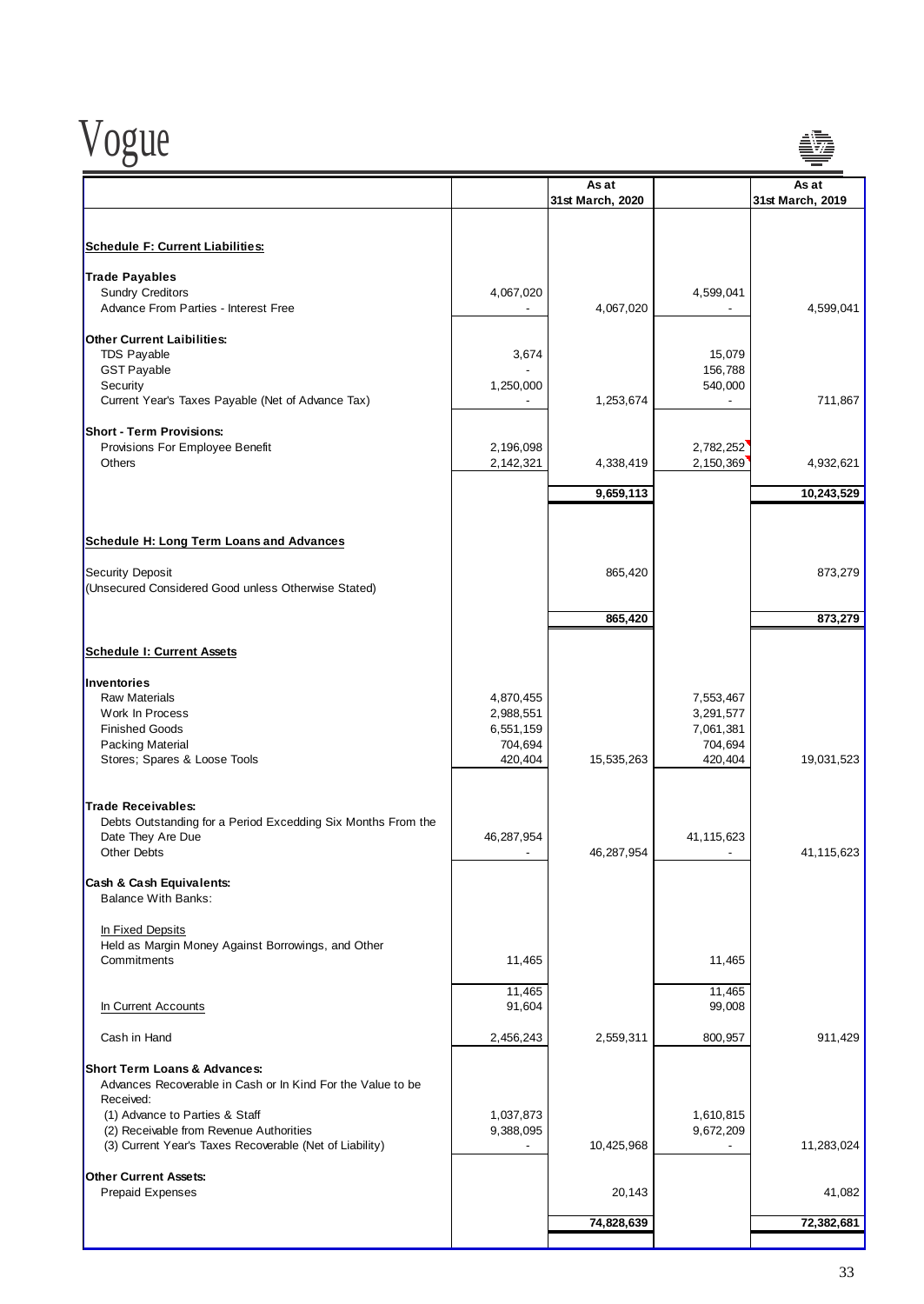

| <b>Schedules Forming Part of Profit &amp; Loss A/c</b>                                                                   | <b>Vogue Textiles Limited</b> |                                       |                        |                                       |
|--------------------------------------------------------------------------------------------------------------------------|-------------------------------|---------------------------------------|------------------------|---------------------------------------|
| For the Year Ended on 31st March, 2019                                                                                   |                               |                                       |                        |                                       |
|                                                                                                                          |                               | <b>Year Ended</b><br>31st March, 2020 |                        | <b>Year Ended</b><br>31st March, 2019 |
| <b>Schedule K: Revenue From Operations</b>                                                                               |                               |                                       |                        |                                       |
| Sale of Products:<br>Domestic Sales<br><b>Export Sales</b><br><b>Other Operating Revenues</b>                            | 4,961,497                     | 4,961,497                             | 3,300,337<br>2,432,288 | 5,732,625                             |
| Less: Excise Duty                                                                                                        |                               |                                       |                        |                                       |
| Net Revenue From Operations                                                                                              |                               | 4,961,497                             |                        | 5,732,625                             |
| Schedule L: Other Income                                                                                                 |                               |                                       |                        |                                       |
| <b>DBK</b><br>Net Gain/Loss on Sale of Spare Parts & Vehicle<br>Applicable Net Gain/Loss on Foreign Currency Transaction |                               | 369,811                               |                        | 51,628                                |
| and Translation<br>Other Non Operating Income                                                                            |                               | 3,630,667                             |                        | 55,262<br>909,614                     |
|                                                                                                                          |                               | 4,000,478                             |                        | 1,016,504                             |
| <b>Schedule M: Cost of Material Consumed</b>                                                                             |                               |                                       |                        |                                       |
| Purchase of Raw Material and Packning Materials<br>Add: Opening Balance of Stock                                         |                               | 7,553,467                             |                        | 582,833<br>9,172,594                  |
| Less: Closing Balance of Stock                                                                                           |                               | 7,553,467<br>4,870,455                |                        | 9,755,427<br>7,553,467                |
| Consumption of Raw Materials                                                                                             |                               | 2,683,012                             | 2,201,960              | 2,201,960                             |
| <b>Schedule N: Changes In Inventories</b>                                                                                |                               |                                       |                        |                                       |
| Finished Goods:                                                                                                          |                               |                                       |                        |                                       |
| At the Beginning of the Accounting Period<br>At the End of the Accounting Period                                         | 7,061,381<br>6,551,159        | 510,222                               | 7,216,404<br>7,061,381 | 155,023                               |
| Work In Progress:                                                                                                        |                               |                                       |                        |                                       |
| At the Beginning of the Accounting Period<br>At the End of the Accounting Period                                         | 3,291,577<br>2,988,551        | 303,026                               | 3,345,807<br>3,291,577 | 54,230                                |
|                                                                                                                          |                               |                                       |                        |                                       |
|                                                                                                                          |                               | 813,248                               |                        | 209,253                               |
|                                                                                                                          |                               |                                       |                        |                                       |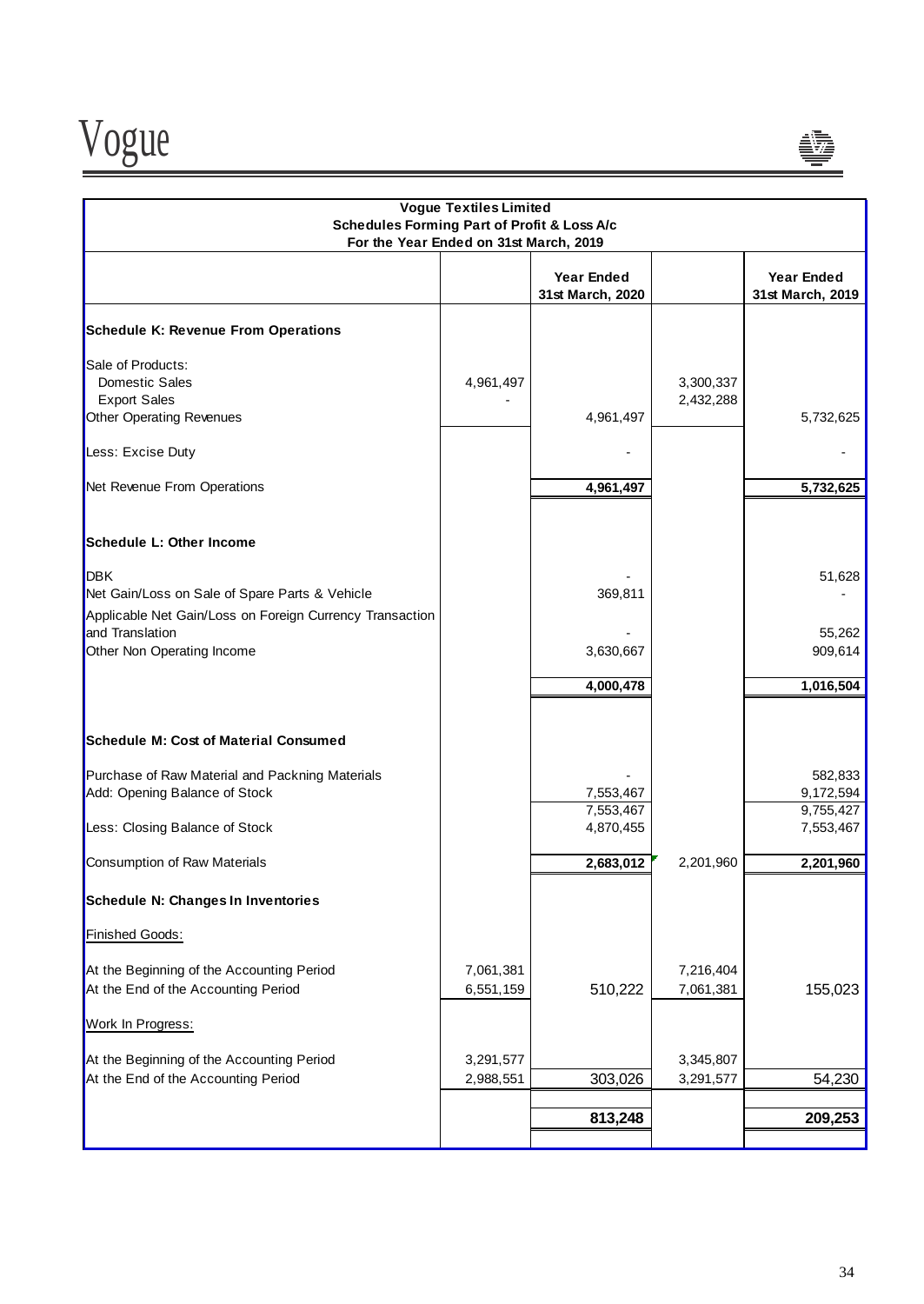

|                                                                             |           | <b>Year Ended</b> |           | <b>Year Ended</b> |
|-----------------------------------------------------------------------------|-----------|-------------------|-----------|-------------------|
|                                                                             |           | 31st March, 2020  |           | 31st March, 2019  |
| Schedule O: Employee Benefit Expense                                        |           |                   |           |                   |
| Salary & Wages:                                                             |           |                   |           |                   |
| Factory Salary and Wages                                                    | 1,395,610 |                   | 1,236,909 |                   |
| Office Staff Salary                                                         | 1,434,297 |                   | 1,625,379 |                   |
| Marketing Staff Salary                                                      |           |                   |           |                   |
| Director's Remuneration                                                     |           | 2,829,907         |           | 2,862,288         |
| Contribution to Provident Fund and Other Funds:                             |           |                   |           |                   |
| Contribution to Provident Fund                                              | 93,959    |                   | 103,093   |                   |
| Contribution to ESIC                                                        | 25,276    |                   | 33,758    |                   |
| Contribution to Other Funds                                                 | 124,758   |                   | 214,162   |                   |
|                                                                             |           | 243,993           |           | 351,013           |
|                                                                             |           |                   |           |                   |
| Other Expenses                                                              |           |                   |           |                   |
| <b>Workers and Staff Welfare</b>                                            | 81,328    |                   | 25,092    |                   |
| Bonus                                                                       | 72,214    |                   | 85,110    |                   |
| Leave with Wages                                                            | 4,429     | 157,971           | 24,340    | 134,542           |
|                                                                             |           |                   |           |                   |
|                                                                             |           | 3,231,871         |           | 3,347,843         |
| <b>Schedule P: Financial Costs</b>                                          |           |                   |           |                   |
| Interest Expense                                                            |           |                   |           |                   |
| Interest to Bank on Vehicle Loan                                            | 32,408    |                   | 58,552    |                   |
| Interest of TDS and Other Taxes                                             | 1,399,676 | 1,432,084         | 1,322,802 | 1,381,354         |
|                                                                             |           |                   |           |                   |
| Applicable Net Gain/Loss on Foreign Currency Transaction<br>and Translation |           |                   |           |                   |
|                                                                             |           |                   |           |                   |
|                                                                             |           | 1,432,084         |           | 1,381,354         |
|                                                                             |           |                   |           |                   |
| Schedule Q: Depreciation and Amortisation Expense                           |           |                   |           |                   |
| Depreciation                                                                |           | 375,498           |           | 417,661           |
|                                                                             |           | 375,498           |           | 417,661           |
|                                                                             |           |                   |           |                   |
|                                                                             |           |                   |           |                   |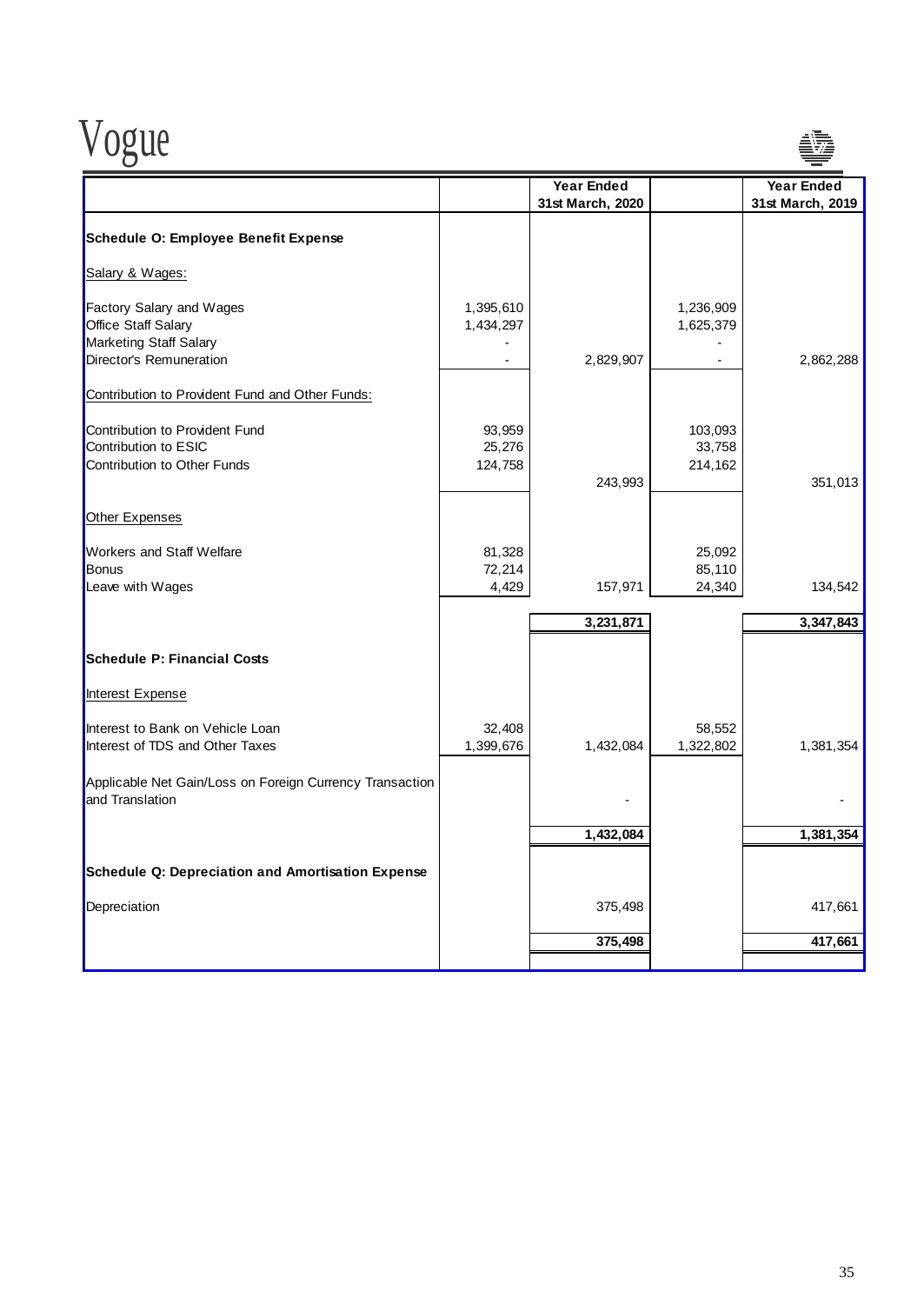

|                                        |         | <b>Year Ended</b> |         | <b>Year Ended</b> |
|----------------------------------------|---------|-------------------|---------|-------------------|
|                                        |         | 31st March, 2020  |         | 31st March, 2019  |
| <b>Schedule R: Other Expenses</b>      |         |                   |         |                   |
| Manufacturing Expense:                 |         |                   |         |                   |
| Consumption of Stores and Spare Parts: |         |                   |         |                   |
| <b>Opening Stock</b>                   | 420,404 |                   | 421,605 |                   |
| Add: Purchases                         | 16,548  |                   | 26,710  |                   |
| Less: Closing Stock                    | 420,404 | 16,548            | 420,404 | 27,911            |
| Clearing & Forwarding Expense          |         |                   |         | 268,691           |
| Freight Inward                         |         |                   |         | 3,370             |
| <b>Packing Material Expense</b>        |         |                   |         | 75,845            |
| Power & Fuel                           |         | 633,020           |         | 865,096           |
| <b>Processing Charges</b>              |         |                   |         | 117,886           |
| Other Consumables                      |         |                   |         | 280               |
|                                        |         | 649,568           |         | 1,359,079         |
|                                        |         |                   |         |                   |
| Administrative Expense:                |         |                   |         |                   |
| <b>AGM Expense</b>                     |         | 109,140           |         | 66,144            |
| <b>Bank Charges</b>                    |         | 37,831            |         | 69,037            |
| Conveyance                             |         | 62,021            |         |                   |
| Subscription/Membership Fees           |         | 134,308           |         | 1,596,033         |
| <b>Electricity Expense</b>             |         | 141,430           |         | 91,420            |
| Fees & Taxes                           |         | 157,331           |         | 473,122           |
| Insurance                              |         | 87,508            |         | 93,679            |
| Legal & Professional Expenses          |         | 69,750            |         | 646,300           |
| Payments to the Auditors:              |         |                   |         |                   |
| <b>Audit Fees</b>                      |         | 22,000            |         | 19,100            |
| Postage & Courier Expense              |         | 13,948            |         | 16,200            |
| Printing & Stationery                  |         | 34,141            |         | 28,834            |
| Repair & Maintenance                   |         | 338,159           |         | 21,400            |
| Misc. Expenses                         |         | 20,889            |         |                   |
| Telephone Expense                      |         | 42,031            |         | 47,490            |
| Vehicle Running Maintenance            |         | 22,153            |         | 17,046            |
| <b>Festival Expenses</b>               |         | 14,222            |         |                   |
|                                        |         | 1,306,862         |         | 3,185,805         |
|                                        |         |                   |         |                   |
| Selling & Distribution Expense         |         |                   |         |                   |
| Advertisement Expense                  |         | 4,308             |         | 34,462            |
| <b>Export Promotion Expense</b>        |         |                   |         | 40,788            |
| Freight & Cartage (Outward)            |         |                   |         | 56,169            |
|                                        |         | 4,308             |         | 131,419           |
|                                        |         |                   |         |                   |
| <b>Grand Total</b>                     |         | 1,960,738         |         | 4,676,303         |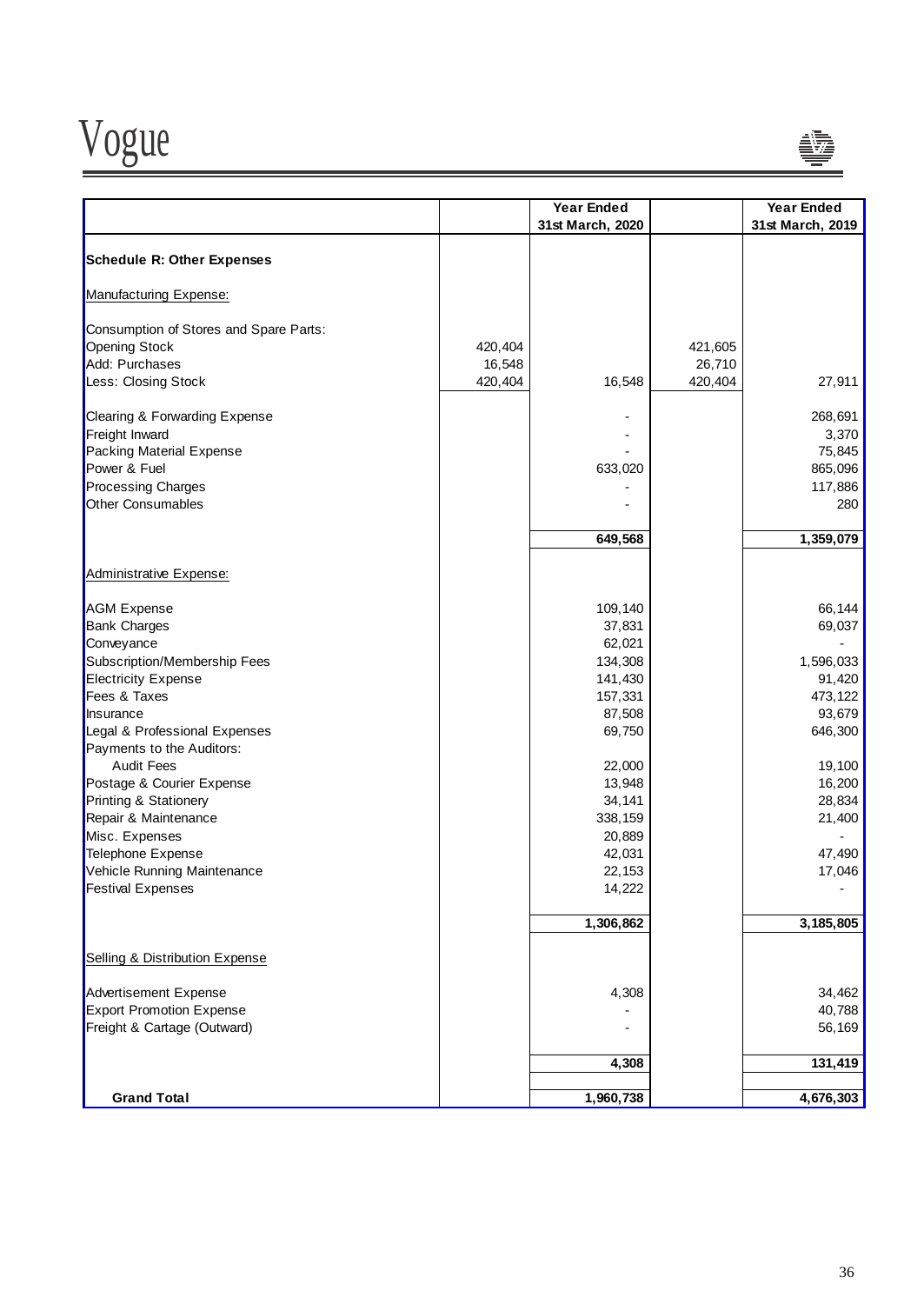

| sset. | sset. |
|-------|-------|
|       |       |

|                            |        |                     |                  | Gross Block     |          |                 |               |                    | Depreciation     |            |              |                | Written Down value              |            |
|----------------------------|--------|---------------------|------------------|-----------------|----------|-----------------|---------------|--------------------|------------------|------------|--------------|----------------|---------------------------------|------------|
| Particulars                | Rate   | As at April 1, 2019 | <b>Additions</b> | Sale / Adj.     | Deletion | As at March 31, | As at April 1 | Depreciation       | Adjusted with    | Adjustment | For the year | Upto March 31, | WDV as on March WDV as on Marcl |            |
|                            |        |                     | During the<br>ar | during the year |          | 2020            | 2019          | During the<br>Year | Retained Earning |            |              | 2020           | 31,2020                         | 31,2019    |
| and & Site Development     | 0.00%  | 2,713,783           |                  |                 |          | 2,713,783       |               |                    |                  |            |              |                | 2,713,783                       | 2,713,783  |
| Plant & Machinery          | 1.75%  | 56,908,201          |                  | 315,189         |          | 56,593,012      | 56,589,311    | 3,701              |                  |            | 3,701        | 56,593,012     |                                 | 318,890    |
| Building - Office          | 1.63%  | 32,675,226          |                  |                 |          | 32,675,226      | 1,321,025     | 333,557            |                  |            | 333,557      | 1,654,582      | 21,020,644                      | 21,354,201 |
| Electric Installation      | 4.75%  | 3,846,428           |                  |                 |          | 3,846,428       | 3,654,106     |                    |                  |            |              | 3,654,106      | 192,322                         | 192,322    |
| Furniture & Fixtures       | 6.33%  | 2,129,985           |                  |                 |          | 2,129,985       | 2,129,985     |                    |                  |            |              | 2,129,985      |                                 |            |
| Vehicles                   | 9.50%  | 12,358,526          |                  | 30,000          |          | 2,328,526       | 9,909,022     | 38,083             |                  |            | 38,083       | 9,947,105      | 2,381,421                       | 2,449,504  |
| Computers                  | 16.21% | 5,705,880           |                  |                 |          | 5,705,880       | 5,696,386     |                    |                  |            |              | 5,696,386      | 9,494                           | 9,494      |
| Airconditioners & Fans     | 1.75%  | 2,381,382           |                  |                 |          | 2,381,382       | 2,303,011     | 157                |                  |            | 157          | 2,303,168      | 78,214                          | 78,371     |
| Office Equipments & Others | 4.75%  | 2,295,658           |                  |                 |          | 2,295,658       | 2,295,658     |                    |                  |            |              | 2,295,658      |                                 |            |
| Total                      |        | 21,015,069          |                  | 345,189         |          | 120,669,880     | 93,898,503    | 375,498            |                  |            | 375,498      | 94,274,001     | 26,395,879                      | 27,116,567 |
| Prevoius Year Figures      |        | 122,559,069         |                  | ,544,000        |          | 121,015,069     | 93,480,842    | 417,661            |                  |            | 417,661      | 93,898,503     | 27,116,566                      |            |
|                            |        |                     |                  |                 |          |                 |               |                    |                  |            |              |                |                                 |            |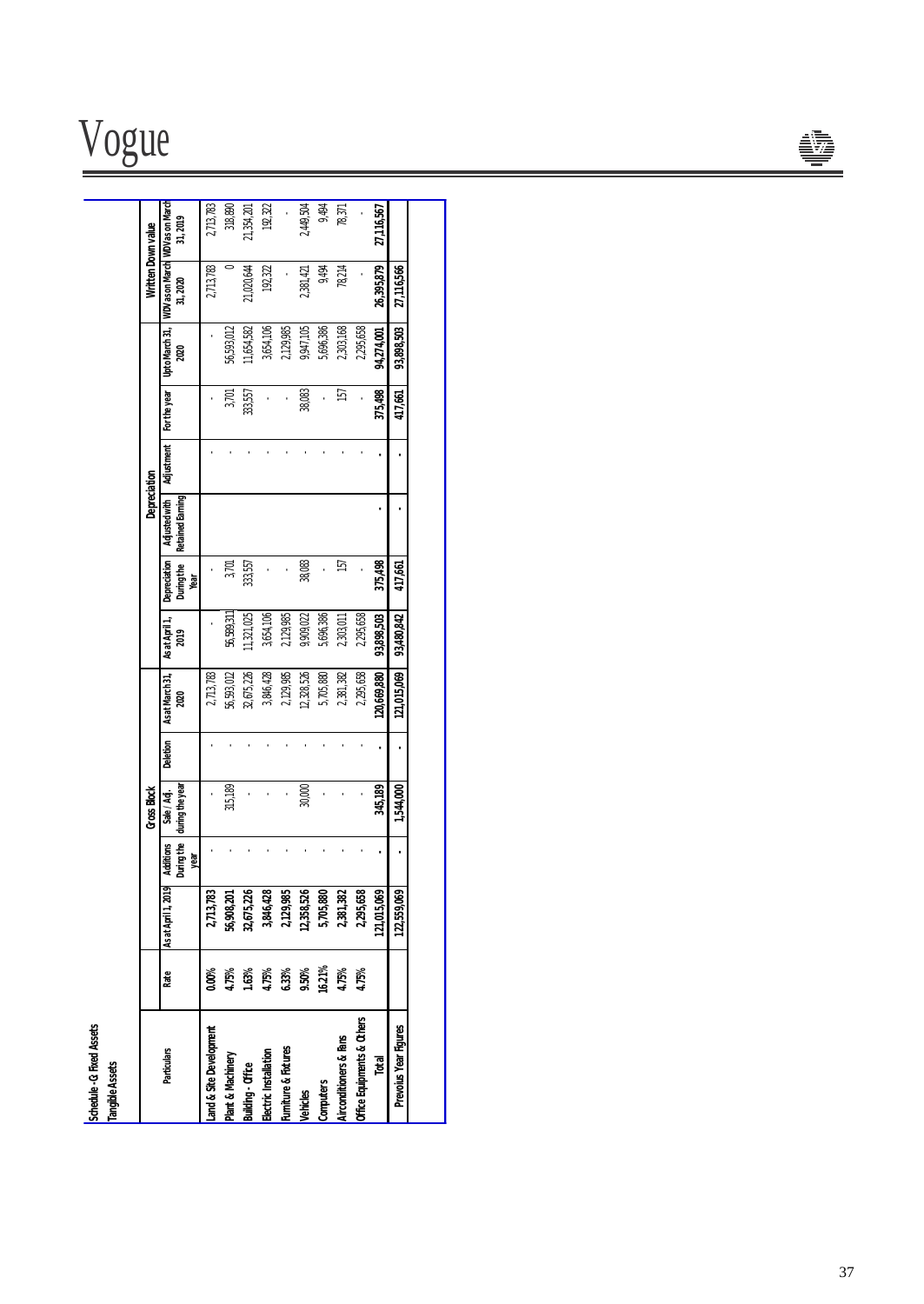

### **SCHEDULE J:**

Significant Accounting Policies & Notes forming Part of Accounts for the year ended 31<sup>st</sup> March 2020:

#### **A. Significant accounting policies**

#### 1. **Accounting Convention:**

The Financial statements of the company have been prepared in accordance with the Generally Accepted Accounting Principles in India (Indian GAAP to comply with accounting Standards notified under Section 211(3C) of the Companies Act, 1956 ('the 1956 Act) (which continue to be applicable in respect of Section 133 of the Companies Act, 2013 ("the 20013 Act") and the relevant provisions of the 1956 Act / 2013 Act, as applicable. The financial statements have been prepared on accrual basis under the historical cost convention except revaluation of certain plots of land. The accounting policies adopted in the preparation of the financial statement are consistent with those followed in the previous year.

#### 2. **Inventories:**

Inventories are valued as under:-

- a. Inventory is as per physical verification conducted by the management.
- b. Stock of Raw Material, Stores & Spares and Consumables are valued at cost (cost being the last purchase price).
- c. Finished goods are valued at cost of production or net realizable value whichever is lower.
- d. Work-in-process has been valued at direct cost.

#### 3. **Fixed assets:**

Fixed Assets are accounted for on historical cost basisless depreciation.

#### 4. **Depreciation:**

Depreciation on fixed and intangible assets is provided on Straight Line method, at the rates prescribed in Schedule I I to The Companies Act, 2013 as applicable to single shift units or the life of the assets, whichever is higher. Proportionate depreciation is charged for additions/deletions during the year.

Individually low cost assets( Upto Rs. 5,000) are depreciated in full within a year of acquisition.

#### 5. **Foreign Exchange Transactions:**

Transactions in foreign currency are recorded at the exchange rates prevailing at the time of the transaction. In the case of liabilities incurred for the acquisition of fixed assets, fluctuations in foreign exchange rates are included in the carrying amount of the fixed assets.

#### 6. **Segment Reporting:**

The Company is engaged into the manufacturing and export of furnishing fabric and its Made-ups, and as per AS 17, there is no Reportable Segment because there is only one segment in which company is dealing. Whereas the Geographical Segment reporting is concerned the company is into export business and exporting its products to various countries. But whereas the risk and return is concerned that is almost similar for all countries.

The break-ups of export and domestic sales has been given in the profit & loss account. By applying definition of business segment and geographical segment contained in the accounting Standard 17 segment reporting issued by the institute of Chartered Accountant ofIndia, the Company is single segmented.

#### 7. **Provision for Current and Deferred Tax:**

Provision for current tax is made after taking into consideration benefit admissible under the provision of The Income Tax Act, 1961.

Deferred Tax resulting from "Timing Difference" between book and taxable profit is accounted for using the tax rates and laws that have been enacted or substantially enacted as on the Balance Sheet date. The deferred tax are recognized and carried forward only to extent that there is reasonable certainity that the assets will be realized in future.

#### 8. **Due to Small Scale Industry:**

The Company has requested all its sundry creditors to furnish Small Scale Industries registration certificate but since none of the creditors having outstanding balance at the year end has furnished the same, it is deemed that none of them is a Small Scale Industries undertaking and no such amount is payable as on the balance sheet date.

#### 9. **Lease:**

The Company has given some unutilized portions of premises on lease during the years  $2019 - 2020$ .

#### 10. Prior Period Items:

There are no other prior period items, which are considered material for the purpose of disclosure in accordance with the AS-5. Net Profit or loss forthe period, prior period in accounting policies issued by The Institute of Chartered Accountants of India.

11. Claims are accounted for, in the year in which they are received/finally settled.

- 12. Debit Notes in respect of deductions made by the Customers are accounted for, in the year in which they are received/ intimated.
- 13. The financial statements have been prepared in accordance with the applicable accounting standards issued by The Institute of Chartered Accountants of India.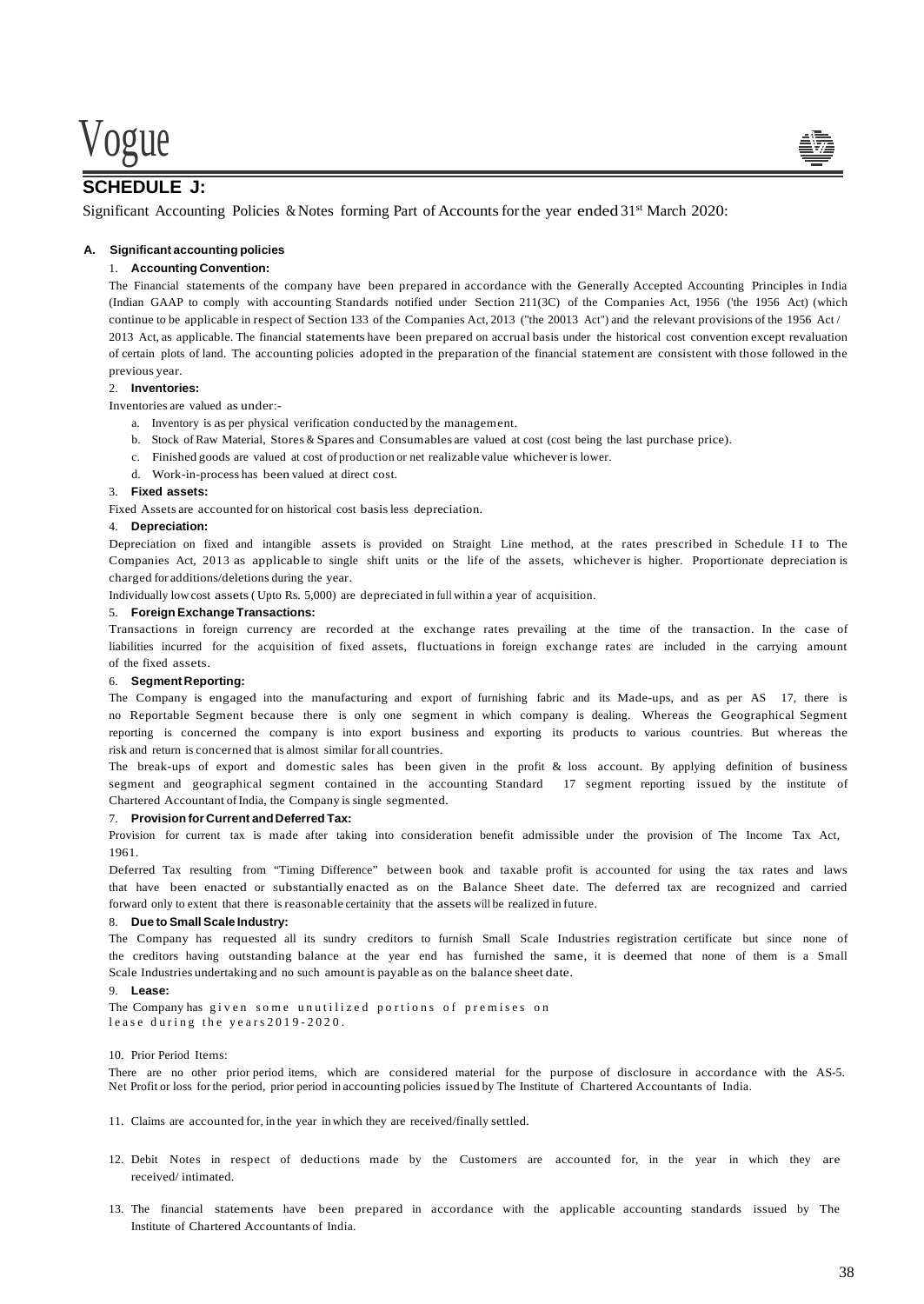

#### B. Notes to the accounts

1. Capital Commitments:

There are no Contracts remaining to be executed on capital account.

- 2. Employee Retirement Benefits: Company's Contribution to Provident Fund and Leave Encashment has been charged to Profit & Loss Account. Gratuity at the time ofretirement has been charged to Profit & Loss Account and calculated on accrued basis.
- 3. Foreign Exchange Transaction:

|    |                                                                | Current Year (Rs.) | Previous Year (Rs.) |
|----|----------------------------------------------------------------|--------------------|---------------------|
|    | Earning in Foreign Currency FOB value of Exports (in Rs.)      | <b>NIL</b>         | 2432288             |
|    | Expenditure in Foreign Currency Travelling (in Rs.)            | -                  | $\qquad \qquad - -$ |
|    | Others (in Rs.) Rental for Exhibition abroad and Commission    | NIL                | 40788               |
| 4. | Auditor's Remuneration:                                        |                    |                     |
|    | Provision and/or payment in respect of Auditor's Remuneration  |                    |                     |
|    | Particulars                                                    | Current Year (Rs.) | Previous Year (Rs.) |
|    | Audit Fee<br>Out of Pocket expenses                            | 22,000.00<br>NIL   | 19,500.00<br>NIL    |
| 5. | <b>Managerial Remuneration:</b>                                |                    |                     |
|    | Provision and/or payment in respect of Managerial Remuneration |                    |                     |
|    | Particulars                                                    | Current Year (Rs.) | Previous Year (Rs.) |
|    | Salary                                                         | 180000             | 264000              |
|    | Perquisites                                                    | Nп                 | <b>NIL</b>          |
|    | Provision for deferred Tax:<br>6.                              |                    |                     |

In Accordance with Accounting Standard (AS-22) "Accounting for Taxes on Income" , the company has recognized in the Profit & Loss Account the deferred tax asset /liability for the year ended March 31, 2020 as under: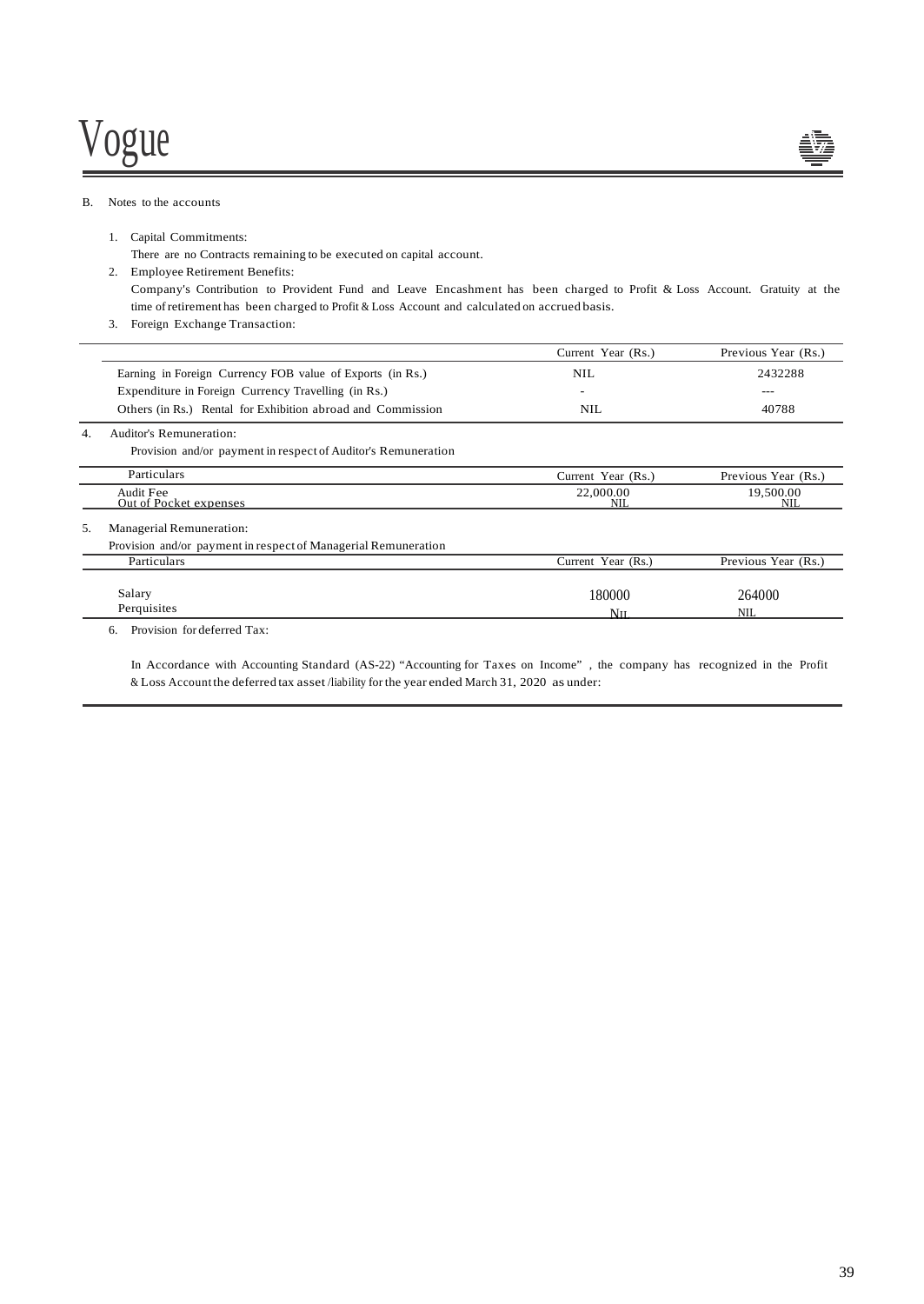|                                       | Opening as on     | <b>For the Year</b> | Closing As On    |
|---------------------------------------|-------------------|---------------------|------------------|
| Particulars                           | 01.04.2019        | F.Y. 2019-20        | 31.03.2020       |
| Difference due to Depreciation as per |                   |                     |                  |
| Books of accounts & Income Tax Act    | 2, 28, 68, 265.89 | 4.22.092.85         | 2,32,90,358.74   |
| Unabsorbed Depreciation & Losses      | (1,39,54,232.00)  | ۰                   | (1,39,54,232.00) |
| Other Disallowance                    | (19,67,727.52)    | (38,065.18)         | (20,05,792,70)   |
| Total                                 | 69, 46, 306. 37   | 3,84,027.67         | 73, 30, 334.03   |

--------------------------------------------------------------------------------------------------------------------------------------------------------------------------------

#### 7. Related Party Disclosures:

Disclosuresin respect of related parties as defined in Accounting Standard 18 issued by the Institute of Chartered Accountant of India, are a follows

| Particulars             | Relation with the Company | Current Year (Rs.) | Previous Year (Rs.) |
|-------------------------|---------------------------|--------------------|---------------------|
| Anil Dutt               | Key Management Personnel  |                    |                     |
| Loan Taken              |                           | 7667000            | 6073800             |
| Repayment of Loan       |                           | 3060000            | 7585700             |
| Closing Balance of Loan |                           | 45360700           | 40699700            |
|                         |                           |                    |                     |
| Particulars             | Relation with the Company | Current Year (Rs.) | Previous Year (Rs.) |
| Sunil Dutt              | Key Management Personnel  |                    |                     |
| Loan Taken              |                           | NIL.               | 1000000             |
| Repayment of Loan       |                           | NIL                | $ -$                |

#### 8. Earnings Per Share:

| Particulars                                                       | Current Year (Rs.) | Previous Year (Rs.) |
|-------------------------------------------------------------------|--------------------|---------------------|
| Net Profit available for Equity Shareholders used as numerator    |                    |                     |
| for calculation                                                   | (19, 18, 504)      | (58,99,086)         |
| Weighted Average for number of Equity Shares used as denominator. | ۰                  | -                   |
| Basic and Diluted earning per share of Rs.10 each                 | 5,900,970          | 5,900,970           |
| Before extra-ordinary items                                       | (0.03)             | (0.07)              |
| After extra-ordinary items                                        | (0.03)             | (0.07)              |

#### **9. Additional Information:**

(a) Quantitative details ofthe products manufactured (in meters)

| Item                                              | <b>Annual Capacity Licensed</b> |                      | Installed        |                      | Production   |                      |
|---------------------------------------------------|---------------------------------|----------------------|------------------|----------------------|--------------|----------------------|
|                                                   | Current Year                    | <b>Previous Year</b> | Current Year     | <b>Previous Year</b> | Current Year | <b>Previous Year</b> |
| Furnishing Fabric (in Mtrs.)<br>Made ups (in pcs) | N.A.<br>N.A.                    | N.A.<br>N.A.         | 1.26.000<br>N.A. | 1.418.152<br>N.A.    | NIL<br>NIL   | 22,942<br>40,805     |

Note: License not applicable as the product manufactured by the Company is license free